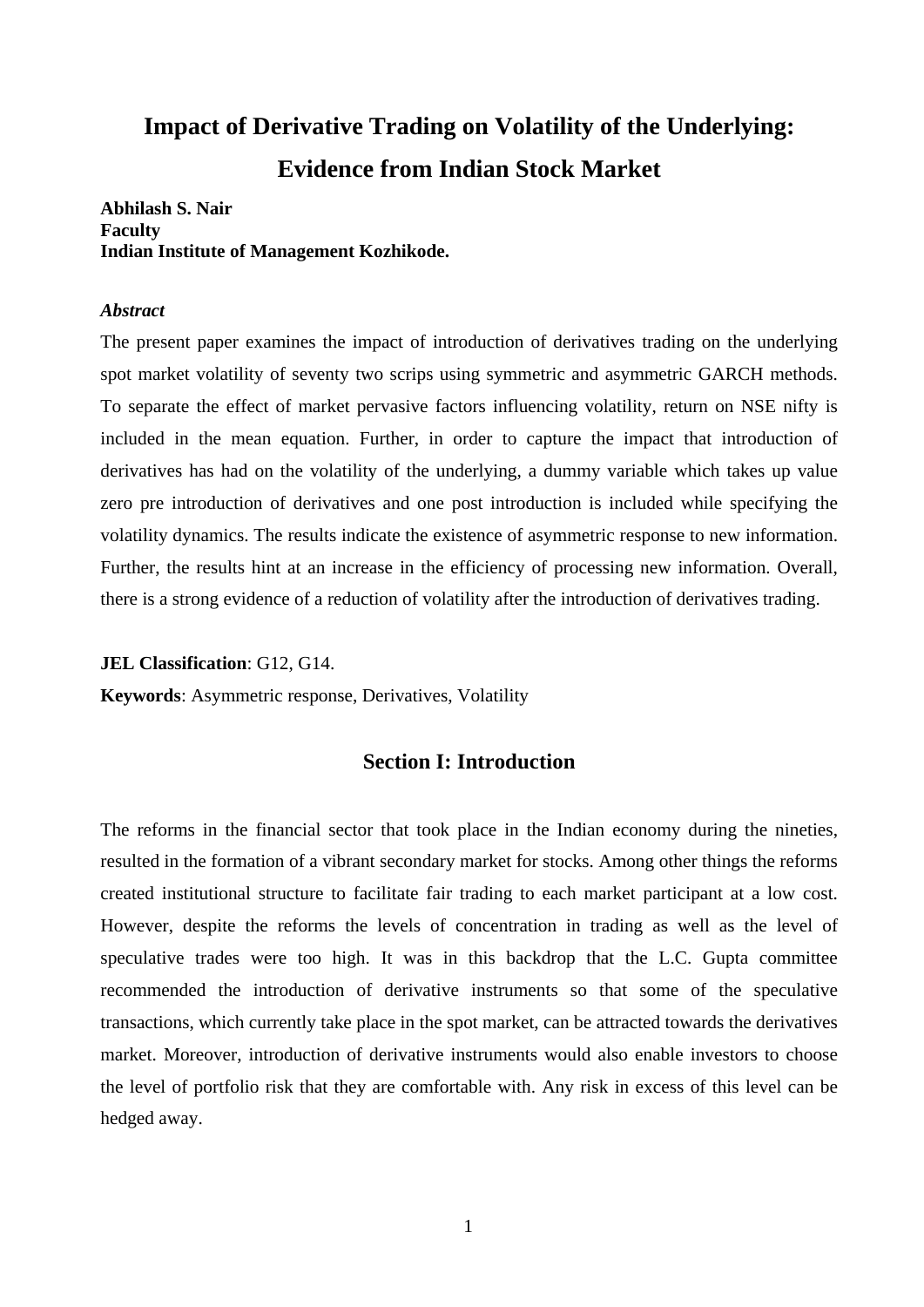In order to have an efficient derivatives market, it is important to have an efficient spot market. An efficient spot market will be characterized by asset prices that reflect information that is available to the different investors. In fact, both these markets complement each other in terms of their respective efficiencies. On commencement of derivatives trading there arrives a set of active information seekers who, in general, improve market efficiency. These information seekers can be of three types (i) hedgers (ii) arbitrageurs or (ii) manipulators. While hedgers and arbitrageurs facilitate the linking of spot market prices with the futures market price, the manipulators may not facilitate this process. In other words, a derivative market without manipulators, introduces a set of information seekers who improve the efficiency of the spot market by incorporating the information, privy to the derivative market participant, in the spot market asset prices. However, in the presence of manipulators, these information seekers play an ambiguous role. And one can not rule out the possibility of manipulators because of the high level of leverage offered by the derivative instrument. Therefore, it can be said that the effect of additional information, generated by derivatives trading, on the spot market asset prices, depends on the purpose for which the derivative instrument is used. In India most derivative traders describe themselves as hedgers and Indian laws generally require derivatives to be used for hedging purpose only (Sarkar, 2006). However, in practice it is very difficult to differentiate a hedger from a speculator. The aim of the present paper is to analyse the impact of additional information generated due to introduction of individual stock derivative instrument on the volatility of returns on the underlying asset in the Indian stock markets.

Most of the studies, that analyse the impact of derivative trading on the Indian stock market, examine the case of introduction of index futures (Shenbagaraman, 2003; Bandivadekar and Ghosh, 2003; Rao, 2007; Sarangi and Patnaik, 2007). Two studies that analyse the impact of introduction of derivative contracts on individual stocks are by Nath (2003) and Vipul (2006). Nath (2003), among other things, measures volatility by specifying it as a standard Generalised AutoRegressive Conditionally Heteroskedastic (GARCH) (1,1) and Integrated GARCH (1,1) process. However, both these models assume symmetry in response of volatility to information. In the event of asymmetry these models would reveal misleading results. Hence, it is imperative that one checks for asymmetric response before arriving at the GARCH model that is suitable to map the volatility dynamics. Another study that analyses the impact of derivative instruments on individual stock is that of Vipul (2006). The said study also overlooks the issue of asymmetric response. Further, the study analyses a very small sample of six scrips. It is felt that both, the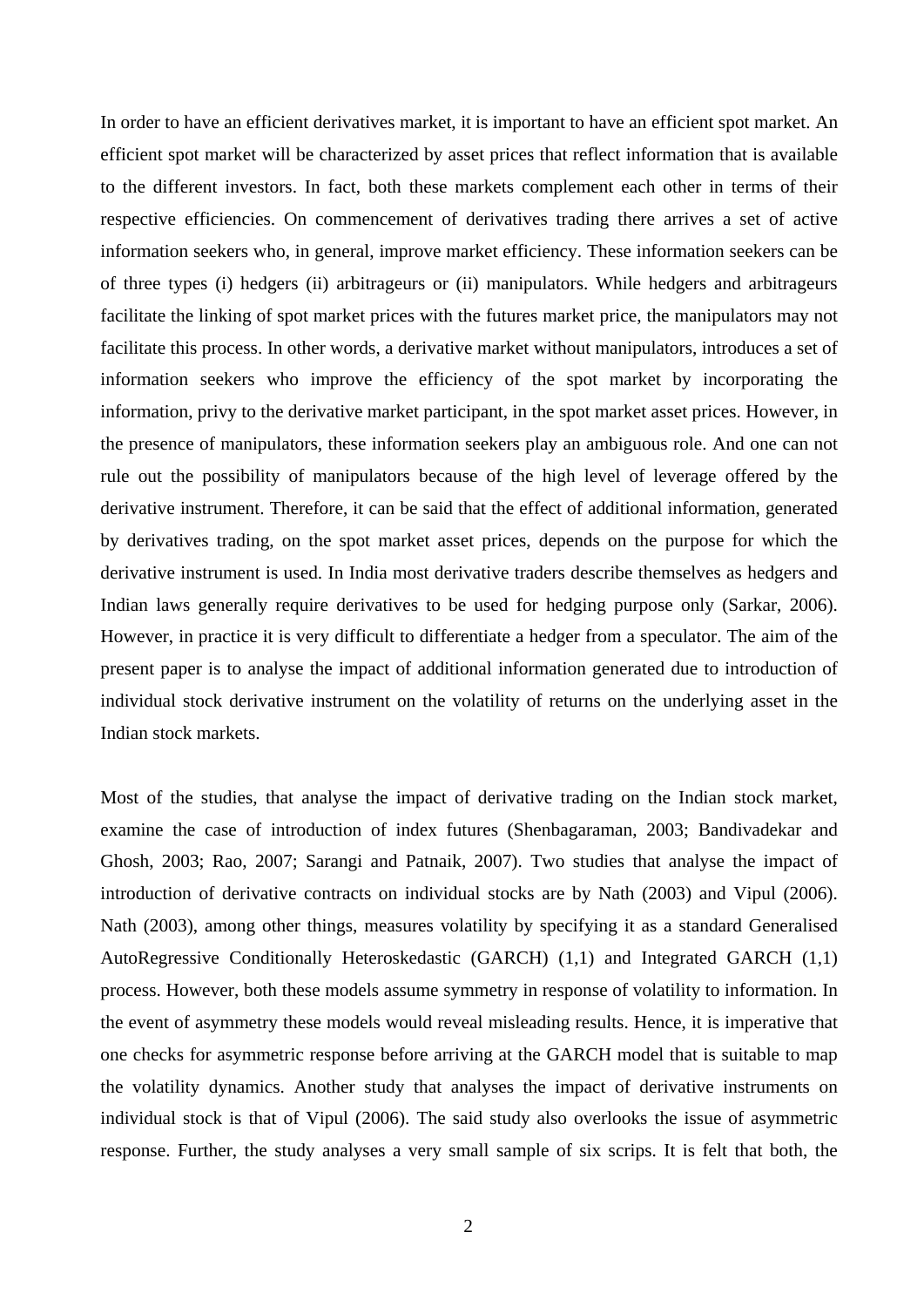selection of the scrips to be analysed as well as the selection of the scrips to construct the market portfolio suffer from 'selection bias' (elaborated in section 2.3).

In the present study, all companies on which derivative trading has commenced till May, 2005 and have been listed at least two years before commencement of derivatives trading are included. Further, in order to map the general changes in the market, the National Stock Exchange (NSE) Nifty index is used. The study first tests for asymmetric response in the period before introduction of derivative instruments, after introduction of derivative instrument and for the full period. If the asset demonstrates asymmetric response in the full period analysis, an asymmetric GARCH model is specified. In this manner, the present study tries to overcome the problem posed by asymmetric response of volatility as well as covers a large enough sample to overcome any sampling bias. Subsequent part of the study is organized as follows: section 2 presents a brief review of studies that examine the impact of introduction of derivatives in the case of commodities, indexes and individual stocks, section 3 elaborates the empirical design of the paper, section 4 describes the data and discusses the results, the conclusion of the paper is presented in section 5.

## **Section 2: Review of related literature**

Several studies have examined the impact of introduction of derivatives trading on the volatility of the underlying asset, the underlying asset being commodities or stocks. Derivative instruments in commodity markets have been in existence for more than a century, much before they were available on financial instruments. Hence, the early studies examining the impact of derivative trading on the underlying asset have analysed the commodity market. In the review presented below, the studies have been broadly classified as: (i) studies on commodities, (ii) studies on equity indexes and (iii) studies on individual stocks.

#### **2.1 Studies on Commodities**

Powers (1970) analyses weekly cash prices for pork bellies and live beef. Firstly, the analysis is carried out on an interval of four years before and after introduction of futures and subsequently on an interval of two years. In the paper, Powers analyses the response of only the error component of price variance. In the case of both the two year as well as the four year interval, the study revealed that the variance has reduced after introduction of futures. However, the study suffers from two major limitations: (i) it doesn't analyse the response of the systematic component of price variance to the introduction of futures trading and (ii) the findings of the study may not be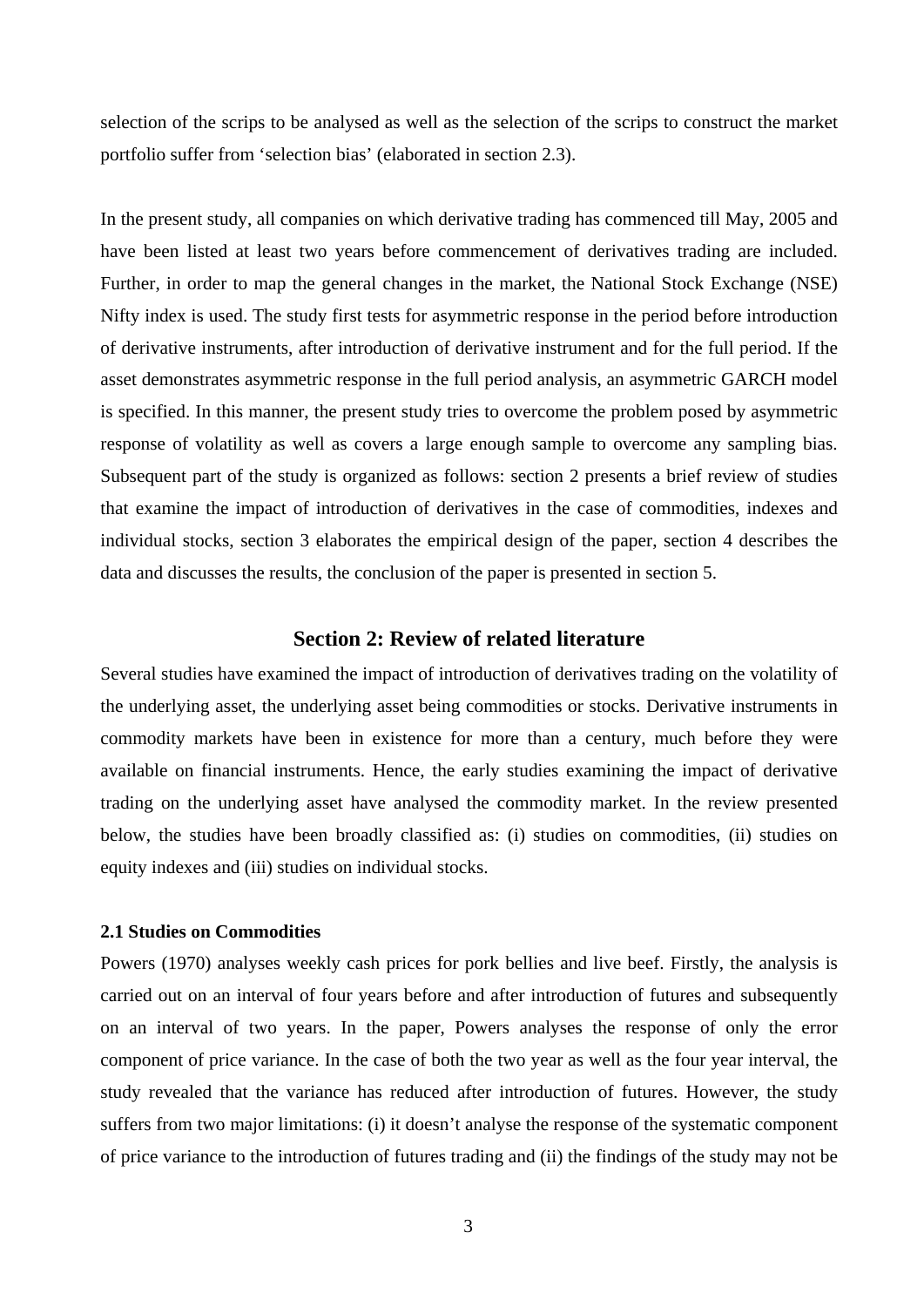particularly relevant if the commodity being analysed is perishable or semi storable and is continuously produced.

Cox (1976) analysed weekly nominal prices of onions, potatoes, pork bellies, hogs, cattle and frozen concentrated orange juice. He first tests the effect of futures trading on market information and subsequently to further check this relationship he forms a trading rule based on the said relation and examines if the rule is profitable or not. The analysis revealed an increase in information flow at the time of futures trading. In other words, the market prices provide more accurate signals for resource allocation when there is futures' trading.

Stein (1987), through a theoretical construct proposes a model that purports to introduce a group of speculators into the spot market on introduction of a derivatives trading. The paper discusses speculation in the context of a perfectly storable commodity in which futures trading has commenced. The model focuses on two aspects of speculative behavior: (i) risk sharing because of introduction of new agents, and (ii) information transmission. While on the one hand presence of speculators provides additional agents to share the risk, on the other hand they also bring new information into the market. This new information may or may not be reflected in the prices. In other words, because of their presence, the prices may become more or even less informative. According to the model it is not necessary that imperfectly informed speculators will always loose money to better informed ones. Thus, to evaluate the overall effect of introduction of derivatives one needs to consider the positive effect of risk sharing as well as the effect (positive or negative) of information externality.

#### **2.2 Studies on Indexes**

Derivative contracts on indexes, in the US market, were a result of the transformation from delivery based to cash based settlement. Ever since the introduction of derivative contracts on indexes in the early eighties, there have been a number of studies that examined its impact on the spot prices. Most of these studies found that introduction of futures had led to a reduction in spot market volatility or have no discernible impact. These studies have adopted three alternative models to study the said relationship: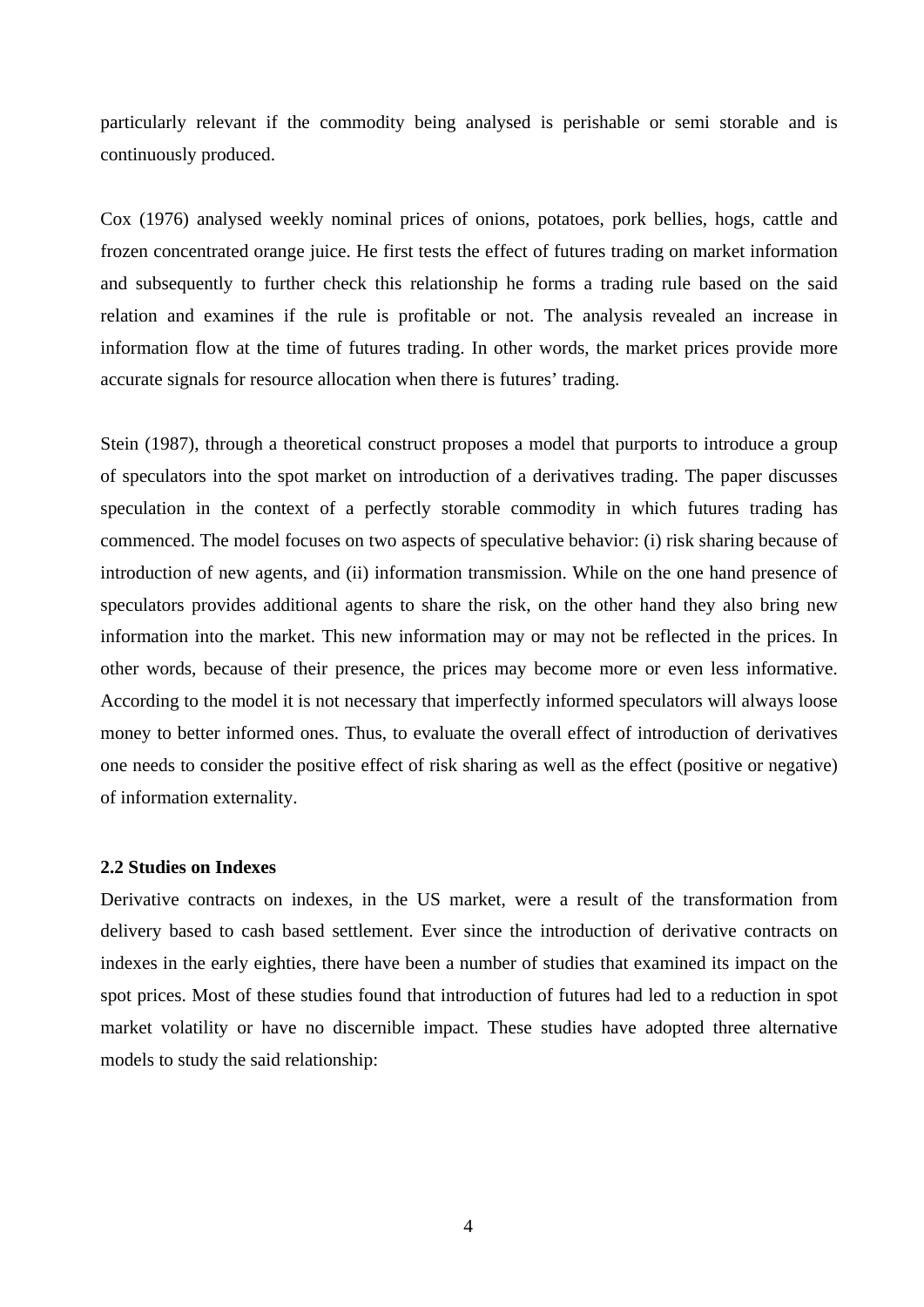#### *Studies that Follow the Vector Auto Regression (VAR) Approach*

Since the direction of causality between derivatives market activity and spot price volatility is not clearly identified, several studies find the VAR characterization of the volatility-activity relationship more meaningful. These studies analyse the relationship between different measures of volatility and a measure of futures and/or option market activity. Two important studies that adopt this approach are Chatrath *et. al.* (1995) and Kyriacou and Sarno (1999). Both the studies consider four alternative measures of volatility. Three measures common to both the studies are (i) Daily Price Range- given by the difference between the daily high and low price, (ii) Adjusted Daily Price Range - constructed by adjusting the price range if the low price at time 't' exceeds the closing price at time 't-1' then  $(P_t^L - P_{t-1}^c)$  is added to the range or if the high price at 't' is less than the closing at 't-1' then  $(P_{t-1}^c - P_t^H)$  is added to the range. These adjustments are aimed at controlling for the patterns of overnight price jumps that will not be otherwise reflected in the measures of intra day price variability. (iii) Inter day measures of change arrived at by looking at the absolute change in closing price between time t and time t-1  $\left| P_t^c - P_{t-1}^c \right|$ . The fourth measure of volatility is different in the two studies mentioned above. In Chatrath *et. al.*, the fourth measure is the rate of change in closing prices measured by the difference between the absolute change in closing price between three days  $|P_t^c - P_{t-1}^c| - |P_{t-1}^c - P_{t-2}^c|$ . Kyriacou and Sarno consider the continuously compounded return  $R_t = \log(P_t^c / P_{t-1}^c)$  as the fourth measure of volatility. In addition, they also consider a GARCH (1,1) measure of volatility. Both the studies define the futures market activity (FTA) and options market activity (OTA) as the ratio of the daily closing volume in the respective markets and their respective open interest. This definition of FTA and OTA is intended at avoiding the need to eliminate the transactions occurring at expiration of the contract. Chatrath *et. al.* (1995) studies the impact of option market activity on the different measures of volatility. The VAR model so specified is estimated using two Stage Least Square (2SLS). The results of the study indicate an increase in the intra day and inter day volatility in the spot market is followed by a decline in cash market variability. In summary, the findings support a decrease in spot market volatility on introduction of derivative instrument.

Kyriacou and Sarno (1999) analysed the impact of both futures and option market activity on different measures of volatility. They follow the Structural Equation Modelling (SEM) technique since VAR methodology does not allow for simultaneity. In other words, the VAR model ignores the contemporaneous interaction between derivative market activity and spot price volatility. The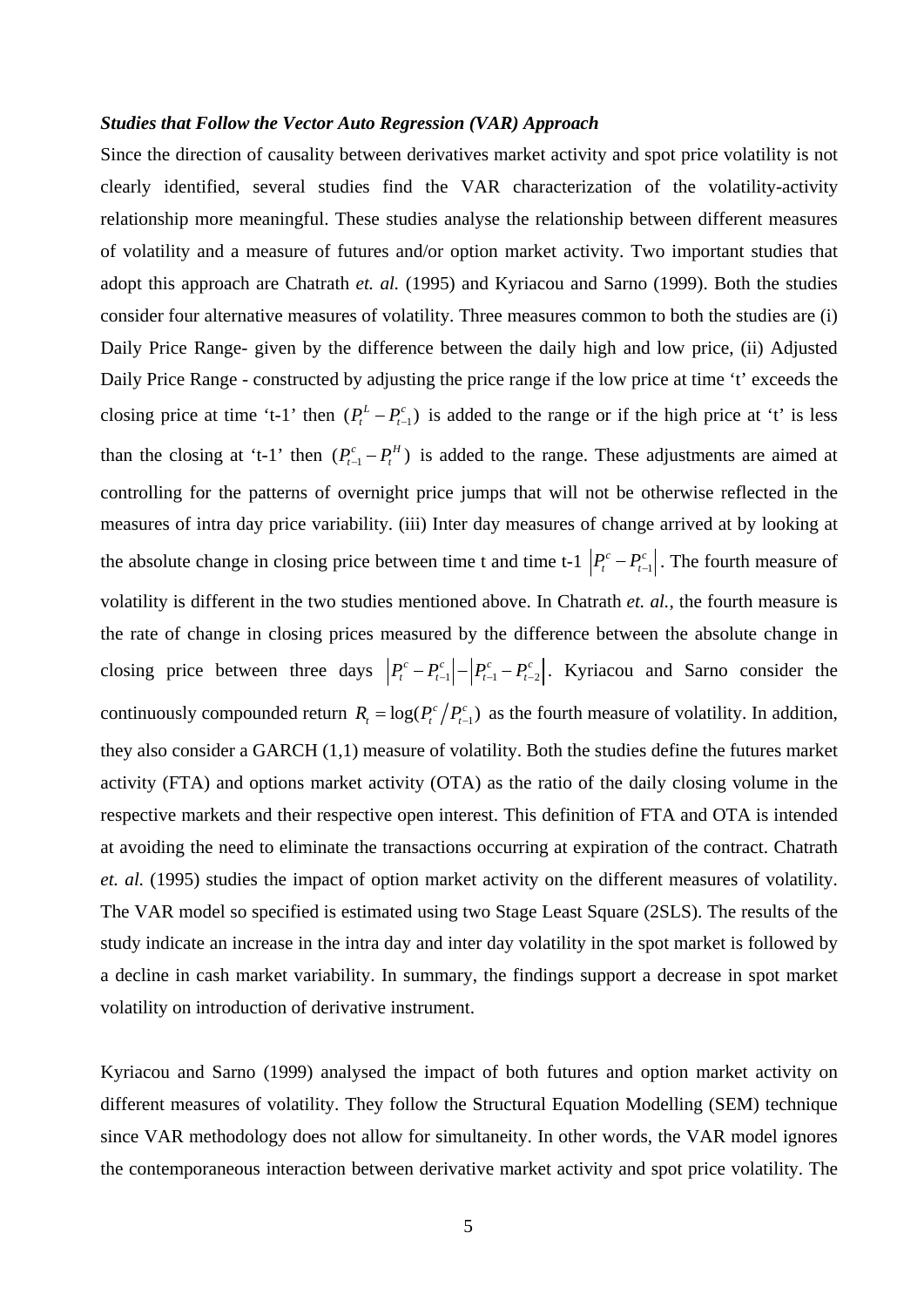SEM is estimated using 3SLS. Analysis of descriptive statistics suggested that the first and second moments of FTA were considerable larger than the corresponding moments of OTA which suggests that trading activity in future is on average larger and more volatile than trading activity in the options markets. The results of the study suggest that the activities in the option market and futures market affect spot volatility differently. In case of options market, an increase in activity lead to a decrease in spot volatility while in the case of futures market, an increase in activity lead to an increase in the spot market volatility. The study also revealed that the spot market volatility is time variant and follows a GARCH process.

#### *Studies that follow the GARCH Approach*

These studies argue that in a speculative market, the asset return series is interdependent and hence a GARCH model is more appropriate while analysing the impact of introduction of futures on spot price volatility. Two important studies that follow this approach are Antoniou and Holmes (1995) and Bologna and Cavallo (2002).Antoniou and Holmes anlayse daily closing values of FTSE-100 stock index for the period November 1980 to October 1991. Firstly, the paper analyses the whole period by incorporating a dummy variable (in the specification of variance dynamics), which takes a value zero pre introduction of derivatives and one post introduction. The results of the analysis suggest an increase in spot volatility due to the onset of futures trading. Subsequently, the paper estimates a standard GARCH (1,1) model for the two sub-periods (*i.e.* pre and post introduction of futures contracts). The results of this analysis suggest an increase in volatility post introduction of futures contract. Analysis of the GARCH coefficients also reveals that post introduction of futures, there is faster incorporation of new information and as a result there is less persistence. Hence, according to the study, an increase in volatility, post introduction of futures is not necessarily a bad phenomenon; it just indicates an increase in the rate of flow of information.

Bologna and Cavallo (2002) studies the impact of introduction of derivatives in Italian stock markets. The paper analyses whether there is a reduction in volatility on introduction of index futures contracts and if there is a reduction, then whether it is because of introduction of futures contracts and not because of any other market pervasive factor. Hence, they also incorporate the DAX index in their mean equation. Unlike Antoniou and Holmes (1995), the results of their study indicate that the spot volatility has reduced post introduction futures. However, the conclusion regarding increase in incorporation of recent news and a reduction in persistence is in congruence with the findings of Antoniou and Holmes.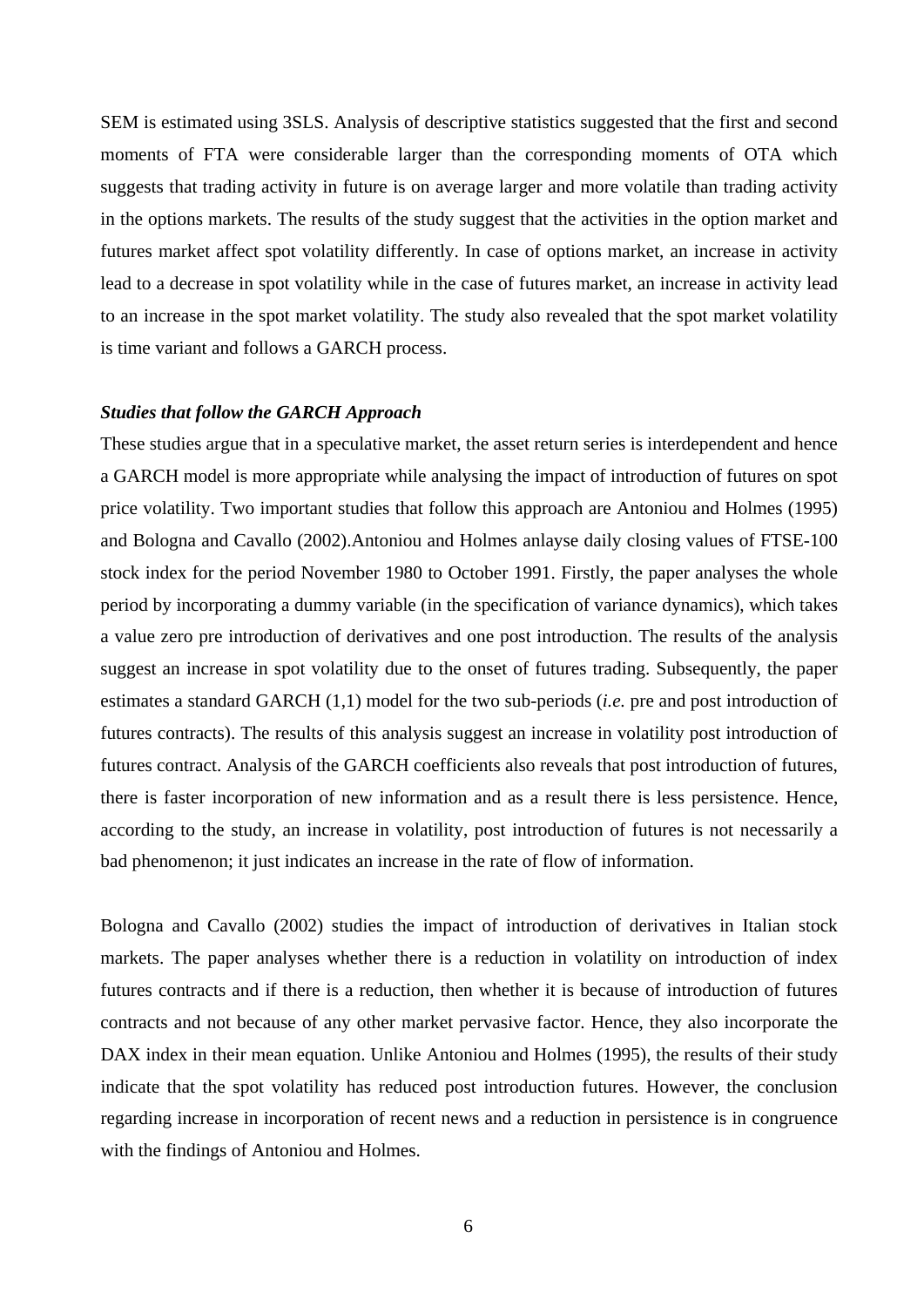#### *Studies that follow the GJR specification for asymmetric GARCH effects*

In equity markets, it is commonly observed that bad news tends to have a larger impact on volatility than good news. Black (1976) attributes this effect to the fact that bad news tends to drive down the stock price, thus increasing the leverage of the stock and causing the stock price to be more volatile. Such an asymmetric impact of news on stock price volatility is referred to as 'leverage effect'. The standard GARCH models can't accommodate asymmetric responses of volatility to good/bad news. Variants of GARCH, such as Exponential GARCH (EGARCH) proposed by Nelson (1991), Glosten Jagannathan and Runkle (1993) specification of GARCH (GJR GARCH) and Power GARCH (PGARCH) proposed by Ding *et. al.* (1993), are capable of incorporating asymmetric responses. However, according to Engle and Ng (1993) and Kim and Kon (1994), the GJR specification is better suited to map the asymmetries than the E-GARCH specification. Two important studies that adopt the GJR specification of GARCH model are that of Antoniou et al (1998) and Butterworth (2000).

Antoniou *et. al.* (1998) analyses the closing prices on stock market index of six different countries. Following the GJR specification, the paper tests whether futures trading has increased or decreased the level of volatility with the help of a dummy variable that takes value zero pre introduction of futures and one post introduction. Firstly, the model is tested for the whole period. Subsequently, to determine whether existence of futures has led to changes in the asymmetric response of volatility, the said model sans the dummy is estimated for the two sub-periods (pre and post introduction of futures). Finally, in order to assess the extent to which the asymmetric response of volatility in the futures market is different from that in the spot market, the GJR specification of the GARCH model is run on futures market data. The results of the study suggest that although futures trading has had limited impact on the level of stock market volatility, it has had a major impact on the way news impacts volatility. Post introduction of futures trading, the asymmetries in response of volatility have reduced. Overall, the study finds a marked improvement in the way news is transmitted into prices following the onset of futures trading.

Butterworth (2000) analyses the impact of futures trading in FTSE mid 250 index in UK stock markets. The study first estimates a GJR specification of a GARCH model for both the sub periods (pre and post introduction of futures). On confirming the absence of asymmetric response of volatility, the study adopts the standard GARCH (1,1) model for both sub-periods. The results of the study suggest an increase in the unconditional variance post introduction of futures. The study reasoned this increase to the rise in flow of information following the onset of futures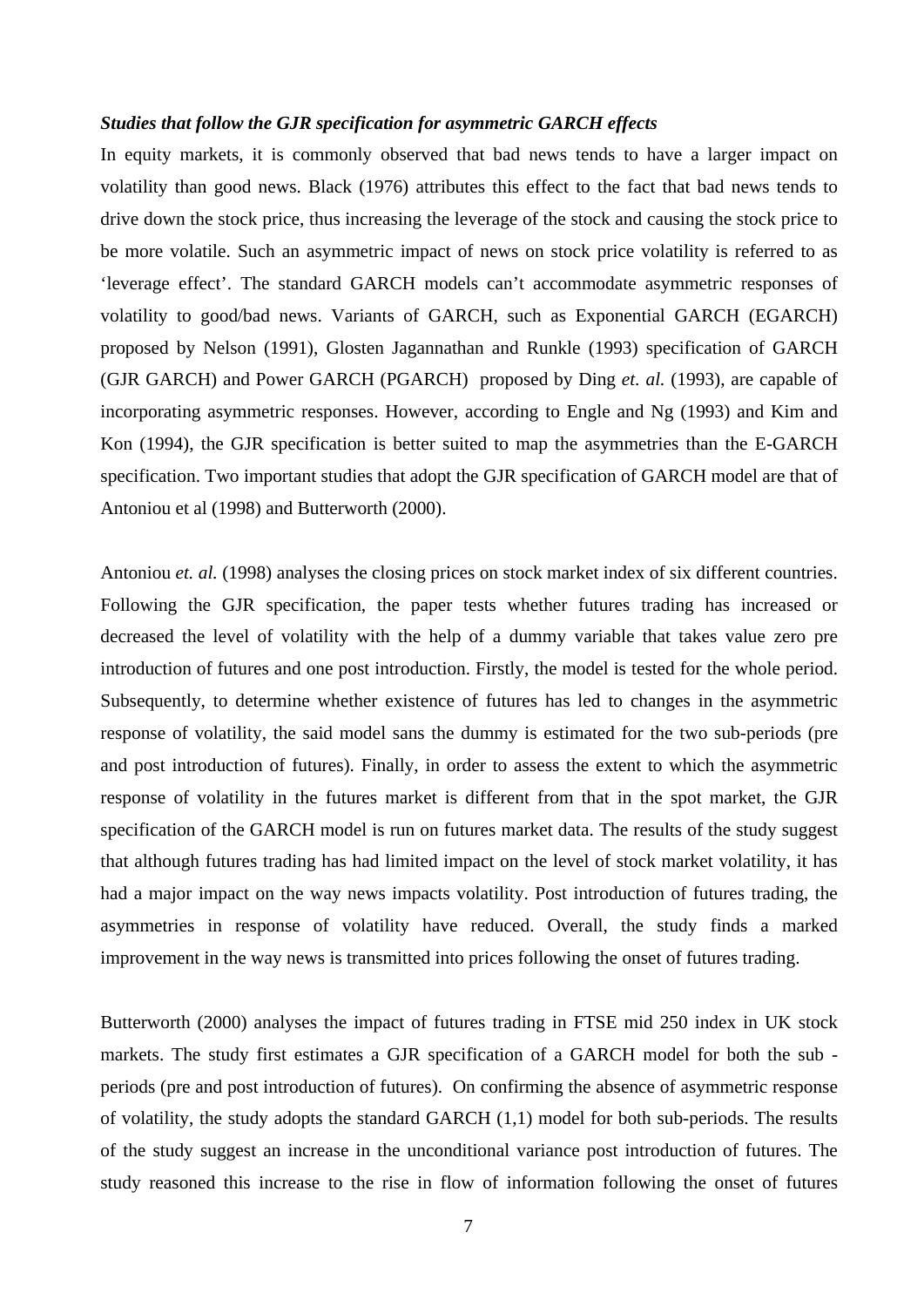trading. It was seen that more information is fast reflected in prices and hence the persistence has reduced.

### *Studies in the Indian context*

Ever since the introduction of index futures in the Indian markets, there have been a lot of studies that have analysed the impact of futures trading on the volatility of spot prices. A few important studies are that of Tenmozhi (2002), Nath (2003), Shenbagaraman (2003) and Bandivadekar and Ghosh (2003).

Tenmozhi (2002) analyses the volume of spot market volatility before and after the introduction of stock index futures and also studies the lead-lag relation between the futures and the spot returns. Since, the data analysed is only for two years, the author assumes that heteroskedasticity is not important and hence she measures volatility by computing the standard deviation of daily returns. Further, in order to account for market pervasive factors that influence spot volatility, she uses the nifty junior index. The results of her study indicate a decrease in spot market volatility in the post futures period. The study attributes the fall in spot volatility to the increased trading in cash markets, due to faster dissemination of information. Finally, the study found that futures market tends to lead the spot market by one day and services as the primary market for price discovery.

Nath (2003) studied the behaviour of volatility of twenty stocks and two benchmark indexes in the pre and post derivatives period in India using both static and conditional variance. The conditional variance was modeled following four different methods: (i) GARCH (1,1), (ii) IGARCH with  $\lambda$  =0.94, (iii) One year rolling window of standard deviation and (iv) six month rolling standard deviation. The study revealed that the conditional volatility for most of the stocks and the two benchmark indexes analysed had reduced post introduction of derivatives trading.

Shenbagaraman (2003) and Bandivadekar and Ghosh (2003) adopt the univariate GARCH (1,1) model to examine the impact of introduction of index futures on spot index. In order to incorporate the impact of market pervasive factors, both the studies incorporate a index (nifty junior in case of Shenbagaraman and nifty junior and BSE 200 in the case of Bandivadekar and Ghosh) in their mean equation. The results of the study by Shenbagaraman indicate that there is no significant impact of the introduction of derivatives on spot market volatility. However, she does find a perceptible reduction in persistence. The results of the study by Bandivadekar and Ghosh indicate a decrease in spot volatility on introduction of derivatives. However, while the reduction in the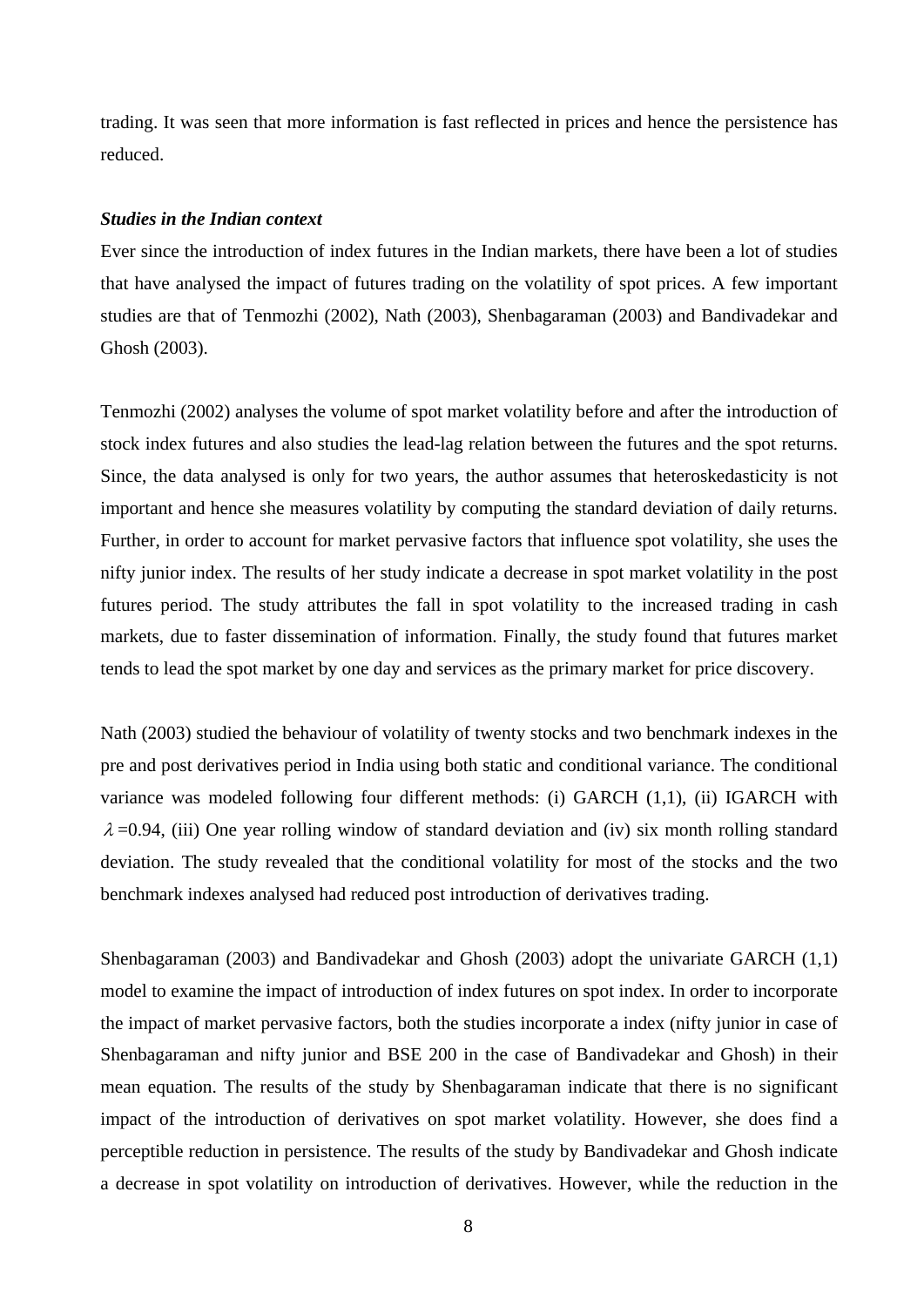volatility of NSE nifty was due to introduction of derivatives, the reduction in volatility of BSE Sensex was due to an overall decline in market volatility. They reason this phenomenon to the low turnover in the derivative segment of BSE as compared to its cash segment.

#### **2.3 Studies on Individual Stocks**

There are not many studies that analyse the impact of derivatives trading in individual stocks on the volatility of the underlying. However, two such studies are that of Dennis and Sim (1999) and Vipul (2006). Dennis and Sim (1999) investigate changes in volatility of nine stocks on which futures were traded in the Australian stock markets. The volatility is measured using an asymmetric exponential ARCH model. The results of the study indicate that share futures trading has not had any significant effect on the volatility of the underlying share prices for most of the stocks analysed. Even in the case of stocks on which futures trading have had an impact, the results are mixed.

Vipul (2006) analysed the impact of introduction of derivatives trading on six equity shares (selected on the basis of liquidity) and a index (nifty). The sample was arrived at, by first ranking the scrips on which derivative instruments were available on November 15, 2001 and then by again ranking the same scrips on 13 August 2004. Finally, an average of the ranks of these scrips is taken and six scrips with the highest ranking are selected. The study adopts two alternative measures of volatility: (i) the Parkinson's (1980) extreme value measure (ii) the standard GARCH (1,1) measure. In order to proxy the general trend in market volatility a portfolio of ten equity shares, which were not a part of any index and on which derivative instruments were not available, was formed. Two alternative measure of volatility, (i) the extreme value measure and (ii) the GARCH measure of volatility, were adopted. The study reports a reduction in, unconditional volatility and persistence in volatility in the post derivative period. The study reasons this phenomenon to a general stabilization of a post derivative cash market.

To conclude this section, it can be noted that a majority of the studies discussed above conclude that introduction of derivatives trading has led to a reduction in spot market volatility. However, there are very few studies that analyse this relation in the context of individual stocks. Even the two studies that study individual stocks test a very small sample and do not test for asymmetric response. Also the conclusion of both the studies is not congruent.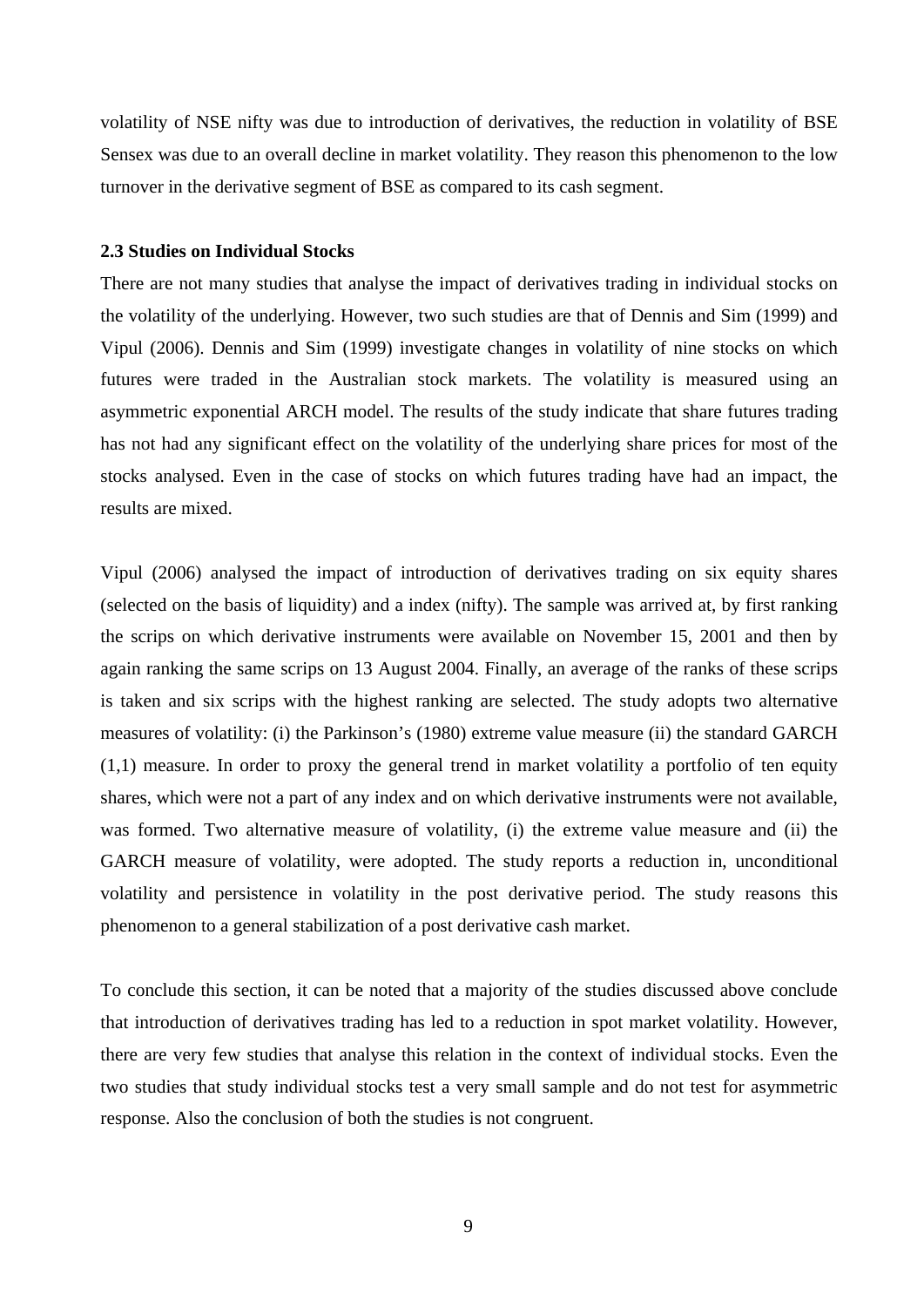#### **Section 3: Empirical Design**

In order to investigate the impact of derivatives trading on the underlying spot market volatility, it is necessary to consider volatility both before and after the onset of futures trading. In prior studies, as mentioned earlier, there is a clear disagreement as to whether derivatives have an impact on spot price volatility and subsequently on whether this impact (if any) stabilizes the underlying spot market. However, much of this disagreement emanates from the choice of volatility measure (Board and Sutcliffe, 1991).

Since, the underlying asset being analysed is a stock or an index, the probability of the series being characterized by heteroskedasticity is very high (Mandelbrot, 1963; Fama, 1965, Kamaiah and Amanulla, 1988). Hence, the present study begins by examining the presence of heteroskedasticity in the asset return series. The results indicated presence of heteroskedasticity. Consequently, it is hypothesized that the asset returns series follows a GARCH process. The standard GARCH (p,q) model introduced by Bollerslev (1986) suggests that conditional variance of returns is a linear function of lagged conditional variance and past squared error terms. A model with errors that follow the standard GARCH (1,1) model can be expressed as follows:

$$
R_{i} = c + \varepsilon_{t_{i}} \text{ where, } \varepsilon_{t} | \psi_{t-1} \sim N(0, h_{t})
$$
  
and 
$$
h_{t} = \alpha_{0} + \alpha_{1} \varepsilon_{t-1}^{2} + \alpha_{2} h_{t-1}
$$
 (1)

where,  $R_{t}$  is the log returns of the underlying asset,  $\varepsilon_{t}$  is assumed to be independently and identically distributed  $(i.i.d.)$  with mean zero,  $h$  represents conditional variance in period  $t$ ,  $\alpha_1$  describes the 'news coefficient' (impact of one time period old news) and  $\alpha_2$  represents the 'persistence coefficient' (impact of news older than one time period). The GARCH coefficients, so generated, can be used to analyse:

(i) The change in unconditional variance following introduction of derivatives trading: Assuming that the conditional mean (of  $h<sub>i</sub>$ ) is constant and equal to zero, and that  $\alpha_1 + \alpha_2 < 1$ , the unconditional variance of the standard GARCH model can be expressed as:

$$
h = \frac{\alpha_0}{(1 - \alpha_1 - \alpha_2)}\tag{2}
$$

(ii) The efficiency with which information is impounded into spot prices. In other words, each component of the GARCH (1,1) conditional variance is specified in both the pre as well as post derivatives era.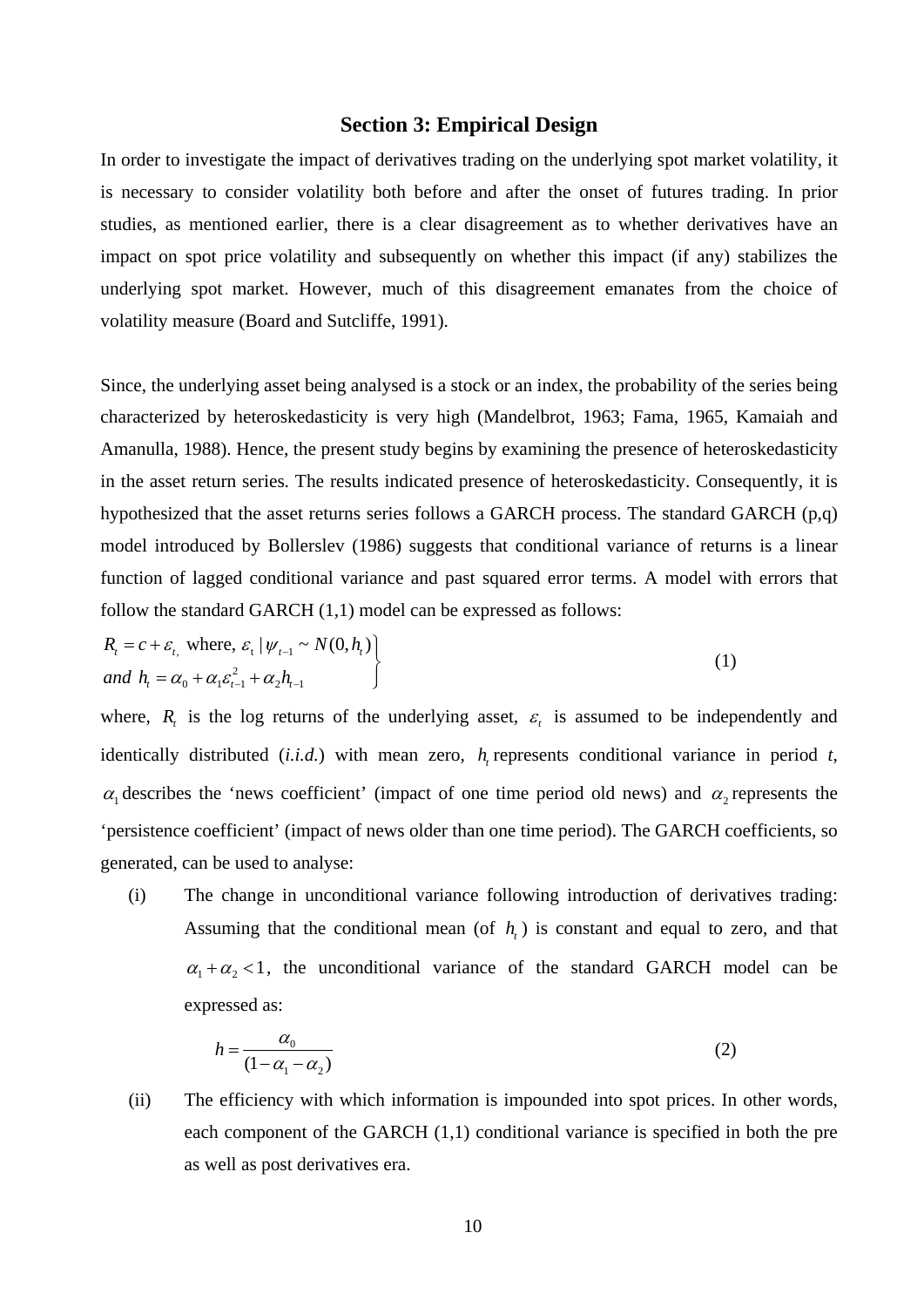(iii) To study the relationship between information and volatility following the onset of derivatives trading, a dummy variable is introduced in the conditional variance equation with the dummy variable D taking on the value zero pre, and one post introduction of derivatives (Bologna and Cavallo, 2002; Antoniou and Holmes, 1995). Thus, equation (1) becomes:

$$
h_{i} = \alpha_{0} + \alpha_{1} \varepsilon_{t-1}^{2} + \alpha_{2} h_{t-1} + \gamma D
$$
\n(3)

If  $\gamma$ , the coefficient of the dummy variable, is statistically significant, then it can be said that existence of derivative trading has had an impact on spot market volatility. Further, the sign of  $\gamma$  indicates the direction of change in the spot market volatility. If the coefficient is negative, it can be said that the volatility has reduced post introduction of derivatives and *vice versa* if the coefficient is positive.

However, the standard GARCH models assume symmetry in the response of volatility to information. In other words, the models assume that the response of volatility, to 'bad' news as well as 'good' news, is similar. If the response is asymmetric, then the standard GARCH models will end up mis specifying the relationship and further inferences based on this model may be misleading. However, the standard GARCH model can be easily extended to include asymmetric effects (Glosten, Jagannathan and Runkle, 1993). In the model, the asymmetric response of conditional volatility to information is captured by including, along with the standard GARCH variables, squared values of  $\varepsilon_{t-1}$  when  $\varepsilon_{t-1}$  is negative. In other words, the model allows for asymmetries by augmenting the standard GARCH model with a squared error term following 'bad' news. In doing so, it allows the negative return shocks to generate greater volatility than positive return shocks. Hence, equation (1) is extended as follows:

$$
h_{t} = \alpha_{0} + \alpha_{1} \varepsilon_{t-1}^{2} + \alpha_{2} h_{t-1} + \gamma_{1} \varepsilon_{t-1}^{2} \varepsilon_{t-1}^{2}
$$
  
where,  $\varepsilon_{t-1}^{-} = 1$  if  $\varepsilon_{t-1} < 0$ ,  $\varepsilon_{t-1}^{-} = 0$  o.w. (4)

In the present study, firstly, the existence of asymmetric response is tested individually for each asset, for all three time periods, *i.e.*: (i) pre introduction of derivatives, (ii) post introduction and (iii) full period. Test of asymmetry in the period pre and post introduction of derivatives, reveals the impact that introduction of derivatives trading has had on the response of volatility to new information generated. The test of asymmetric response for the full period helps in identifying the GARCH model to be specified while analyzing the impact of derivatives trading on spot market volatility. For this purpose, a dummy variable is added while specifying the volatility dynamics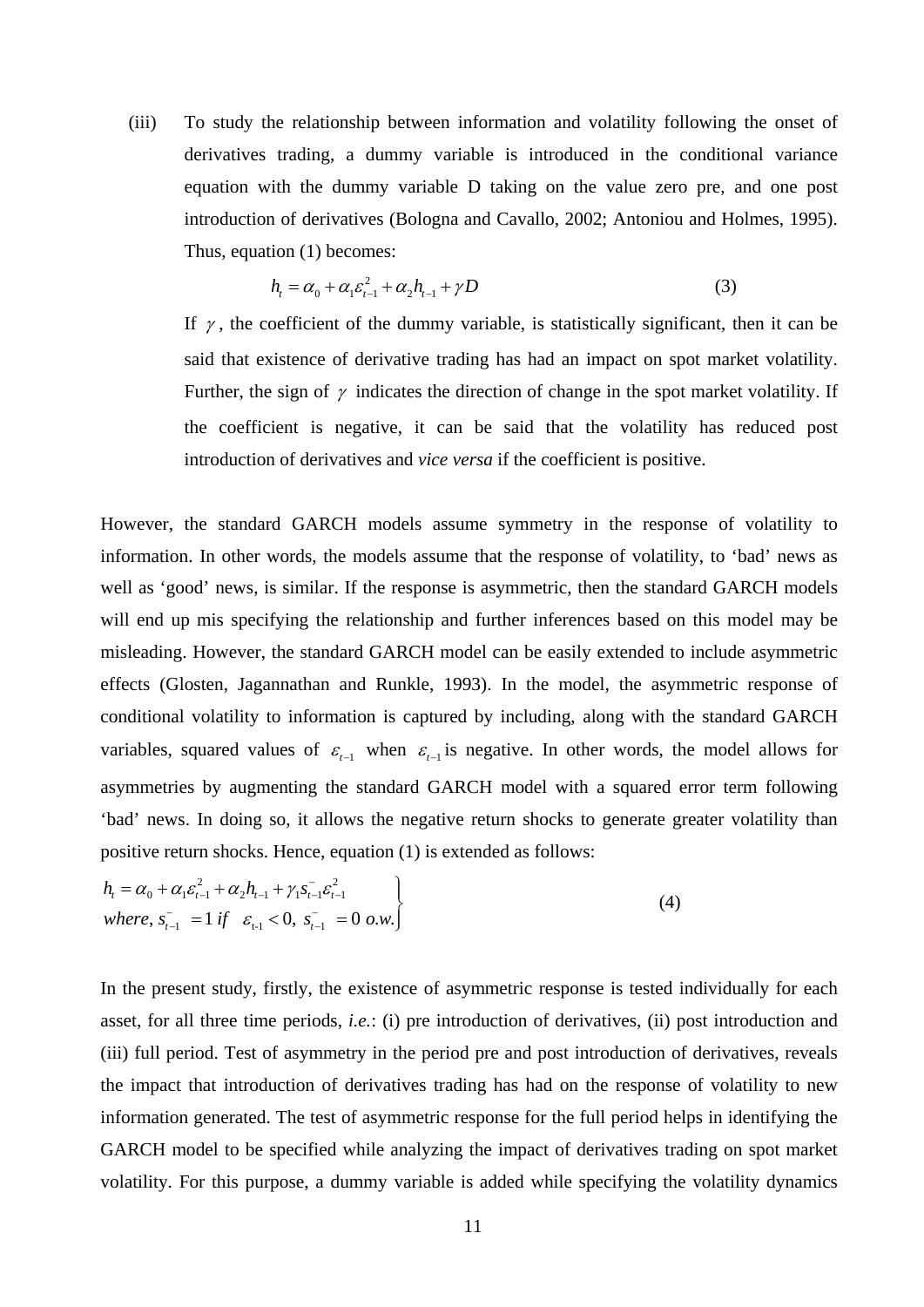with the dummy taking a value 0 before introduction of derivatives trading and one for the period after introduction. For all the scrips that demonstrate asymmetric response, for the full period of analysis, the GJR model along with a dummy is specified as follows:

$$
h_{t} = \alpha_{0} + \alpha_{1} \varepsilon_{t-1}^{2} + \alpha_{2} h_{t-1} + \gamma_{1} \varepsilon_{t-1}^{2} \varepsilon_{t-1}^{2} + \gamma_{2} D \tag{5}
$$

In the case of scrips that do not demonstrate asymmetry, the standard GARCH (1,1) along with the dummy variable is specified as:

$$
h_{t} = \alpha_{0} + \alpha_{1} \varepsilon_{t-1}^{2} + \alpha_{2} h_{t-1} + \gamma D
$$
\n(6)

As stated earlier, the significance and sign of the coefficient of the dummy variable helps in understanding the impact that introduction of derivatives has had on the volatility in the spot market. For e.g., a significant and negative coefficient (of the dummy variable) implies that there is a reduction in variance due to introduction of derivatives trading and *vice versa* if the coefficient is significant and positive. However, the reduction in volatility may be simply because of the impact of market pervasive factors. Hence, it is necessary to separate the volatility arising from market wide factors. In the present study the said objective is achieved by incorporating log returns on nifty in the mean equation (depicted in equation 1),*i.e.*:

$$
R_t = c + \beta^* R_{\text{nify}} + \varepsilon_t, \text{ where, } \varepsilon_t | \psi_{t-1} \sim N(0, h_t)
$$
 (7)

where  $h$  follows a ARMA $(1,1)$  process.

#### **Section 4: Data and Empirical Results**

#### **4.1 Data**

The study attempts to analyse return on all those stocks, on which derivative trading has commenced by May 2005. Only those companies with a minimum of two years of data prior to introduction of derivatives trading on the underlying have been included in the analysis. The study analyses daily closing prices of each stock for the period January 1997 to August 2007. The data would start from  $1<sup>st</sup>$  January 1997 or the day, on which the company is listed on a stock exchange, whichever is later. Based on the above criteria, finally seventy two companies were identified and analysed (List of companies given in Appendix-I). In order to map the effect of market pervasive factors that affect the volatility of stock returns, returns on nifty was used for the time frame for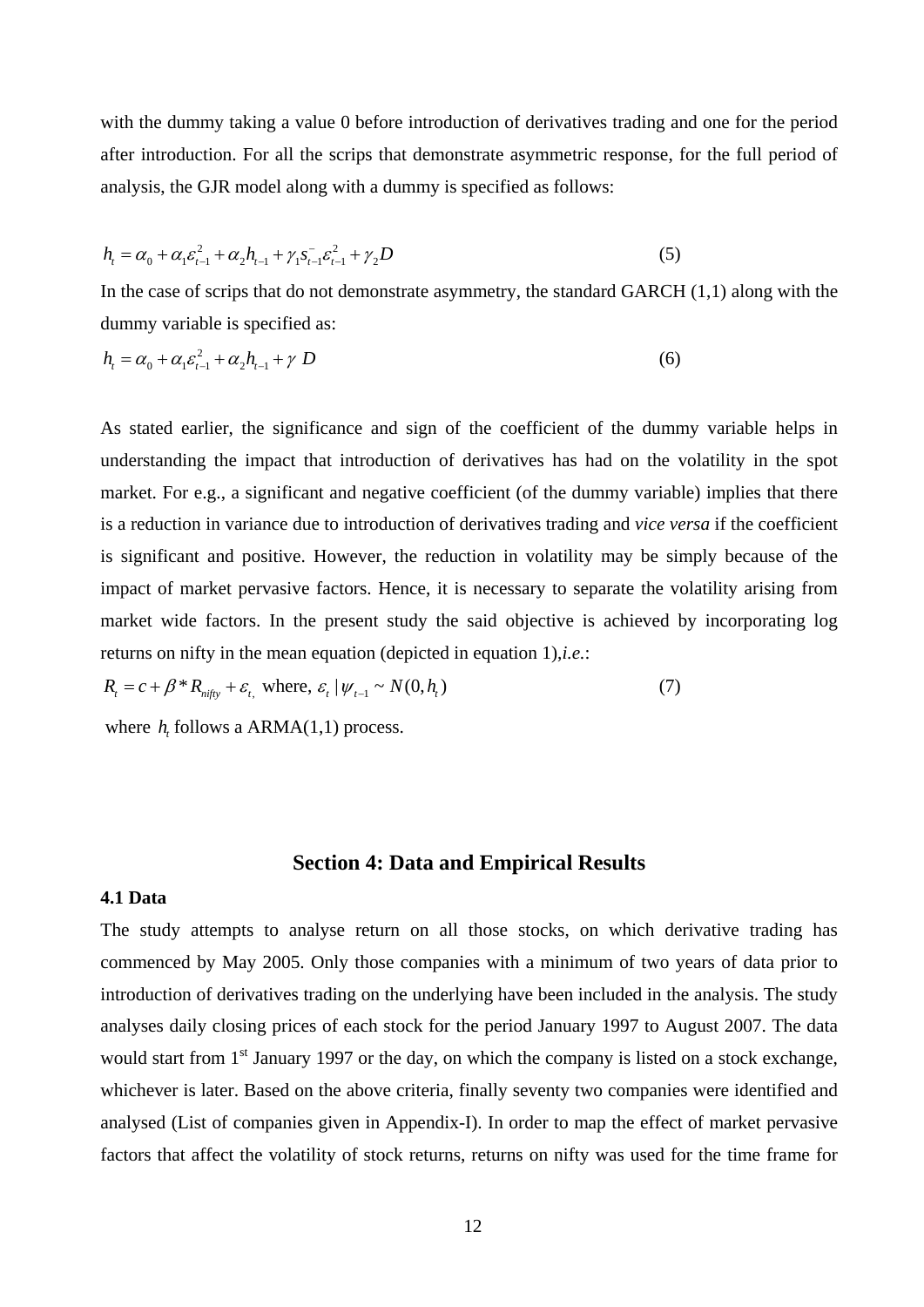which the scrip is being analysed. The data on closing stock prices on the scrips as well as nifty was obtained from CMIE Prowess database.

The log return on an asset is calculated as:

$$
R_t = \ln(\frac{P_t}{P_{t-1}}) \tag{8}
$$

Log returns are preferred above percentage returns because in case of the later the return on the negative side can not be below hundred, while on the positive side, there is no limit. As a result the returns will be positively skewed and will violate normality. Hence, in the present study, returns are specified in logarithmic terms (Varma, 1998).

### **4.2 Results**

Tables 1.A, 1.B and 1.C report the summary statistic for each scrip for the three time periods analysed. To conserve on space only skewness and kurtosis statistic have been reported. Further the table reports the Jarque-Bera (JB) test statistic which examines the normality of the data. The said test is based on the result that a normally distributed random variable should have a skewness equal to zero and kurtosis equal to three. The test statistic follows a chi-square distribution. Additionally, the table reports the results of Lagrange Multiplier (LM) test examining the presence of autocorrelation in squared residuals (Engle, 1982). The test is conducted up to a lag of 12 and the test statistic follows a chi-square distribution.

The results indicate that, in almost all the scrips analysed and for all the three time periods, the skewness is non-zero and the kurtosis is in excess of three. Further, the JB test indicates that the assumption of normality is violated by log return series of all the scrips analysed. Finally, the LM statistic suggests that in almost all the cases the squared residuals are autocorrelated, thus confirming the presence of ARCH effects in the time series analysed. Consequently, in order to study the impact of information on volatility of stock returns, a Generalised ARCH measure of volatility was deemed fit. However, as discussed earlier, the standard GARCH models assume symmetry in the response of volatility to information, which may not be the case always. Hence, the study first tests for existence of asymmetric response in each of the three time periods by specifying the GJR GARCH (1,1) specification of volatility dynamics. The result of the asymmetric response analysis for all the scrips, for the three time periods is reported in Tables 2.A, 2.B and 2.C. The outcome suggests a mixed response. About a third of the companies analysed displayed asymmetric response in all the three time periods analysed. In the case of another fourth of the companies analysed, asymmetric response (which was absent in the pre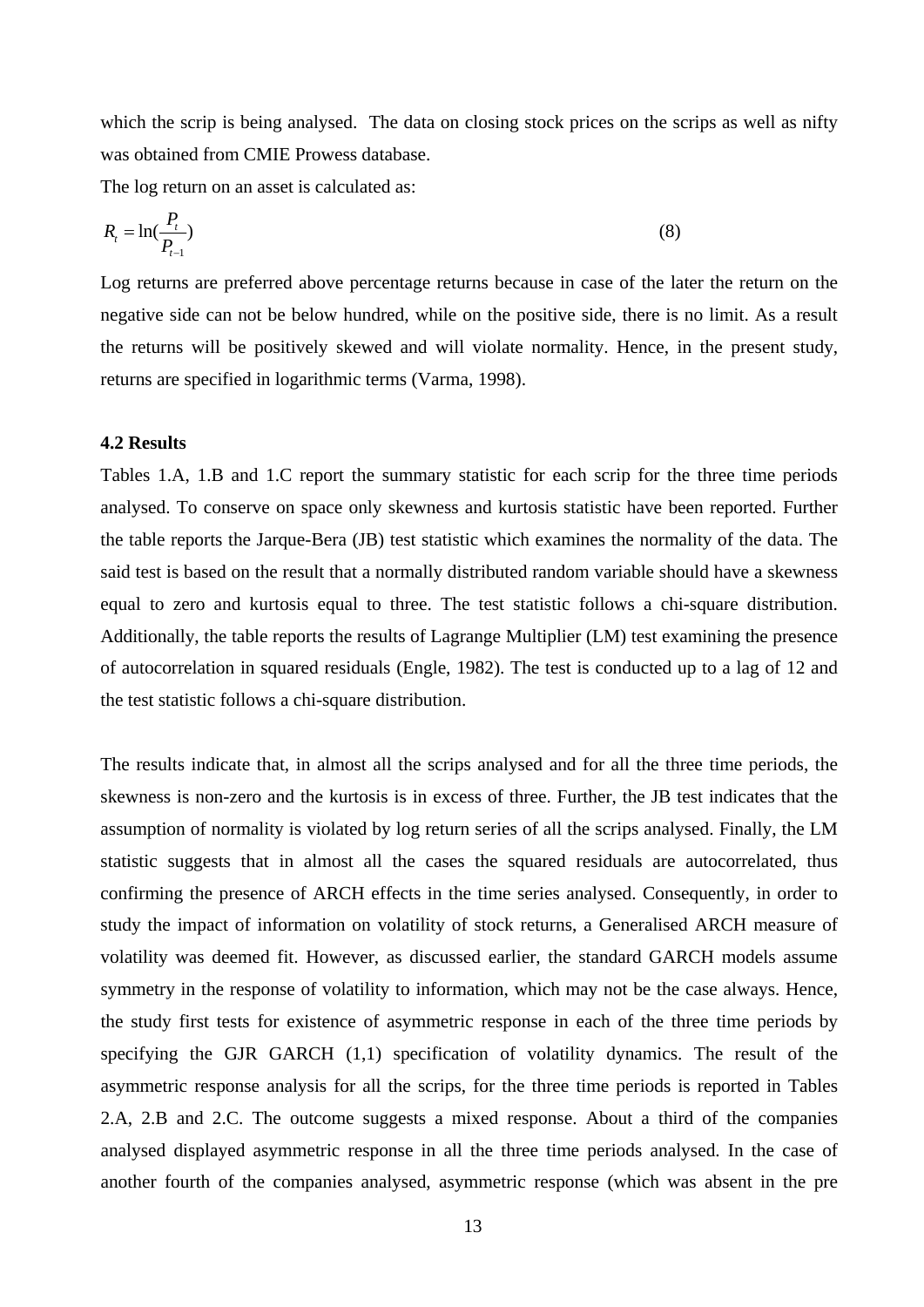derivatives period) was witnessed in the post derivatives period. Only in the case of one sixth of the companies analysed was it seen that asymmetry in response has been remedied in the post derivative period. Overall, it can be said that introduction of derivatives trading has had a negligible impact in resolving the asymmetric response of volatility to information in the market.

Further, each component, of the GJR GARCH measure of variance, is analysed. Firstly, the change in  $\alpha_1$  and  $\alpha_2$  due to introduction of derivatives trading is analysed. The results revealed that in about two thirds of the companies the relative importance of  $\alpha_1$ , as compared to  $\alpha_2$  in determining the volatility dynamics has increased. In other words, due to introduction of derivatives, the relative impact of the 'news coefficient' in determining return volatility has increased as compared to the 'persistence coefficient'. Secondly, the long run (unconditional) variance is analysed. Assuming that: (a)  $\alpha_1 + \alpha_2 < 1$  and (b) the conditional mean is constant and equal to zero, it can be said that the unconditional variance of the process exists. In the case of scrips which demonstrated asymmetric response, the GJR GARCH model was specified and the unconditional variance was calculated following Andersen *et. al.* (2005) as:

$$
\sigma^2 = \frac{\alpha_0}{(1 - \alpha_1 - \alpha_2 - 0.5\gamma)}
$$
\n(9)

For scrips that did not demonstrate asymmetry in response, the unconditional variance was calculated following equation (2).

The results, as reported in tables 2.A. and 2.B., indicate that in the case of three fourth of the companies analysed, the unconditional volatility has increased after derivative trading was allowed on these companies. This is consistent with the interpretation that there has been an increase in the quantity of information flowing into the spot market in the period following the onset of derivatives trading.

Finally, the impact of introduction of derivatives on the conditional volatility is analysed. In order to incorporate the effect of market pervasive factors on asset returns, the returns on nifty were incorporated in the mean equation. The results of the analysis as reported in Table 3 indicate that in each case nifty significantly and positively affected scrip returns, which is in conformity with standard asset pricing theories. As mentioned earlier, in order to analyse the overall impact of introduction of derivatives on the conditional volatility of the spot market, a dummy was incorporated while specifying the volatility dynamics. The dummy would take a value zero in the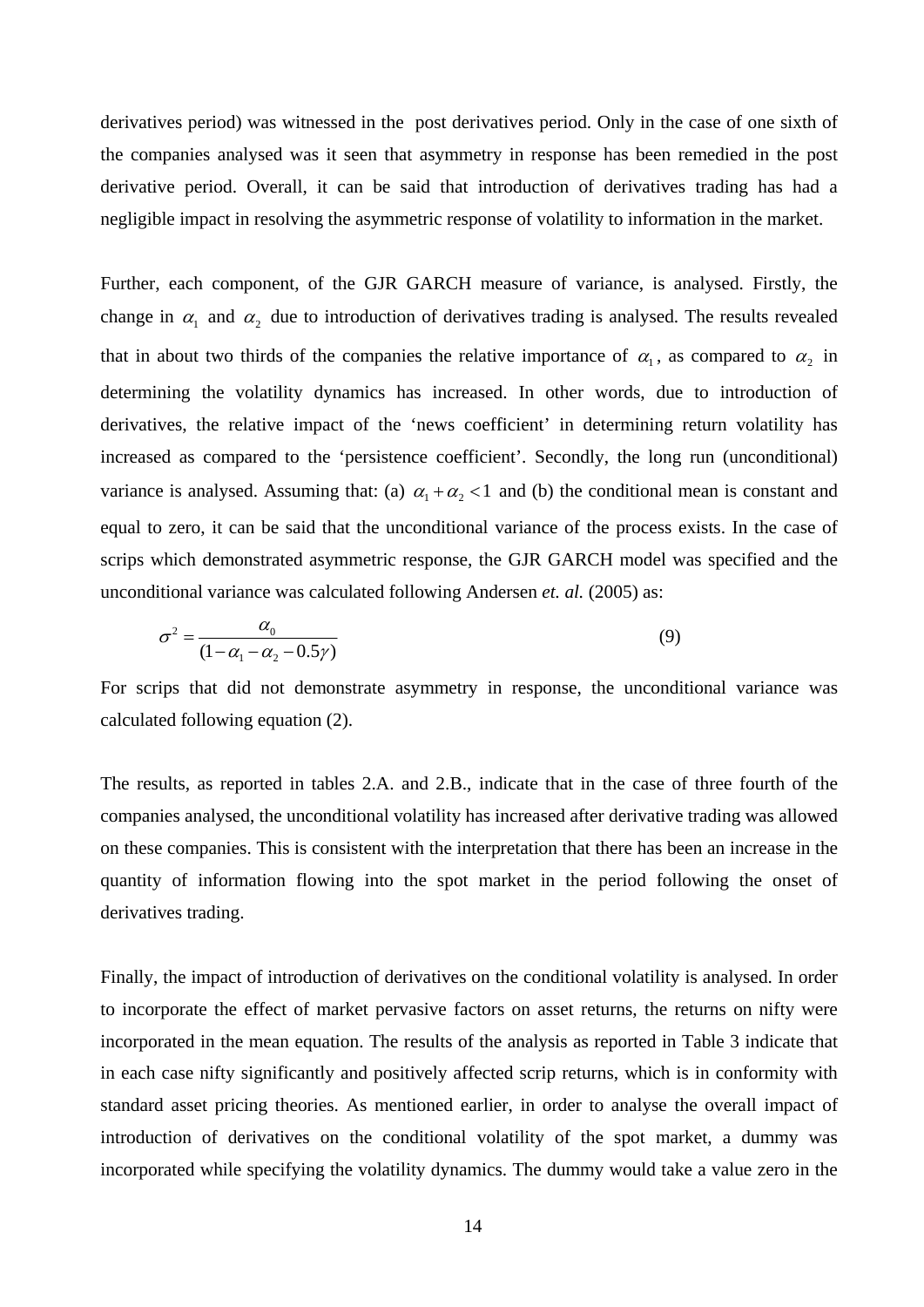pre introduction period and one post. The results indicate that in the case of about eighty per cent of the scrips analysed, the coefficient of the dummy variable is significant and negative. Thus, it can be said that introduction of derivatives trading has resulted in reduction in spot market volatility.

### **Section 5: Conclusion**

The present paper examines the impact of introduction of derivative trading on the volatility dynamics of the underlying stock using both symmetric and asymmetric GARCH techniques. In the process, the study first tests for existence of asymmetry and then, for the assets that demonstrated asymmetry, the GJR extension of the standard GARCH model is used. The results of the study do confirm presence of asymmetric response in the case of most of the scrips analysed. Further, it was seen that subsequent to the introduction of derivatives trading, the relative importance of the 'news coefficient' in determining asset return volatility has increased. This result assumes greater importance when seen in light of the fact that post introduction of derivatives, the unconditional volatility has increased, thus indicating an increase in the quantity of information flowing into the spot market. In other words, the 'news coefficient' has increased despite an increase in the overall quantum of information. On the whole, it is seen that introduction of derivative trading has resulted in a reduction in the spot market volatility of the underlying stock.

The findings of the present study conform to the findings of Nath (2003) and Vipul (2006). However, the present study additionally tests for asymmetric effects and also works on a larger sample for a larger time period.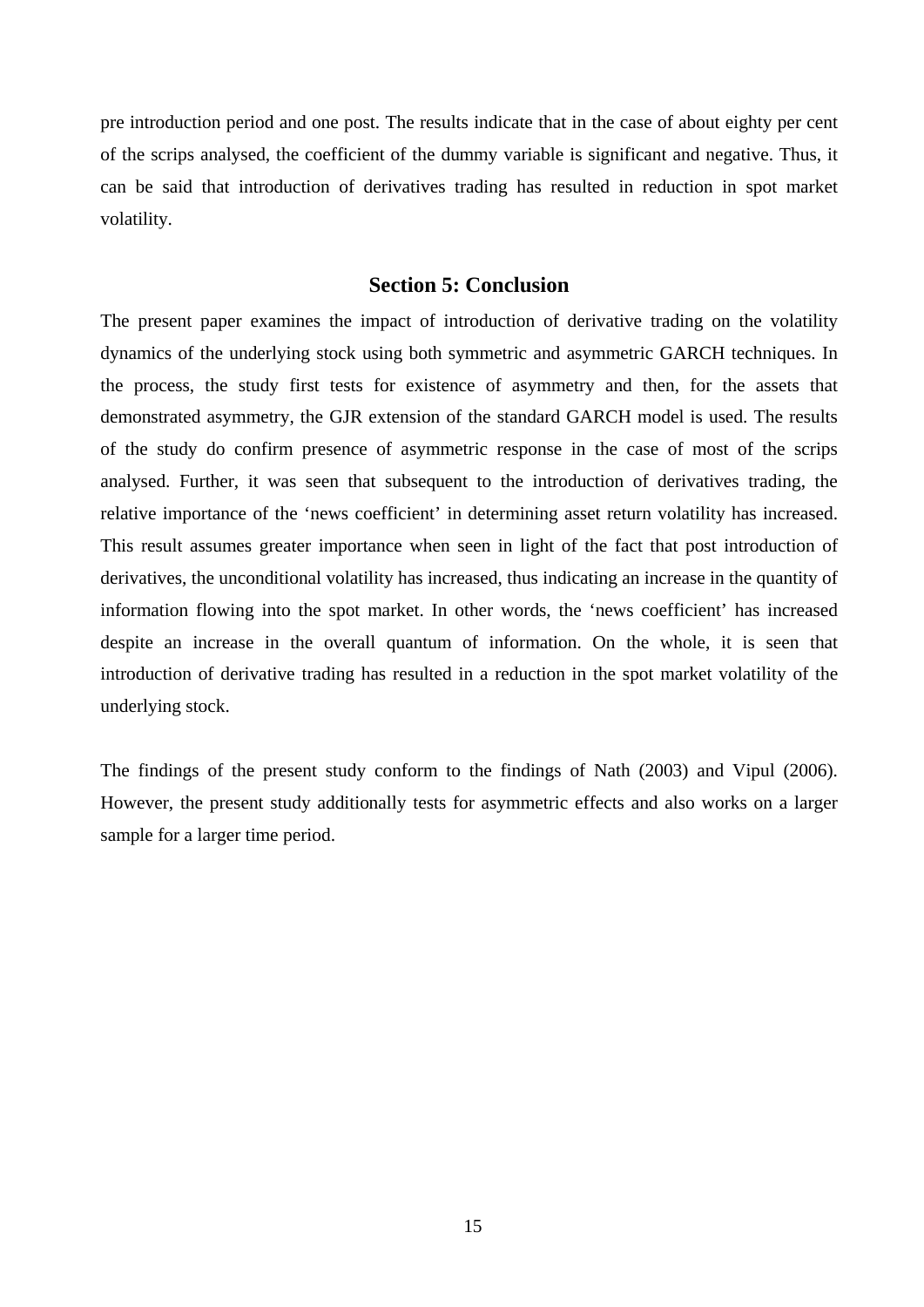### **References**

- Amanulla, S., and Kamaiah, B., 1997, "Asset Price Behaviour in Indian Stock Market: Is Conditional CAPM Relevant?" *Artha Vijnana*, 34, pp. 421-56.
- Andersen, T.G., Bollerslev, T., Christoffersen, P.F. and Diebold, F.X., 2005, "Volatility Forecasting," *PIER Working Paper No. 05-011*, available at *<http://pier.econ.upenn.edu/Archive/05-011.pdf>*, accessed on  $27<sup>th</sup>$  September, 2007.
- Antoniou, A. and Holmes, P., 1995, "Futures Trading, Information and Spot Price Volatility: Evidence from FTSE-100 Stock Index Futures Contracts using GARCH?" *Journal of Banking and Finance*, 19, pp. 117-29.
- Antoniou, A., Holmes, P. and Priestley, R., 1998, "The Effects of Stock Index Futures Trading on Stock Index Volatility: An Analysis of the Asymmetric Response of Volatility to News?" *The Journal of Futures Markets*, 18, pp. 151-66.
- Bandivadekar, S, and Ghosh, S., 2003, "Derivatives and Volatility on Indian Stock Markets," *Reserve Bank of India Occasional Papers*, 23, pp. 187-201.
- Black, F., 1976, "Studies in Stock Price Volatility Changes," *Proceedings of the Business Meeting of the Business and Economics Statistics Section, American Statistical Association*, pp. 177-81.
- Board, J and Sutcliffe, C., 1991, "Information, Volatility Volume and Maturity: An Investigation of Stock Index Futures," *University of Southampton Discussion Paper No. 91-5*.
- Bollerslev, T., 1986, "Generalised Autoregressive Conditional Heteroskedasticity," *Journal of Econometrics*, 33, pp. 307-27.
- Bologna, P. and Cavallo, L., 2002, "Does the introduction of Stock Index Futures Effectively Reduce Stock Market Volatility? Is the 'Futures Effect' Immediate? Evidence from the Italian stock exchange using GARCH," *Applied Financial Economics*, 12, pp. 183-92.
- Butterworth, D., 2000, "The Impact of Futures Trading on Underlying Stock Index Volatility: The Case of the FTSE Mid 250 Contract," *Applied Economics Letters*, 7, pp. 439-42.
- Chatrath, A., Ramchander, S. and Song, F., 1995, "Does Options Trading Lead to Greater Cash Market Volatility?' *The Journal of Futures Markets*, 15, pp. 785-803.
- Cox, C.C., 1976, "Futures Trading and Market Information," *Journal of Political Economy*, 84, pp. 1215- 37.
- Dennis, S.A. and Sim, A.B., 1999, "Share Price Volatility with the Introduction of Individual Share Futures on the Sydney Futures Exchange," *International Review of Financial Analysis*, 8, pp. 153- 63.
- Engle, R.F., 1982, "Autoregressive Conditional Heteroskedasticity with Estimates of the Variance of United Kingdom Inflation," *Econometrica*, 50, pp. 987-1007.
- Engle, R.F. and Ng. V.K., 1993, "Measuring and Testing the Impact of News on Volatility, *Journal of Finance*, 48, pp. 1749-78.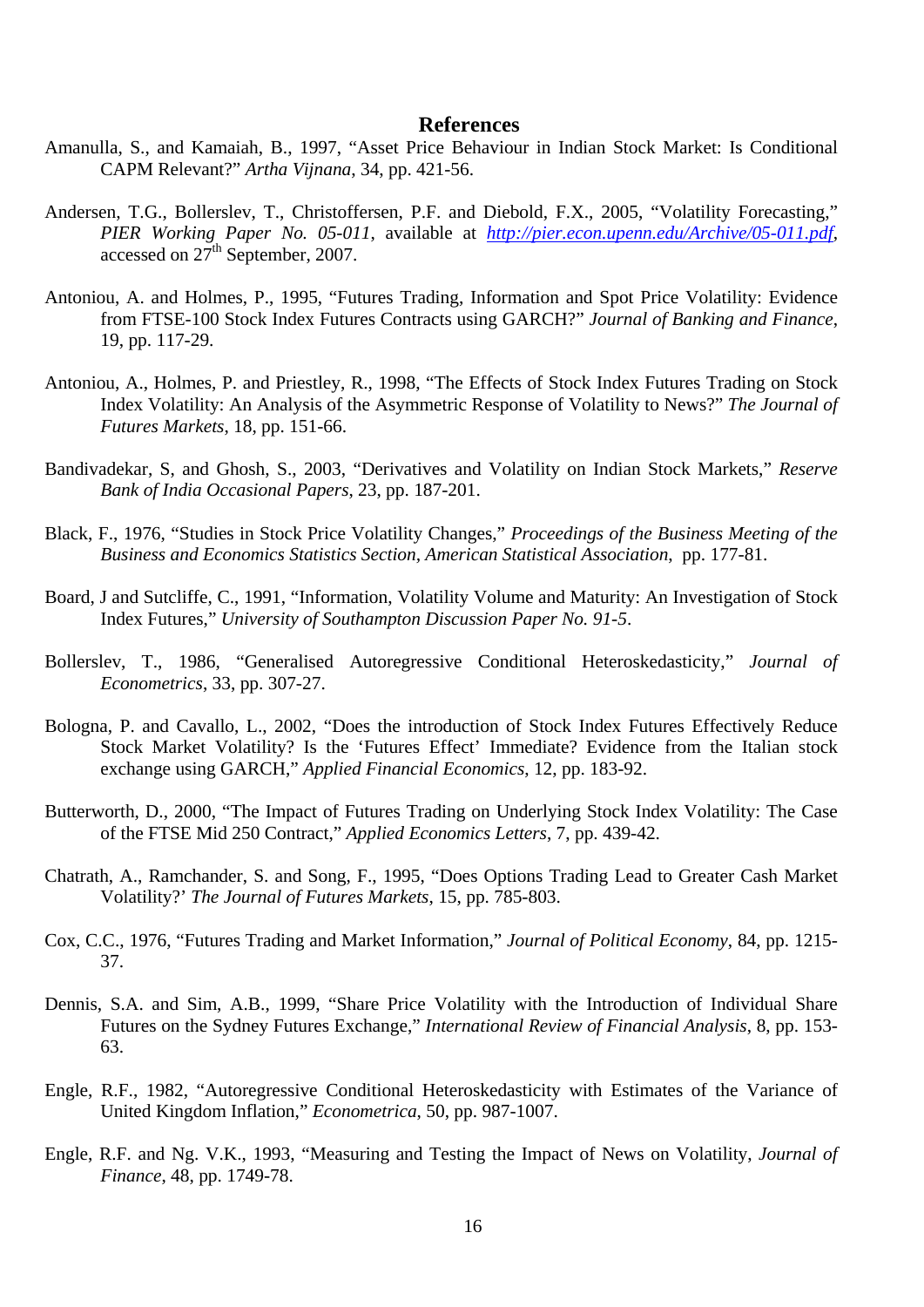Fama, E.F., 1965, "The Behaviour of Stock Market Prices," *Journal of Business*, 38, pp. 34-105.

- Glosten, L.R., Jagannathan, R. and Runkle, D.E., 1993, "On the Relations between the Expected Value and the Volatility of the Nominal Excess Returns on Stocks," *Journal of Finance*, 48, pp. 1779-91.
- Kim, D. and Kon, S.J., 1994, "Alternative models for the conditional Heteroskedasticity of Stock Returns," *Journal of Business*, 67, pp. 563-98.
- Kyriacou, K. and Sarno, L., 1999, "The Temporal Relationship Between Derivatives Trading and Spot Market Volatility in the U.K.: Empirical Analysis and Monte Carlo Evidence," *The Journal of Futures Market*, 19, pp. 245-70.
- Mandelbrot, B, 1963, "The Variation of Certain Speculative Prices," *Journal of Business*, 36, pp. 394- 419.
- Nath, G.C., 2003, "Behaviour of Stock Market Volatility after Derivatives," available at *[http://nse](http://nse-india.com/content/press/nov2003a.pdf)[india.com/content/press/nov2003a.pdf](http://nse-india.com/content/press/nov2003a.pdf)*, accessed on 2nd September, 2007.
- Nelson, D., 1991, "Conditional Heteroskedasticity in Asset Returns: A New Approach," *Econometrica*, 59, pp. 347-70.
- Powers, M.J., 1970, "Does Futures Trading Reduce Price Fluctuations in the Cash Markets?" *The American Economic Review*, 60, pp. 460-64.
- Rao, S.V.R., 2007, "Impact of Financial Derivative Products on Spot Market Volatility: A Study of Nifty," *The Icfai Journal of Derivatives Markets*, 4, pp. 7-16.
- Sarangi, S.B., and Patnaik, U.S., 2007, "A Study on the Impact of Futures and Options on Spot Market Volatility: A Case of S&P CNX Nifty Index," *The Icfai Journal of Applied Finance*, 13, pp. 58- 72.
- Sarkar, A., 2006, "Indian Derivatives Market," in Basu, K. (ed.) *Oxford Companion to Economics in India*, Oxford University Press, USA.
- Shenbagaraman, P, 2003, "Do Futures and Options Trading increase Stock Market Volatility?" *NSE Research Initiative, Paper No. 20*.
- Stein, J.C., 1987, "Information Externalities and Welfare Reducing Speculation," *Journal of Political Economy*, 95, pp. 1123-45.
- Tenmozhi, M, 2002, "Futures Trading, Information and Spot Price Volatility of NSE-50 Index Futures Contract," *National Stock Exchange Working Paper No. 59*, Mumbai.
- Vipul, 2006, " Impact of Introduction of Derivatives on Underlying Volatility: Evidence from India," *Applied Financial Economics*, 16, pp. 687-97.
- Varma, J.R., 1998, "Report of the Committee on Risk Containment in Derivatives Market," available at *<http://www.iimahd.ernet.in/~jrvarma/reports/ndx-fut/varmarep.pdf>,* accessed on 15<sup>th</sup> October, 2007.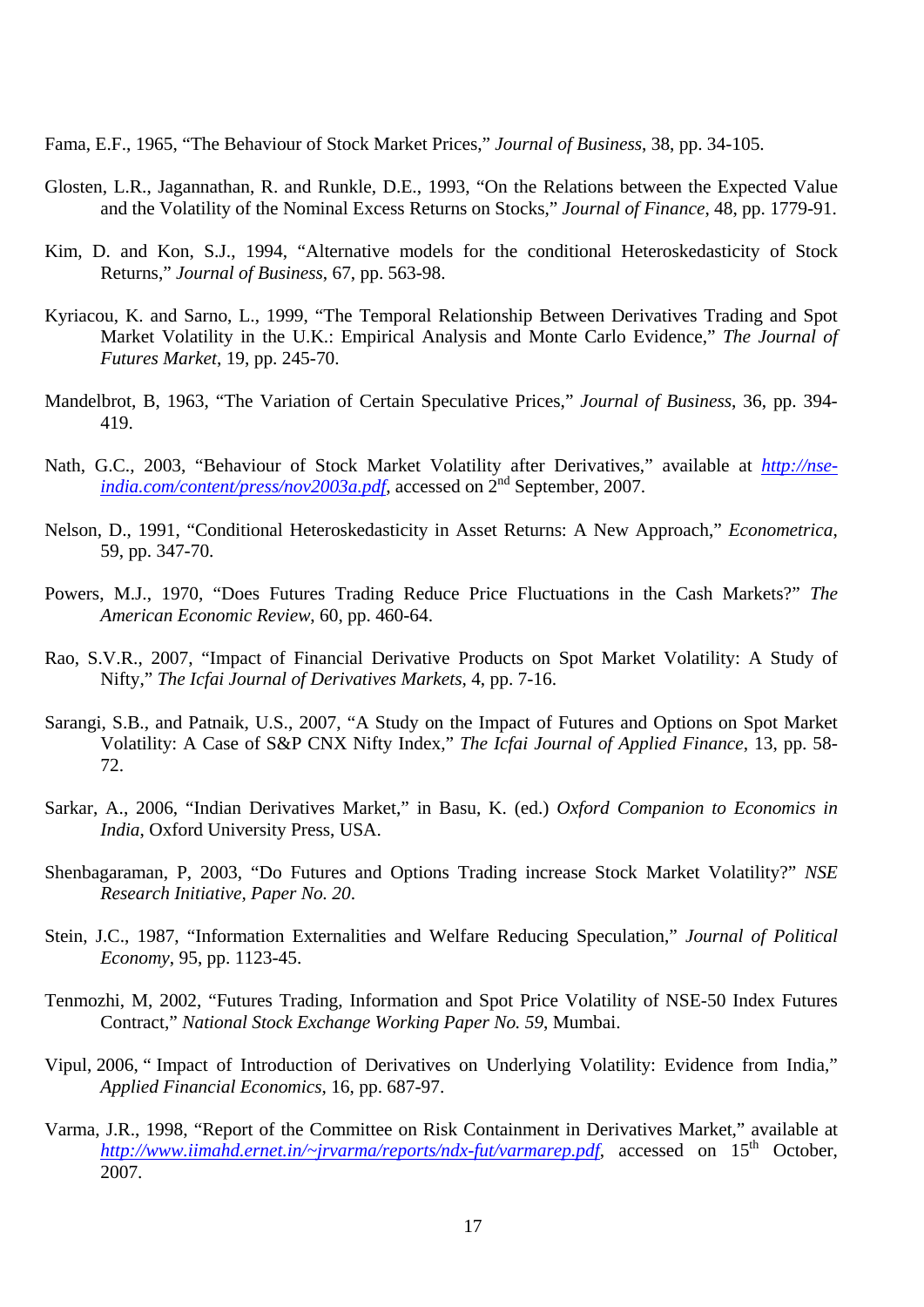## **Table 1.A: Summary Statistics for the Pre Introduction Period**

| Name                                |                 | Pre Introduction of Derivatives |             |            |
|-------------------------------------|-----------------|---------------------------------|-------------|------------|
|                                     | <b>Skewness</b> | Kurtosis                        | <b>JB</b>   | LM         |
| ABB Ltd.                            | $-0.22$         | 6.68                            | 1184.53***  | 155.19***  |
| Alok Industries Ltd                 | 1.28            | 40.92                           | 126535.7*** | 324.92***  |
| Amtek Auto Ltd.                     | 0.51            | 5.74                            | 747.018***  | 246.89***  |
| Arvind Mills Ltd.                   | 0.84            | 6.14                            | 885.64***   | 56.63***   |
| Ashok Leyland Ltd                   | 0.29            | 4.42                            | 203.61***   | 167.58***  |
| Associated Cement Co. Ltd           | 0.09            | 4.58                            | 127.93***   | 85.93***   |
| Aditya Birla Nuvo Ltd.              | $-6.38$         | 165.50                          | 229.62***   | 1.4        |
| Aurobindo Pharma Ltd                | $-1.38$         | 25.85                           | 46183.93*** | 9.81       |
| Bajaj Auto Ltd                      | 0.19            | 5.04                            | 217.39***   | 62.66***   |
| <b>Ballarpur Industries Ltd</b>     | 0.54            | 5.65                            | 715.36***   | 131.40***  |
| Bharat Forge Co. Ltd                | 0.12            | 4.74                            | 265.24***   | 162.02***  |
| <b>Bharat Petroleum Corp</b>        | 0.60            | 4.31                            | 86.88***    | 166.31***  |
| Bongaigaon Refinery Ltd             | 0.69            | 7.78                            | 2154.99***  | 273.70***  |
| <b>Century Textiles Ltd</b>         | 0.29            | 4.41                            | 200.04***   | 143.47***  |
| Cesc Ltd                            | 0.69            | 5.49                            | 708.31***   | 64.87***   |
| Chambal Fertilizers Ltd             | 0.63            | 16.04                           | 14954.23*** | 88.9043*** |
| Colgate Palmolive (I) Ltd           | 0.47            | 6.43                            | 1092.75***  | 169.94***  |
| Dabur India Ltd                     | 0.12            | 5.58                            | 579.93***   | 172.09***  |
| Escorts India Ltd                   | 0.24            | 5.52                            | 449.75***   | 152.04***  |
| Essar Oil Ltd                       | 1.00            | 11.74                           | 7009.73***  | 140.52***  |
| Federal Bank Ltd                    | 0.25            | 6.29                            | 964.07***   | 350.27***  |
| Glaxosmithkline Pharma Ltd.         | 0.24            | 5.72                            | 661.73***   | 155.59***  |
| Great Eastern Shipping Co.<br>Ltd.  | 0.39            | 5.95                            | 80.38***    | 94.82***   |
| Gujarat Ambuja Cement Ltd           | 0.12            | 4.25                            | 80.64***    | 88.81***   |
| Gujarat Narmada Fert. Co.<br>Ltd.   | 0.39            | 6.21                            | 950.28***   | 159.36***  |
| <b>HDFC Bank Ltd</b>                | 0.19            | 27.87                           | 25703.01*** | 331.1***   |
| Hero Honda Motors Ltd               | 0.36            | 5.13                            | 319.65***   | 107.29***  |
| Hindalco Industries Ltd             | 0.28            | 4.84                            | 186.22***   | 77.45***   |
| Hindustan Lever Ltd                 | 0.33            | 5.48                            | 330.09***   | 90.12***   |
| Hindustan Pertoleum Corp            | 0.16            | 4.29                            | 88.97***    | 212.77***  |
| <b>IDBI</b> Bank Limited            | 0.38            | 8.41                            | 2577.79***  | 290.19***  |
| <b>IFCI</b> Ltd                     | 1.06            | 9.14                            | 3693.50***  | 114.13***  |
| India Cements Ltd                   | 0.16            | 4.94                            | 339.08***   | 216.67***  |
| Indian Hotels Co. Ltd               | $-0.12$         | 6.66                            | 1164.12***  | 94.27***   |
| Indian Oil Corp. Ltd.               | 0.37            | 7.10                            | 1215.43***  | 273.1***   |
| Indian Petrochemicals Corp.<br>Ltd. | $-0.70$         | 12.47                           | 5792.2***   | 35.70***   |
| Infosys Technologies Ltd            | $-0.10$         | 4.28                            | 84.84***    | 173.86***  |
| Ispat Industries Ltd                | 0.35            | 10.87                           | 5436.95***  | 135.52***  |
| <b>ITC</b> Ltd                      | $-0.05$         | 4.60                            | 129.27***   | 113.58***  |
| Larsen & Toubro Ltd                 | $-0.12$         | 4.39                            | 99.7***     | 82.36***   |
| LIC Housing Finance Ltd             | 0.24            | 6.10                            | 852.64***   | 228.55***  |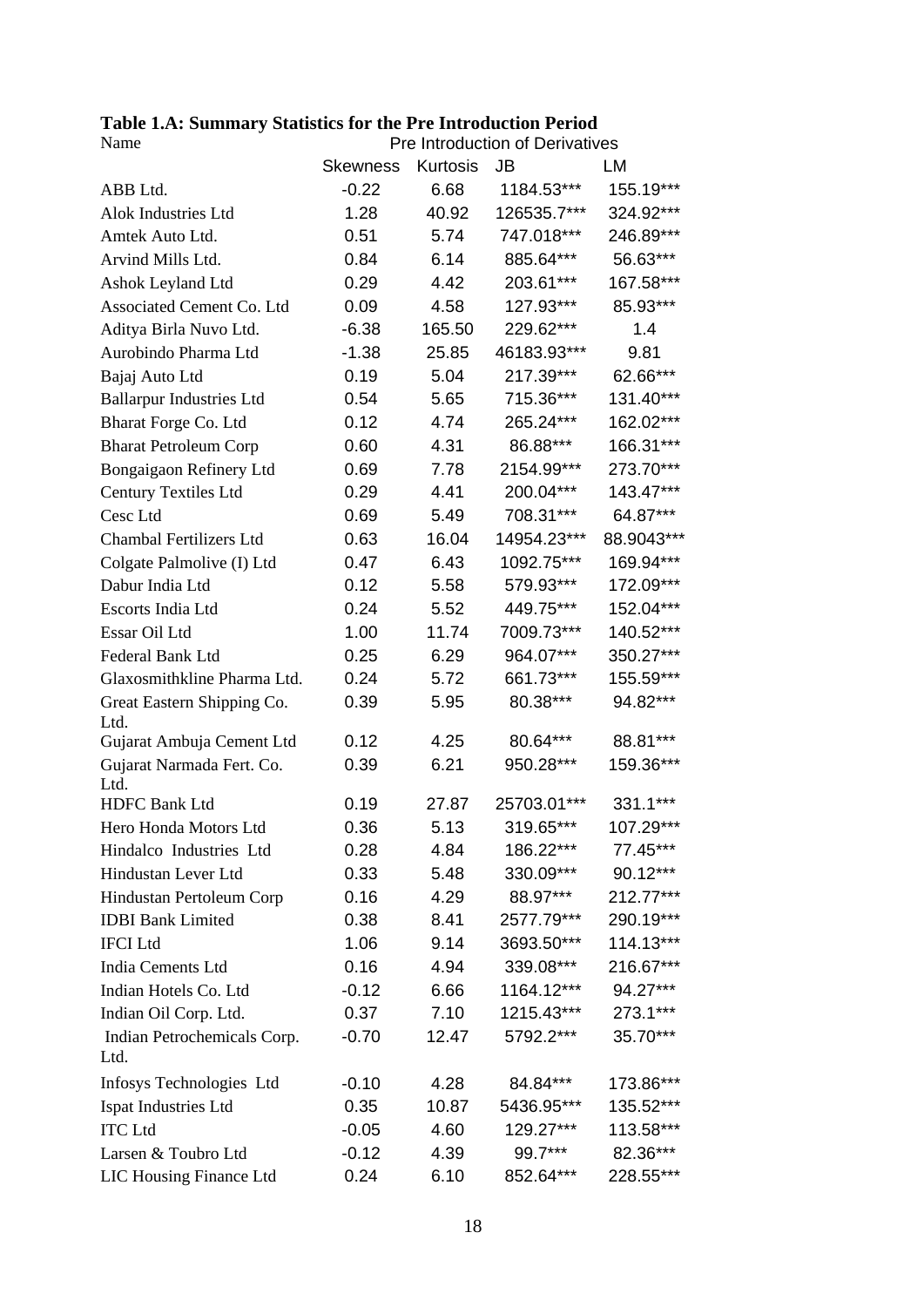**Table 1.A: Summary Statistics for the Pre Introduction Period (Contd…)** 

| Name                             |                 |          | Pre Introduction of Derivatives |            |  |  |
|----------------------------------|-----------------|----------|---------------------------------|------------|--|--|
|                                  | <b>Skewness</b> | Kurtosis | <b>JB</b>                       | LM         |  |  |
| Mahanagar Telephone Nigam<br>Ltd | 0.06            | 4.02     | 52.82***                        | 70.75***   |  |  |
|                                  |                 |          |                                 |            |  |  |
| Maharashtra Seamless Ltd         | 0.63            | 8.58     | 2852.52***                      | 215.81***  |  |  |
| Mahindra & Mahindra Ltd          | $-0.11$         | 4.33     | 91.38***                        | 100.04***  |  |  |
| Mastek Ltd                       | $-0.10$         | 3.50     | 18.49***                        | 243.28***  |  |  |
| Mphasis BFL Limited              | 0.07            | 4.96     | 337.34***                       | 335.30***  |  |  |
| <b>MRPL</b>                      | 1.18            | 9.93     | 4631.49***                      | 160.93***  |  |  |
| Nagarjuna Fertilizers Ltd        | 1.03            | 9.01     | 3532.23***                      | 164.36***  |  |  |
| National Aluminium Co. Ltd       | 0.54            | 7.42     | 1310.11***                      | 40.07***   |  |  |
| Nicolas Piramal India Ltd        | 0.19            | 5.58     | 585.50***                       | 214.69***  |  |  |
| <b>NIIT Ltd</b>                  | $-0.98$         | 5.56     | 448.70***                       | 256.07***  |  |  |
| Oil And Natural Gas Corp.        | 11.15           | 280.20   | 4886862***                      | 0.1931     |  |  |
| Orchid Chemicals Ltd             | 0.39            | 4.74     | 316.63***                       | 192.17***  |  |  |
| <b>Oriental Bank Of Commerce</b> | $-0.73$         | 14.75    | 5823.2***                       | 222.72***  |  |  |
| Punjab Tractors Ltd              | 0.26            | 7.19     | 1550.13***                      | 160.94***  |  |  |
| Ranbaxy Labs Ltd                 | 0.10            | 4.84     | 172.02***                       | 146.44***  |  |  |
| Reliance Capital Ltd             | 0.00            | 4.77     | 272.03***                       | 306.11***  |  |  |
| Reliance Energy Ltd              | 0.17            | 4.32     | 93.34***                        | 141.05***  |  |  |
| <b>Reliance Industries Ltd</b>   | 0.25            | 4.82     | 179.45***                       | 118.79***  |  |  |
| <b>Satyam Computer Services</b>  | $-0.04$         | 3.60     | 18.10***                        | 159.97***  |  |  |
| Shipping Corp Of India Ltd.      | 6.39            | 132.90   | 1076674***                      | 0.2145     |  |  |
| Siemens Ltd                      | 0.04            | 5.49     | 5355.48***                      | 181.86***  |  |  |
| <b>SRF Ltd</b>                   | 0.40            | 7.13     | 1552.58***                      | 227.51***  |  |  |
| <b>Tata Chemicals Ltd</b>        | $-0.02$         | 6.00     | 7778741***                      | 179.47***  |  |  |
| Tata Motor Co. Ltd.              | $-0.08$         | 3.69     | 23.69***                        | 79.12***   |  |  |
| Tata Iron And Steel Co. Ltd.     | 0.00            | 4.58     | 125.19***                       | 91.00***   |  |  |
| Tata Power Ltd                   | 0.22            | 5.89     | 430.56***                       | 249.46***  |  |  |
| Tata Tea Ltd                     | 0.27            | 4.28     | 96.1664***                      | 90.8759*** |  |  |
| <b>Titan Industries Ltd</b>      | 0.54            | 5.23     | 535.71***                       | 83.76***   |  |  |
| Videocon International Ltd       | 0.36            | 4.37     | 209.15***                       | 220.04***  |  |  |
| Videsh Sanchar Nigam Ltd         | $-1.15$         | 18.81    | 22077.16***                     | 17.92      |  |  |
| Wipro Ltd                        | 5.47            | 115.50   | 807907.4***                     | 0.03574    |  |  |

**\*\*\*,\*\*** and **\*** indicate significance at 1%,5% and 10% levels respectively.

**Notes:** (i) The Kurtosis reported in the table is in excess of three. (ii)The Jarque-Bera test statistic is calculated as:

 $JB = \frac{T}{6}(\hat{s}^2 + \frac{(\hat{k}-3)^2}{4}) \sim \chi^2(2)$ , where, T is the total number of observations,  $\hat{s}$  is the sample skewness and  $\hat{k}$  is the sample kurtosis. (iii)LM is the Lagrange Multiplier test for ARCH effects (Engle, 1982), up to a lag of 12. The test

statistic is again distributed as  $\chi^2(12)$ . (iv)Only the p-values are reported.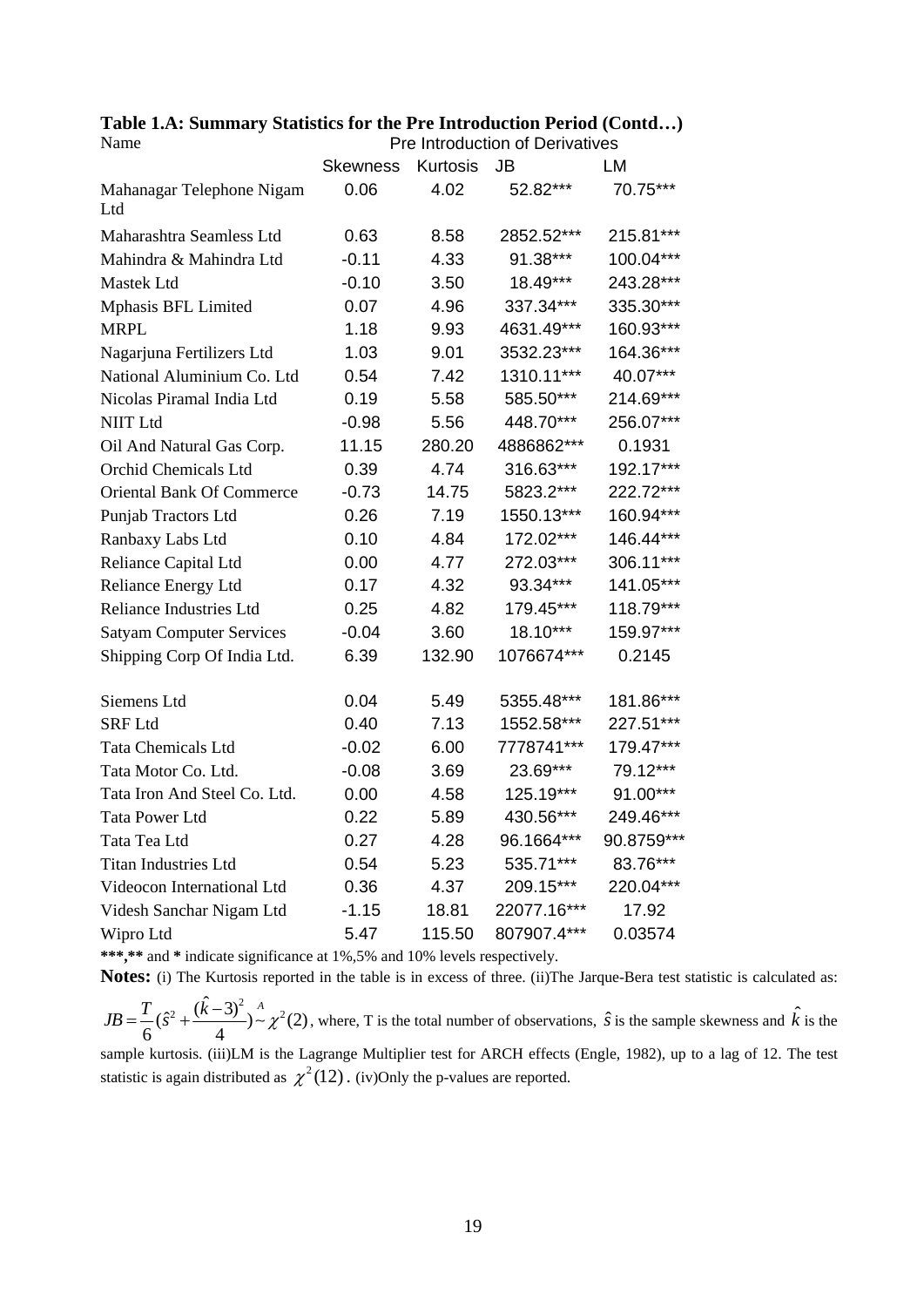| Table 1.B: Summary Statistics for the Post Introduction Period |  |
|----------------------------------------------------------------|--|
|----------------------------------------------------------------|--|

| Name                               | Post Introduction of Derivatives |          |             |             |  |  |  |
|------------------------------------|----------------------------------|----------|-------------|-------------|--|--|--|
|                                    | <b>Skewness</b>                  | Kurtosis | <b>JB</b>   | LM          |  |  |  |
| ABB Ltd.                           | $-0.12$                          | 5.849    | 198.63***   | 68.97***    |  |  |  |
| Alok Industries Ltd                | 0.13                             | 5.438    | 138.91***   | 53.20***    |  |  |  |
| Amtek Auto Ltd.                    | 0.77                             | 9.636    | 1093.85***  | 1093.853*** |  |  |  |
| Arvind Mills Ltd.                  | $-0.22$                          | 5.53     | 268.4***    | 84.60***    |  |  |  |
| Ashok Leyland Ltd                  | $-0.22$                          | 5.449    | 1503144***  | 55.02***    |  |  |  |
| Associated Cement Co. Ltd          | $-0.13$                          | 5.353    | 338.07***   | 119.81***   |  |  |  |
| Aditya Birla Nuvo Ltd.             | 0.11                             | 7.877    | 578.97***   | 44.09***    |  |  |  |
| Aurobindo Pharma Ltd               | 0.67                             | 6.543    | 337.91***   | 67.14***    |  |  |  |
| Bajaj Auto Ltd                     | $-0.98$                          | 11.13    | 4217.73***  | 398.67***   |  |  |  |
| <b>Ballarpur Industries Ltd</b>    | $-0.53$                          | 8.642    | 777.39***   | 90.31***    |  |  |  |
| Bharat Forge Co. Ltd               | 0.19                             | 7.656    | 530.19***   | 77.77***    |  |  |  |
| <b>Bharat Petroleum Corp</b>       | $-0.25$                          | 9.239    | 2364.50***  | 19.97*      |  |  |  |
| Bongaigaon Refinery Ltd            | $-0.42$                          | 9.25     | 679.28***   | 123.18***   |  |  |  |
| <b>Century Textiles Ltd</b>        | $-0.38$                          | 6.627    | 333.79***   | 108.97***   |  |  |  |
| Cesc Ltd                           | $-0.60$                          | 9.244    | 953.49***   | 108.91***   |  |  |  |
| Chambal Fertilizers Ltd            | $-0.52$                          | 7.109    | 423.75***   | 37.34***    |  |  |  |
| Colgate Palmolive (I) Ltd          | 1.20                             | 12.15    | 2174.4***   | 3.2         |  |  |  |
| Dabur India Ltd                    | $-0.06$                          | 7.224    | 433.68***   | 61.83***    |  |  |  |
| Escorts India Ltd                  | 0.18                             | 5.309    | 123.344***  | 51.18***    |  |  |  |
| Essar Oil Ltd                      | 0.91                             | 8.17     | 707.78***   | 86.90***    |  |  |  |
| Federal Bank Ltd                   | $-0.25$                          | 7.659    | 517.92***   | 90.99***    |  |  |  |
| Glaxosmithkline Pharma Ltd.        | $-0.05$                          | 5.978    | 215.65***   | 122.63***   |  |  |  |
| Great Eastern Shipping Co.<br>Ltd. | $-4.42$                          | 66.13    | 98698.86*** | 0.3791      |  |  |  |
| Gujarat Ambuja Cement Ltd          | $-0.07$                          | 5.362    | 338.48***   | 76.91***    |  |  |  |
| Gujarat Narmada Fert. Co.<br>Ltd.  | 0.01                             | 7.531    | 484.15***   | 36.83***    |  |  |  |
| <b>HDFC Bank Ltd</b>               | 0.32                             | 5.192    | 360.92***   | 184.49***   |  |  |  |
| Hero Honda Motors Ltd              | $-0.05$                          | 4.41     | 94.4***     | 72.92***    |  |  |  |
| Hindalco Industries Ltd            | $-0.63$                          | 7.832    | 1504.66***  | 160.34***   |  |  |  |
| Hindustan Lever Ltd                | $-0.12$                          | 7.463    | 1205.89***  | 53.50***    |  |  |  |
| Hindustan Pertoleum Corp           | $-0.55$                          | 17.75    | 13207.51*** | 6.74        |  |  |  |
| <b>IDBI</b> Bank Limited           | $-0.12$                          | 5.802    | 191.96***   | 57.72***    |  |  |  |
| <b>IFCI</b> Ltd                    | 0.55                             | 6.836    | 368.76***   | 49.43***    |  |  |  |
| India Cements Ltd                  | 0.11                             | 6.01     | 210.65***   | 81.71***    |  |  |  |
| Indian Hotels Co. Ltd              | $-0.35$                          | 9.517    | 1043.85***  | 208.77***   |  |  |  |
| Indian Oil Corp. Ltd.              | $-0.24$                          | 9.45     | 1702.68***  | 201.08***   |  |  |  |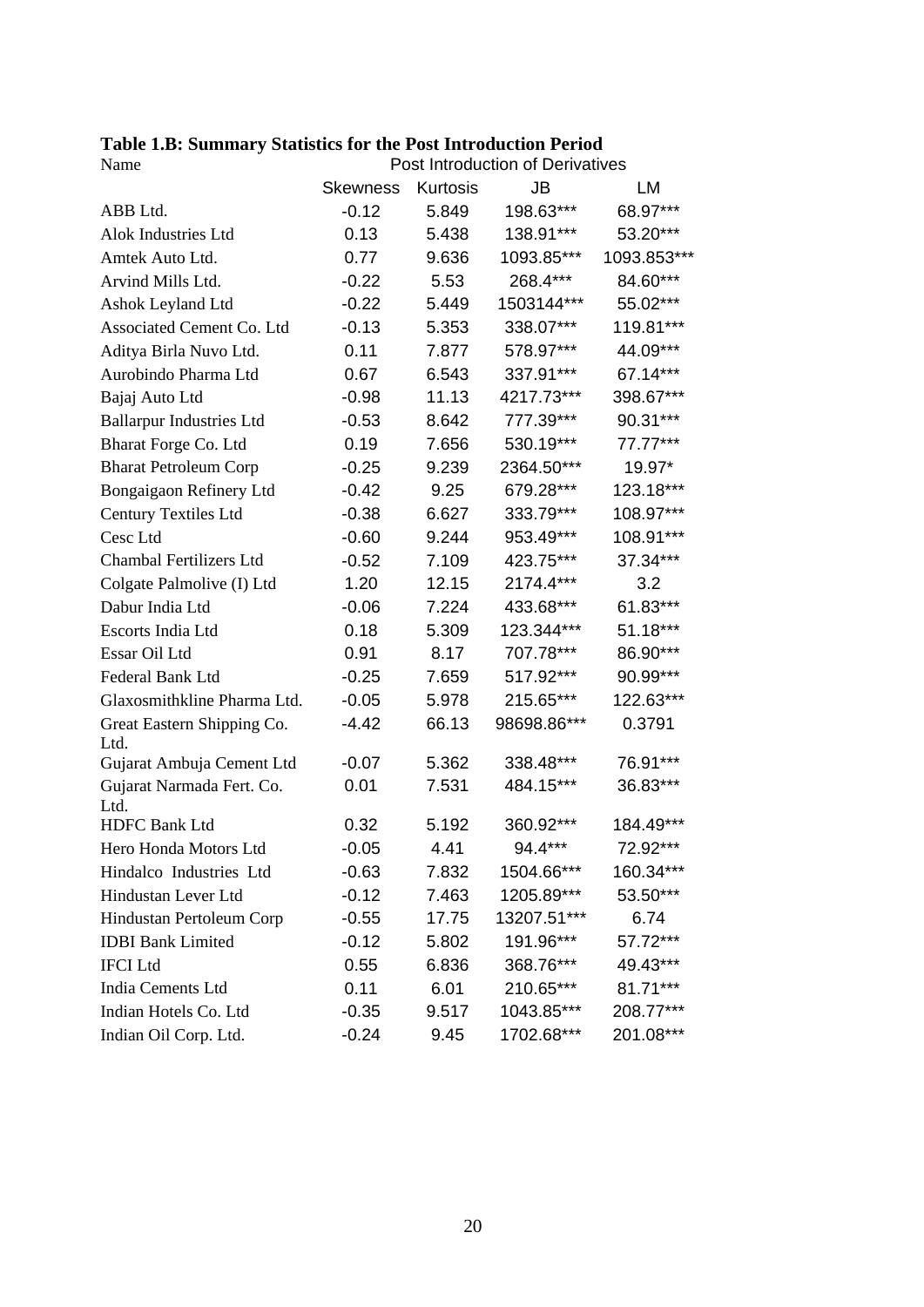|                                  | <b>Skewness</b> | Kurtosis | JB          | LM        |
|----------------------------------|-----------------|----------|-------------|-----------|
| Indian Petrochemicals Corp.      | 13.85           | 355      | 5927647***  | 0.2107    |
| Ltd.                             |                 |          |             |           |
| Infosys Technologies Ltd         | $-1.51$         | 25.83    | 32025.85*** | 58.08***  |
| Ispat Industries Ltd             | 9.74            | 175      | 706311.8*** | 0.1059    |
| <b>ITC</b> Ltd                   | 0.26            | 6        | 560.76***   | 108.27*** |
| Larsen & Toubro Ltd              | 0.75            | 6.18     | 747.79***   | 799.37*** |
| LIC Housing Finance Ltd          | $-0.28$         | 5.91     | 214.05***   | 29.97***  |
| Mahanagar Telephone Nigam<br>Ltd | 0.10            | 6.17     | 607.97***   | 152.24*** |
|                                  |                 |          |             |           |
| Maharashtra Seamless Ltd         | 0.03            | 5.74     | 177.48***   | 64.72***  |
| Mahindra & Mahindra Ltd          | $-0.05$         | 5.22     | 297.66***   | 90.1***   |
| Mastek Ltd                       | $-6.19$         | 111.8    | 569719.9*** | 0.4801    |
| Mphasis BFL Limited              | 0.44            | 7.433    | 481.29***   | 91.36***  |
| <b>MRPL</b>                      |                 |          | 506.61***   | 105.3***  |
| Nagarjuna Fertilizers Ltd        | $-0.22$         | 6.2      | 241.17***   | 45.23***  |
| National Aluminium Co. Ltd       | 13.76           | 352.9    | 5857320***  | 0.0275    |
| Nicolas Piramal India Ltd        | 0.13            | 6.495    | 298.44***   | 93.39***  |
| <b>NIIT Ltd</b>                  | 12.32           | 297.2    | 4144892***  | 0.1803    |
| Oil And Natural Gas Corp.        | $-0.48$         | 7.696    | 1092.32***  | 143.81*** |
| Orchid Chemicals Ltd             | $-0.79$         | 8.0058   | 650.15***   | 124.08*** |
| <b>Oriental Bank Of Commerce</b> | 0.27            | 5.928    | 613.78***   | 107.08*** |
| Punjab Tractors Ltd              | $-0.42$         | 9.253    | 938.58***   | 73.54***  |
| Ranbaxy Labs Ltd                 | 0.19            | 6.179    | 619.46***   | 60.45***  |
| Reliance Capital Ltd             | 0.14            | 9.828    | 1134.24***  | 45.86***  |
| Reliance Energy Ltd              | $-0.92$         | 28.05    | 38058.75*** | 193.36*** |
| <b>Reliance Industries Ltd</b>   | $-2.06$         | 34.66    | 61550.56*** | 8.31      |
| <b>Satyam Computer Services</b>  | 0.05            | 4.992    | 240.09***   | 167.37*** |
| Shipping Corp Of India Ltd.      | $-0.12$         | 13.74    | 5486.39***  | 160.94*** |
| Siemens Ltd                      | 0.08            | 7.232    | 435.65***   | 74.36***  |
| <b>SRF</b> Ltd                   | 0.33            | 8.218    | 639.87***   | 75.91***  |
| <b>Tata Chemicals Ltd</b>        | 0.10            | 6.537    | 304.84***   | 76.96***  |
| Tata Motor Co. Ltd.              | $-0.49$         | 7.745    | 1416.59***  | 237.06*** |
| Tata Iron And Steel Co. Ltd.     | $-0.79$         | 11.54    | 4551.19***  | 231.74*** |
| Tata Power Co. Ltd               | $-0.09$         | 4.377    | 116.59***   | 135.29*** |
| Tata Tea Ltd                     | $-0.21$         | 5.094    | 275.82***   | 238.28*** |
| <b>Titan Industries Ltd</b>      | 0.67            | 8.861    | 852.79***   | 14.63     |
| Videocon International Ltd       | 19.98           | 446      | 4574516***  | 0.0283    |
| Videsh Sanchar Nigam Ltd         | $-0.03$         | 7.216    | 431.84***   | 46.42***  |
| Wipro Ltd                        | $-0.38$         | 16.02    | 8092.52***  | 163.28*** |

**Table 1.B: Summary Statistics for the Post Introduction Period (Contd..)**  Name **Post Introduction of Derivatives** 

**\*\*\*,\*\*** and **\*** indicate significance at 1%,5% and 10% levels respectively.

**Notes:** See notes to Table 1.A.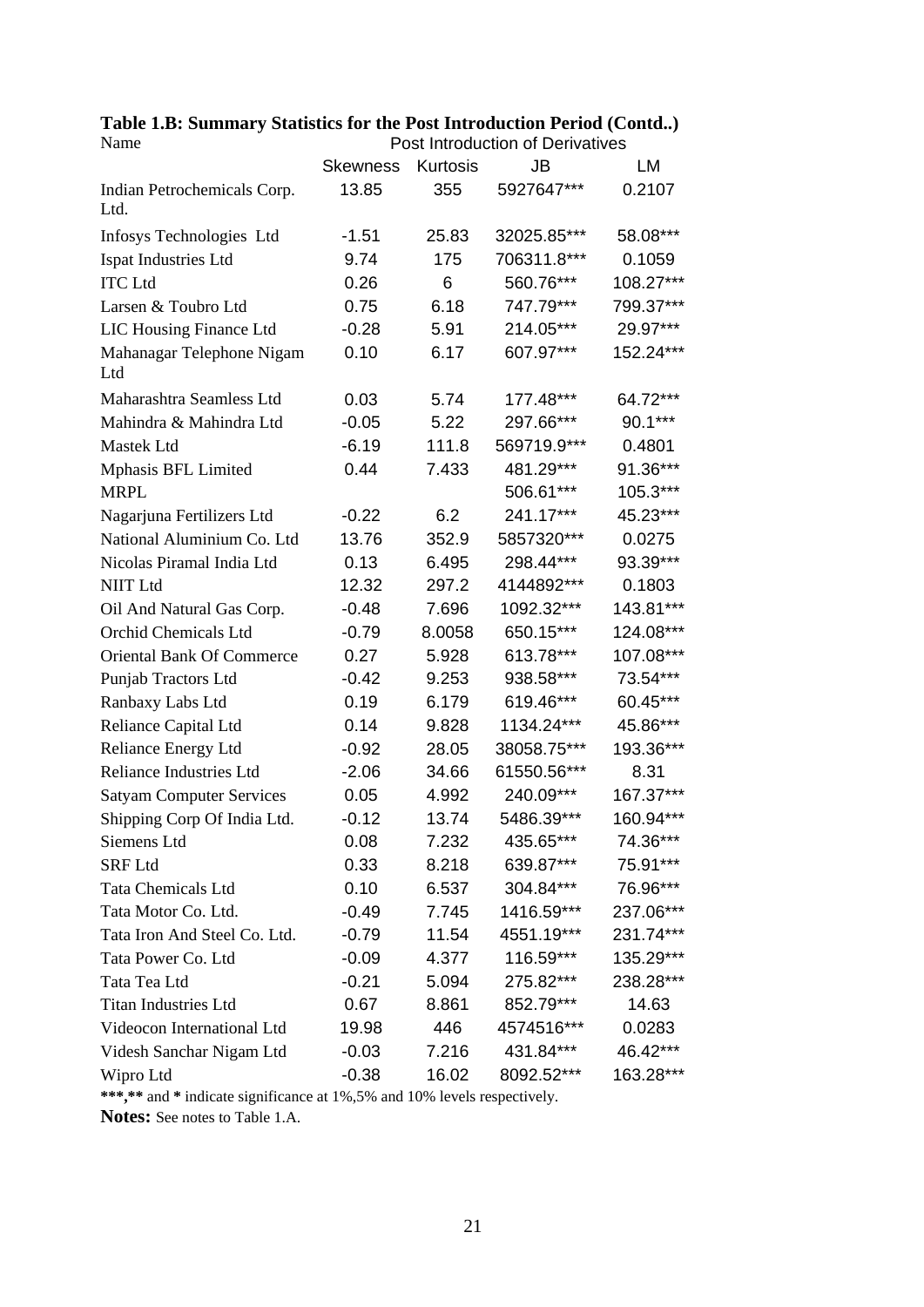| <b>Table 1.C: Summary Statistics for the Full Period</b> |  |  |
|----------------------------------------------------------|--|--|
|----------------------------------------------------------|--|--|

| Name                                |                 |          | <b>Full-Period</b> |           |  |  |
|-------------------------------------|-----------------|----------|--------------------|-----------|--|--|
|                                     | <b>Skewness</b> | Kurtosis | <b>JB</b>          | LM        |  |  |
| ABB Ltd.                            | $-0.22$         | 6.67     | 1510.8***          | 207.35*** |  |  |
| Alok Industries Ltd                 | 1.29            | 44.19    | 188542.9***        | 412.72*** |  |  |
| Amtek Auto Ltd.                     | 0.55            | 6.28     | 1329.84***         | 302.44*** |  |  |
| Arvind Mills Ltd.                   | 0.60            | 6.23     | 1310.03***         | 112.35*** |  |  |
| Ashok Leyland Ltd                   | 0.25            | 4.75     | 366.26***          | 237.94*** |  |  |
| Associated Cement Co. Ltd           | 0.02            | 5.71     | 810.34***          | 253.80*** |  |  |
| Aditya Birla Nuvo Ltd.              | $-6.16$         | 171.80   | 317.30***          | 2.351     |  |  |
| Aurobindo Pharma Ltd                | $-1.30$         | 77.19    | 65548.39***        | 15.99     |  |  |
| Bajaj Auto Ltd                      | $-0.06$         | 7.35     | 2101.29***         | 277.15*** |  |  |
| <b>Ballarpur Industries Ltd</b>     | 0.48            | 6.22     | 1247.84***         | 199.45*** |  |  |
| Bharat Forge Co. Ltd                | 0.14            | 5.22     | 554.54***          | 238.73*** |  |  |
| <b>Bharat Petroleum Corp</b>        | $-0.05$         | 6.12     | 1076.38***         | 202.22*** |  |  |
| Bongaigaon Refinery Ltd             | 0.71            | 8.85     | 4012.87***         | 373.98*** |  |  |
| <b>Century Textiles Ltd</b>         | 0.17            | 0.48     | 359.96***          | 228.91*** |  |  |
| Cesc Ltd                            | 0.57            | 6.00     | 1138.47***         | 101.35*** |  |  |
| Chambal Fertilizers Ltd             | 0.43            | 14.68    | 15182.1***         | 109.54*** |  |  |
| Colgate Palmolive (I) Ltd           | 1.20            | 8.12     | 3102.5***          | 93.83***  |  |  |
| Dabur India Ltd                     | $-0.06$         | 7.22     | 433.68***          | 221.97*** |  |  |
| Escorts India Ltd                   | 0.02            | 5.31     | 572.26***          | 195.15*** |  |  |
| Essar Oil Ltd                       | 0.89            | 11.42    | 8203.4***          | 192.23*** |  |  |
| Federal Bank Ltd                    | $-0.25$         | 7.66     | 517.92***          | 90.99***  |  |  |
| Glaxosmithkline Pharma Ltd.         | $-0.05$         | 5.83     | 904.35***          | 216.16*** |  |  |
| Great Eastern Shipping Co.<br>Ltd.  | $-0.69$         | 19.51    | 30400.05***        | 8.71      |  |  |
| Gujarat Ambuja Cement Ltd           | 0.04            | 5.00     | 444.34***          | 209.63*** |  |  |
| Gujarat Narmada Fert. Co.<br>Ltd.   | 0.34            | 6.48     | 1391.28***         | 192.5***  |  |  |
| <b>HDFC Bank Ltd</b>                | 0.29            | 10.13    | 5670.72***         | 474.33*** |  |  |
| Hero Honda Motors Ltd               | 0.26            | 5.23     | 582.26***          | 193.42*** |  |  |
| Hindalco Industries Ltd             | $-0.10$         | 6.11     | 1073.03***         | 191.35*** |  |  |
| Hindustan Lever Ltd                 | 16.00           | 6.43     | 1315.38***         | 158.33*** |  |  |
| Hindustan Pertoleum Corp            | $-0.14$         | 9.54     | 4737.94***         | 78.57***  |  |  |
| <b>IDBI</b> Bank Limited            | 0.29            | 8.01     | 2813.21***         | 343.63*** |  |  |
| <b>IFCI</b> Ltd                     | 0.94            | 8.54     | 3786.23***         | 142.29*** |  |  |
| India Cements Ltd                   | 0.15            | 5.14     | 515.43***          | 273.84*** |  |  |
| Indian Hotels Co. Ltd               | $-0.17$         | 7.31     | 2069.70***         | 269.05*** |  |  |
| Indian Oil Corp. Ltd.               | 0.19            | 7.84     | 2604.15***         | 430.14*** |  |  |
| Indian Petrochemicals Corp.<br>Ltd. | 7.51            | 225.30   | 5495537***         | 0.5436    |  |  |
| Infosys Technologies Ltd            | $-0.41$         | 9.15     | 4264.19***         | 245.15*** |  |  |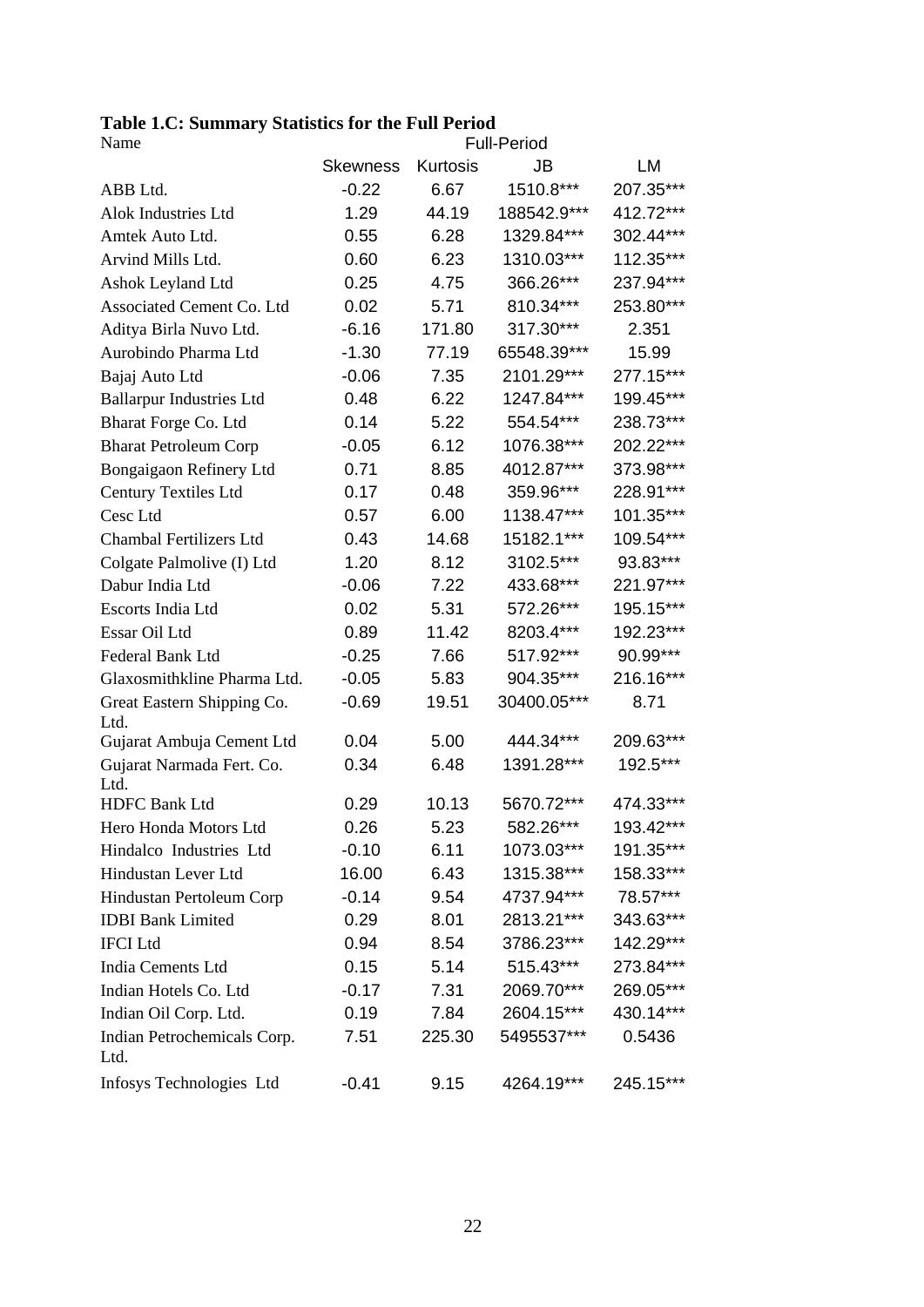## **Table 1.C: Summary Statistics for the Full Period (Contd..)**

| Name                             |                 |          | <b>Full-Period</b> |           |  |  |
|----------------------------------|-----------------|----------|--------------------|-----------|--|--|
|                                  | <b>Skewness</b> | Kurtosis | JB                 | LM        |  |  |
| Ispat Industries Ltd             | 1.44            | 26.54    | 62289.4***         | 30.13***  |  |  |
| <b>ITC Ltd</b>                   | 0.01            | 5.80     | 869.17***          | 298.63*** |  |  |
| Larsen & Toubro Ltd              | 0.15            | 5.31     | 602.31***          | 673.68*** |  |  |
| LIC Housing Finance Ltd          | 0.20            | 6.37     | 1274.25***         | 288.54*** |  |  |
| Mahanagar Telephone Nigam<br>Ltd | 0.07            | 4.96     | 427.74***          | 215.35*** |  |  |
| Maharashtra Seamless Ltd         | 0.54            | 8.36     | 3315.53***         | 264.72*** |  |  |
| Mahindra & Mahindra Ltd          | $-0.15$         | 5.11     | 503.95***          | 251.37*** |  |  |
| Mastek Ltd                       | $-1.39$         | 22.30    | 42093.41***        | 16.36     |  |  |
| Mphasis BFL Limited              | 0.10            | 5.43     | 658.19***          | 443.06*** |  |  |
| <b>MRPL</b>                      | 1.09            | 10.29    | 6408.38***         | 221.44*** |  |  |
| Nagarjuna Fertilizers Ltd        | 0.72            | 8.26     | 3291.03***         | 198.17*** |  |  |
| National Aluminium Co. Ltd       | 7.26            | 193.80   | 4054595***         | 0.01312   |  |  |
| Nicolas Piramal India Ltd        | 0.18            | 5.79     | 876.07***          | 259.83*** |  |  |
| <b>NIIT Ltd</b>                  | 5.77            | 153.30   | 2517162***         | 0.7892    |  |  |
| Oil And Natural Gas Corp.        | 10.64           | 324.40   | 11488891***        | 0.3751    |  |  |
| Orchid Chemicals Ltd             | 0.23            | 5.21     | 565.63***          | 286.94*** |  |  |
| <b>Oriental Bank Of Commerce</b> | $-0.22$         | 10.75    | 6670.45***         | 423.95*** |  |  |
| Punjab Tractors Ltd              | 0.34            | 7.45     | 2241.93***         | 206.29*** |  |  |
| Ranbaxy Labs Ltd                 | 0.14            | 5.82     | 890.59***          | 316.09*** |  |  |
| Reliance Capital Ltd             | 0.03            | 5.74     | 829.78***          | 286.07*** |  |  |
| Reliance Energy Ltd              | $-0.23$         | 12.03    | 9047.1***          | 332.96*** |  |  |
| <b>Reliance Industries Ltd</b>   | $-0.52$         | 13.61    | 12572.62***        | 59.14***  |  |  |
| <b>Satyam Computer Services</b>  | 0.01            | 4.72     | 327.80***          | 456.01*** |  |  |
| Shipping Corp Of India Ltd.      | 5.83            | 143.90   | 2213263***         | 0.5103    |  |  |
| Siemens Ltd                      | 0.04            | 5.80     | 866.02***          | 224.25*** |  |  |
| <b>SRF Ltd</b>                   | 0.39            | 7.35     | 2157.73***         | 266.28*** |  |  |
| <b>Tata Chemicals Ltd</b>        | $-0.03$         | 6.40     | 1281.85***         | 242.97*** |  |  |
| Tata Motor Co. Ltd.              | $-0.08$         | 4.34     | 200.69***          | 258.07*** |  |  |
| Tata Iron And Steel Co. Ltd.     | $-0.11$         | 4.94     | 420.47***          | 293.69*** |  |  |
| Tata Power Co. Ltd               | $-0.14$         | 8009.00  | 2785.29***         | 488.49*** |  |  |
| Tata Tea Ltd                     | 0.23            | 5.65     | 801.02***          | 247.62*** |  |  |
| <b>Titan Industries Ltd</b>      | 0.56            | 5.78     | 994.25***          | 85.86***  |  |  |
| Videocon International Ltd       | 16.98           | 600.70   | 39672612           | 0.215     |  |  |
| Videsh Sanchar Nigam Ltd         | $-0.99$         | 17.59    | 24019.75***        | 26.54***  |  |  |
| Wipro Ltd                        | 5.52            | 142.10   | 2156399***         | 0.2209    |  |  |

\*\*\*,\*\* and \* indicate significance at 1%,5% and 10% levels respectively.

**Notes:** See notes to Table 1.A.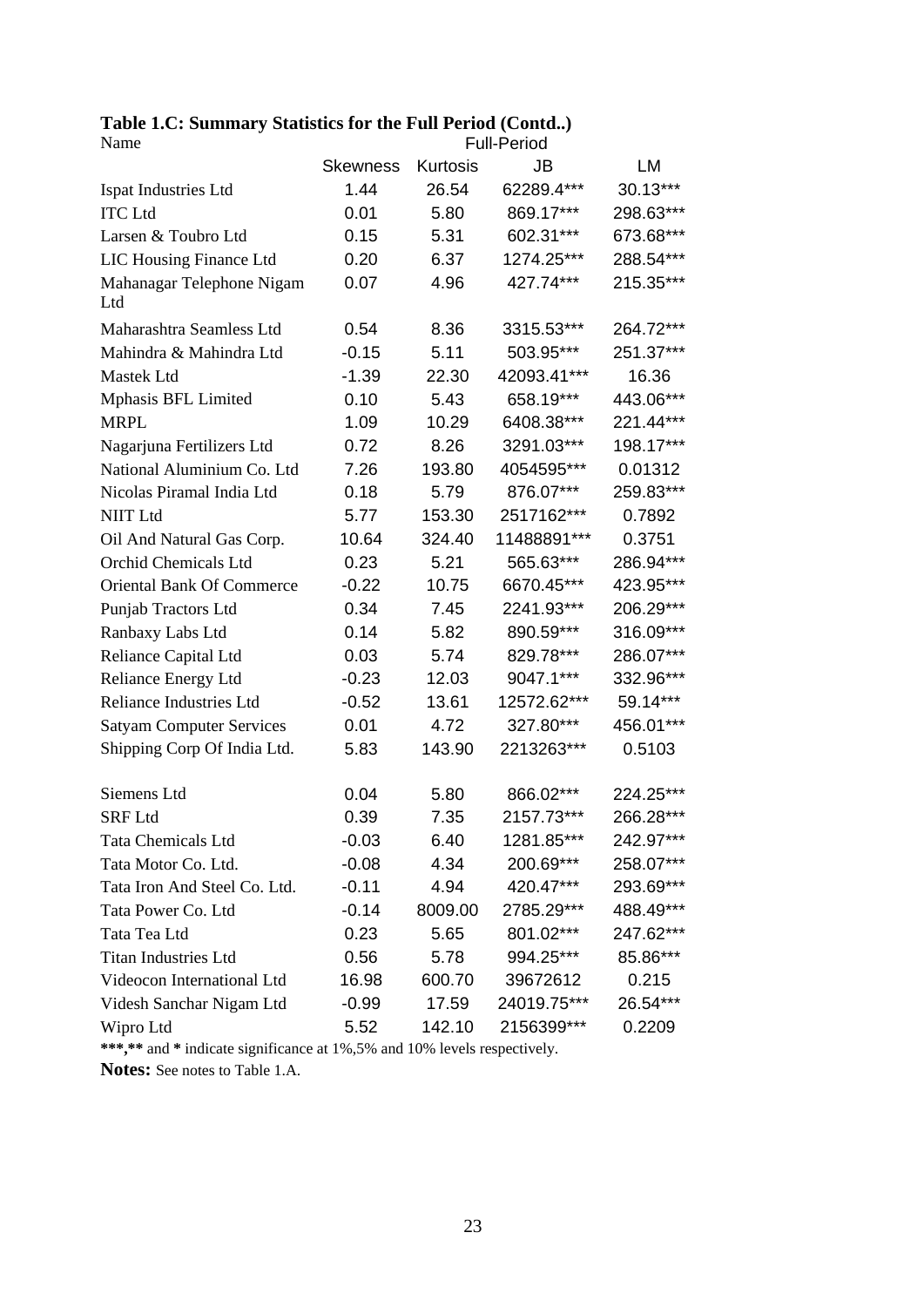## **Table 2.A: Results of the GJR-GARCH (1,1) Model for the Pre Introduction Period**

Pre Introduction of Derivatives

|                                 | $\alpha_0$ *10 <sup>-4</sup> | $\alpha_{1}$ | $\alpha_{2}$ | $\mathcal{Y}_1$ | <b>LBTSR</b> | <b>LBTSSR</b>  | Unconditional<br>Variance*10 <sup>-4</sup> |
|---------------------------------|------------------------------|--------------|--------------|-----------------|--------------|----------------|--------------------------------------------|
| ABB Ltd.                        | 0.89                         | 0.23         | 0.64         | 0.01000         | 34.63***     | 8.19           | 7.12                                       |
| Aditya Birla Nuvo Ltd.          | 0.17                         | 0.16         | 0.87         | $-0.07000$      | 38.4***      | $\overline{2}$ | 34.00                                      |
| Alok Industries Ltd             | 0.4                          | 0.07         | 0.89         | 0.03000         | 14.63        | 108.2***       | 16.00                                      |
| Amtek Auto Ltd.                 | 0.02                         | 0.09         | 0.91         | 0.00200         | 18.07        | 19.48*         | 0.00                                       |
| Arvind Mills Ltd.               | 13                           | 0.15         | 0.78         | $-0.04100$      | 33.93***     | 16.86          | 143.65                                     |
| Ashok Leyland Ltd               | 5                            | 0.1          | 0.85         | 0.02500         | 27.62***     | 7.49           | 100.00                                     |
| Associated Cement Co.           | 1                            | 0.1          | 0.78         | 0.08400         | 22.59*       | 14.35          | 12.82                                      |
| Ltd                             |                              |              |              |                 |              |                |                                            |
| Aurobindo Pharma Ltd            | 0.5                          | 0.19         | 0.77         | 0.07000         | 63.79***     | 2.256          | 100.00                                     |
| Bajaj Auto Ltd                  | 0.6                          | 0.09         | 0.78         | 0.06000         | 1081         | 7.357          | 6.00                                       |
| <b>Ballarpur Industries Ltd</b> | 0.4                          | 0.12         | 0.84         | 0.02000         | 29.81***     | 7.95           | 10.00                                      |
| Bharat Forge Co. Ltd            | 0.07                         | 0.05         | 0.95         | $-0.02000$      | 20.95*       | 28.53***       | 7.00                                       |
| <b>Bharat Petroleum Corp</b>    | 0.13                         | 0.07         | 0.91         | 0.03100         | 15.91        | 44.03***       | 28.89                                      |
| <b>Bongaigaon Refinery</b>      | 3                            | 0.21         | 0.69         | $-0.07000$      | 14.94        | 8.34           | 22.22                                      |
| Ltd                             |                              |              |              |                 |              |                |                                            |
| Century Textiles Ltd            | 0.8                          | 0.12         | 0.83         | $-0.00800$      | $61.27***$   | 6.698          | 16.00                                      |
| <b>CESC</b> Ltd                 | $\overline{\mathbf{4}}$      | 0.018        | 0.52         | $-0.04000$      | 2005*        | 5.899          | 8.66                                       |
| Chambal Fertilizers Ltd         | 0.4                          | 0.14         | 0.85         | $-0.10000$      | 12.35        | 3.12           | 6.67                                       |
| Colgate Palmolive (I)           | 0.05                         | 0.08         | 0.93         | $-0.05000$      | 17.46        | $19.2*$        | 3.33                                       |
| Ltd                             |                              |              |              |                 |              |                |                                            |
| Dabur India Ltd                 | 0.14                         | 0.09         | 0.89         | $-0.02000$      | 37.53***     | 20.95*         | 4.67                                       |
| Escorts India Ltd               | 0.44                         | 0.11         | 0.87         | $-0.02000$      | 48.34***     | 9.25           | 14.67                                      |
| Essar Oil Ltd                   | 1.1                          | 0.12         | 0.83         | $-0.02000$      | 18.84*       | 25.34**        | 18.33                                      |
| Federal Bank Ltd                | 15                           | 0.15         | 0.75         | 0.01000         | 49.83***     | 19.73*         | 157.89                                     |
| Glaxosmithkline Pharma          | 0.4                          | 0.1          | 0.81         | 0.33000         | 20.28*       | 8.46           | $-5.33$                                    |
| Ltd.                            |                              |              |              |                 |              |                |                                            |
| Grasim Industries Ltd           | 0.06                         | 0.06         | 0.94         | 0.00600         | 26.26***     | 20.92*         | <b>NA</b>                                  |
| <b>Great Eastern Shipping</b>   | 0.6                          | 0.11         | 0.8          | 0.04000         | 16.47        | 6.67           | 8.57                                       |
| Co. Ltd.                        |                              |              |              |                 |              |                |                                            |
| Gujarat Ambuja Cement           | 1                            | 0.1          | 0.74         | 0.08000         | 14.16        | 11.56          | 8.33                                       |
| Ltd                             |                              |              |              |                 |              |                |                                            |
| Gujarat Narmada Fert.           | 0.55                         | 0.11         | 0.84         | $-0.00080$      | 25.42**      | 2.66           | 11.00                                      |
| Co. Ltd.                        |                              |              |              |                 |              |                |                                            |
| <b>HDFC Bank Ltd</b>            | $\overline{2}$               | 0.17         | 0.3          | 0.23000         | 16.26        | 7.94           | 4.82                                       |
| Hero Honda Motors Ltd           | 1.5                          | 0.14         | 0.67         | 0.00000         | 12.67        | 11.48          | 7.89                                       |
| Hindalco Industries Ltd         | 1.2                          | 0.19         | 0.64         | $-0.04000$      | 23.75**      | 5.41           | 7.06                                       |
| Hindustan Lever Ltd             | 0.4                          | 0.07         | 0.82         | 0.11000         | 32.9***      | 15.6           | 7.27                                       |
| Hindustan Pertoleum             | 0.2                          | 0.08         | 0.89         | 0.02000         | 24.58**      | 26.7***        | 10.00                                      |
| Corp                            |                              |              |              |                 |              |                |                                            |
| <b>IDBI</b> Bank Limited        | 1.2                          | 0.17         | 0.74         | $-0.04000$      | 22.48**      | 10.32          | 10.91                                      |
| <b>IFCI</b> Ltd                 | 0.8                          | 0.13         | 0.84         | $-0.03000$      | 119.83*      | 5.46           | 17.78                                      |
| India Cements Ltd               | $\overline{7}$               | 0.16         | 0.8          | 0.00600         | 25.39**      | 12.38          | 175.00                                     |
| Indian Hotels Co. Ltd           | 0.54                         | 0.1          | 0.79         | 0.02000         | 25.01**      | 4.17           | 4.91                                       |
| Indian Oil Corporation          | 0.6                          | 0.21         | 0.73         | $-0.03000$      | 13.82        | 12.6           | 8.00                                       |
| Ltd.                            |                              |              |              |                 |              |                |                                            |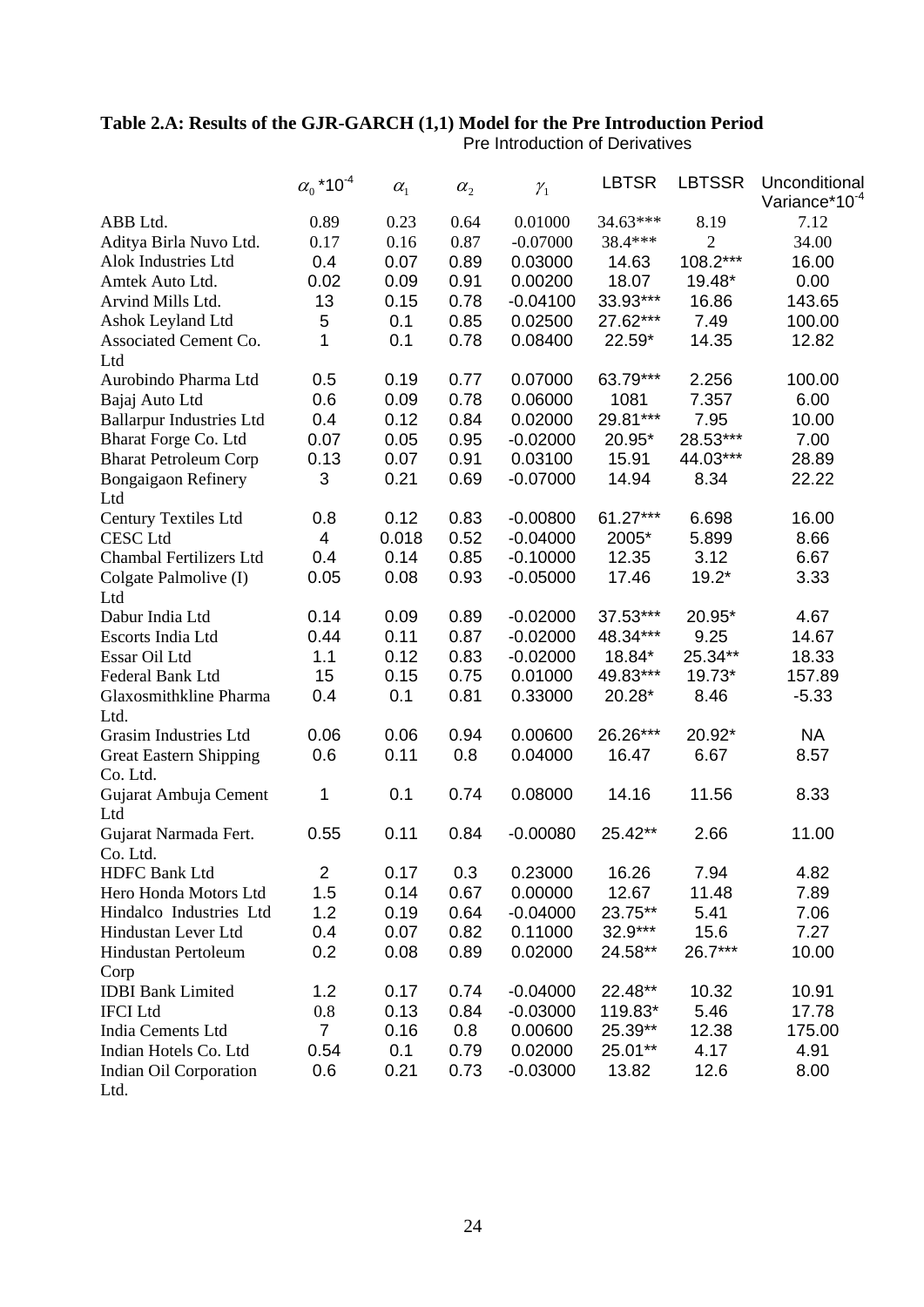## **Table 2.A: Results of the GJR-GARCH (1,1) Model for the Pre Introduction Period (Contd..)**

|                                            | $\alpha_0$ *10 <sup>-4</sup> | $\alpha_{\rm l}$ | $\alpha_{2}$ | $\mathcal{Y}_1$ | <b>LBTSR</b> | <b>LBTSSR</b> | Unconditional<br>Variance*10 <sup>-4</sup> |
|--------------------------------------------|------------------------------|------------------|--------------|-----------------|--------------|---------------|--------------------------------------------|
| <b>Indian Petrochemicals</b><br>Corp. Ltd. | 1                            | 0.18             | 0.72         | $-0.00500$      | 35.96***     | 14.09         | 10.00                                      |
| <b>Infosys Technologies</b><br>Ltd         | 1.5                          | 0.18             | 0.7          | 0.03000         | 33.25***     | 13.43         | 12.50                                      |
| Ispat Industries Ltd                       | 0.2                          | 0.05             | 0.94         | 0.01000         | 22.12**      | 17.54         | 40.00                                      |
| <b>ITC</b> Ltd                             | 0.3                          | 0.07             | 0.89         | 0.01000         | 7.148        | 13.03         | 7.50                                       |
| Larsen & Toubro Ltd                        | 0.7                          | 0.09             | 0.08         | 0.03000         | 19.45*       | 11.36         | 0.86                                       |
| <b>LIC Housing Finance</b><br>Ltd          | 5                            | 0.14             | 0.82         | $-0.04000$      | 36.4***      | 9.31          | 83.33                                      |
| Mahanagar Telephone<br>Nigam Ltd           | 0.4                          | 0.06             | 0.89         | 0.03000         | 19.19*       | 10.27         | 11.43                                      |
| Maharashtra Seamless<br>Ltd                | 0.2                          | 0.24             | 0.8          | $-0.05000$      | $19.8*$      | 6.26          | $-13.33$                                   |
| Mahindra & Mahindra<br>Ltd                 | $\overline{2}$               | 0.14             | 0.68         | 0.05000         | 36.64***     | 4.35          | 11.11                                      |
| Mastek Ltd                                 | 3                            | 0.2              | 0.67         | 0.04000         | 64.3***      | 16.32         | 23.08                                      |
| Mphasis BFL Limited                        | 0.5                          | 0.13             | 0.83         | 0.02000         | 55.27***     | 28.63***      | 12.50                                      |
| <b>MRPL</b>                                | 1                            | 0.11             | 0.79         | 0.03200         | 38.61***     | 7.43          | 11.90                                      |
| Nagarjuna Fertilizers Ltd                  | 0.5                          | 0.31             | 0.74         | $-0.13000$      | 23.77**      | 16.82         | 33.33                                      |
| National Aluminium Co.<br>Ltd              | 0.5                          | 0.09             | 0.9          | $-0.03000$      | 19.07*       | 8.18          | 20.00                                      |
| Nicolas Piramal India<br>Ltd               | 0.3                          | 0.12             | 0.85         | $-0.02000$      | 24.65**      | 7.20          | 10.00                                      |
| <b>NIIT Ltd</b>                            | 1                            | 0.16             | 0.73         | 0.09000         | 27.16***     | 11.1          | 15.38                                      |
| Oil And Natural Gas<br>Corp.               | 0.1                          | 0.19             | 0.91         | $-0.17000$      | $19.2*$      | 0.143         | $-6.67$                                    |
| Orchid Chemicals Ltd                       | 1                            | 0.16             | 0.73         | $-0.02000$      | 40.3***      | 8.69          | 9.09                                       |
| Oriental Bank Of<br>Commerce               | 0.3                          | 0.09             | 0.85         | 0.04000         | 27.74***     | 10.54         | 7.50                                       |
| Punjab Tractors Ltd                        | $\overline{c}$               | 0.32             | 0.36         | 0.16000         | 28.23***     | 28.22***      | 8.33                                       |
| Reliance Capital Ltd                       | 6                            | 0.12             | 0.82         | 0.02000         | 54.61***     | 14.59         | 100.00                                     |
| Reliance Energy Ltd                        | 1                            | 0.16             | 0.74         | $-0.03000$      | 17.47        | 9.61          | 10.00                                      |
| Reliance Industries Ltd                    | 0.9                          | 0.12             | 0.72         | 0.11000         | 21.84**      | 14.16         | 8.57                                       |
| <b>Satyam Computer</b><br>Services         | 1                            | 0.1              | 0.8          | 0.07000         | 24.51**      | 10.07         | 15.38                                      |
| Shipping Corp Of India<br>Ltd.             | 1                            | 0.03             | 0.91         | 0.03000         | 4.38         | 0.17          | 22.22                                      |
| Siemens Ltd                                | 0.2                          | 0.12             | 0.85         | 0.02000         | 39.53***     | 22.18**       | 10.00                                      |
| <b>SRF Ltd</b>                             | 0.2                          | 0.09             | 0.92         | $-0.05000$      | 9.79         | 11.87         | 13.33                                      |
| <b>Tata Chemicals Ltd</b>                  | 0.4                          | 0.13             | 0.84         | $-0.01000$      | 44.34***     | 4.92          | 13.33                                      |
| Tata Iron And Steel Co.<br>Ltd.            | 0.2                          | 0.12             | 0.68         | 0.07000         | 22.65**      | 3.83          | 1.21                                       |
| Tata Power Co. Ltd                         | 0.7                          | 0.11             | 0.82         | $-0.02000$      | 18.36        | 5.15          | 10.00                                      |
| Tata Tea Ltd                               | 1                            | 0.07             | 0.74         | 0.12000         | 31.99***     | 3.99          | 7.69                                       |
| Tata Motor Ltd                             | 0.5                          | 0.06             | 0.88         | 0.08000         | 19.27*       | 11.27         | 25.00                                      |
| Titan Industries Ltd                       | 1                            | 0.11             | 0.79         | $-0.00100$      | 23.32*       | 17.04         | 10.00                                      |

Pre Introduction of Derivatives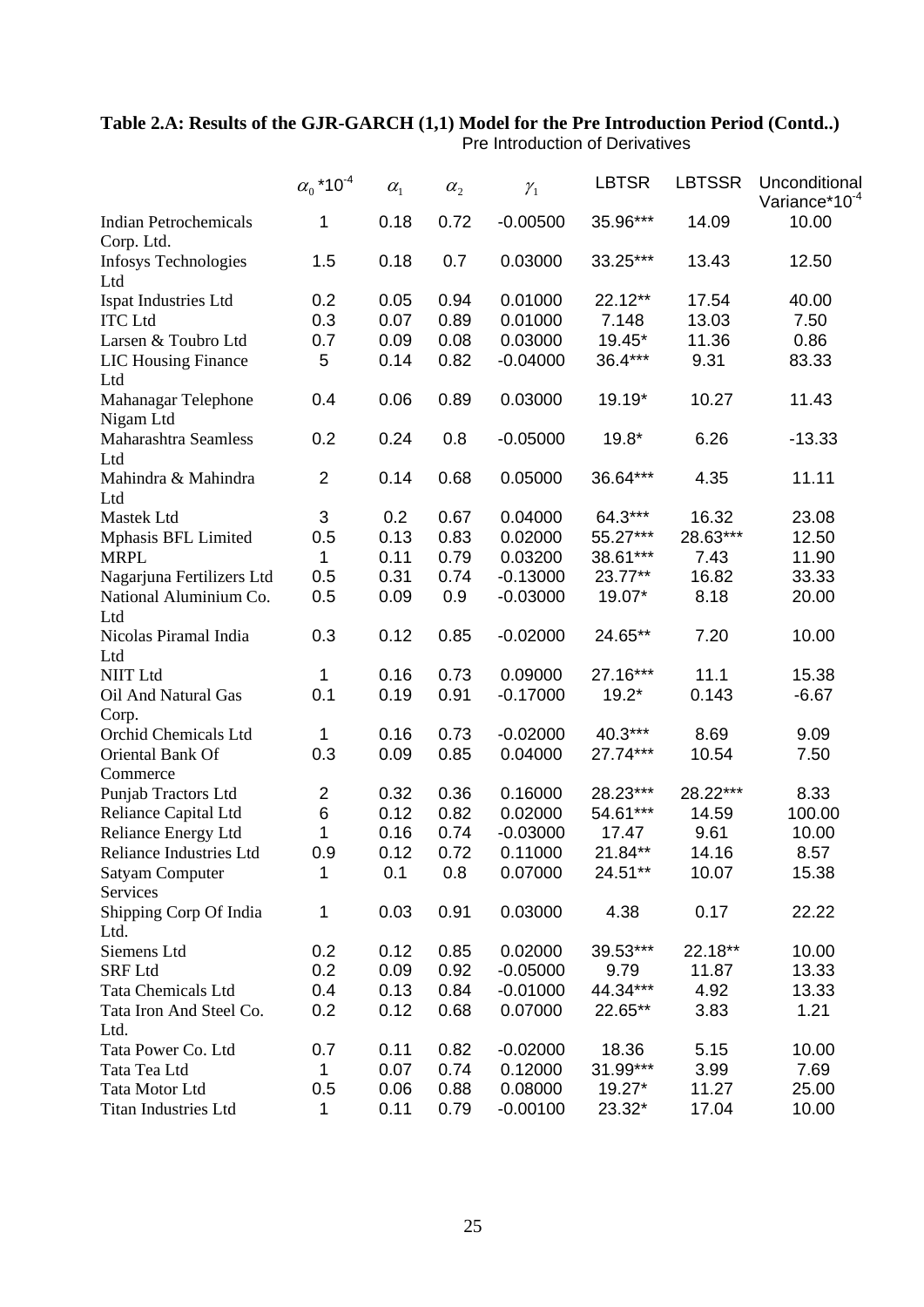#### **Table 2.A: Results of the GJR-GARCH (1,1) Model for the Pre Introduction Period (Contd..)**

|                                                                          | $\alpha_0$ *10 <sup>-4</sup> | $\alpha$ | $\alpha_{\gamma}$ | $\mathcal{V}$ | <b>LBTSR</b> |      | LBTSSR Unconditional<br>Variance*10 <sup>-4</sup> |  |  |
|--------------------------------------------------------------------------|------------------------------|----------|-------------------|---------------|--------------|------|---------------------------------------------------|--|--|
| Videocon International                                                   | 2                            | 0.14     | 0.69              | 0.00900       | 66.06***     | 3.43 | 11.76                                             |  |  |
| Ltd                                                                      |                              |          |                   |               |              |      |                                                   |  |  |
| Videsh Sanchar Nigam                                                     | $\overline{1}$               | 0.09     | 0.8               | 0.01500       | 13.14        | 0.63 | 9.09                                              |  |  |
| Ltd                                                                      |                              |          |                   |               |              |      |                                                   |  |  |
| Wipro Ltd                                                                | 4                            | -0.001   | 0.77              | 0.11000       | $30.34***$   | 0.14 | 22.73                                             |  |  |
| ***,** and * indicate significance at 1%,5% and 10% levels respectively. |                              |          |                   |               |              |      |                                                   |  |  |

### Pre Introduction of Derivatives

**Note:** (i) LBTSR and LBTSSR stand for Ljung-Box Test of Standardized Residuals and Squared Standardised Residuals respectively. They test for existence of autocorrelation in Standardized and Squared Standardised Residuals up to 12 lags. Test statistic is distributed as  $\chi^2(12)$  and tests the null hypothesis of absence of autocorrelation. (ii) The unconditional variance is calculated following equation (9), if  $\gamma_1$  is significant or else following equation (2).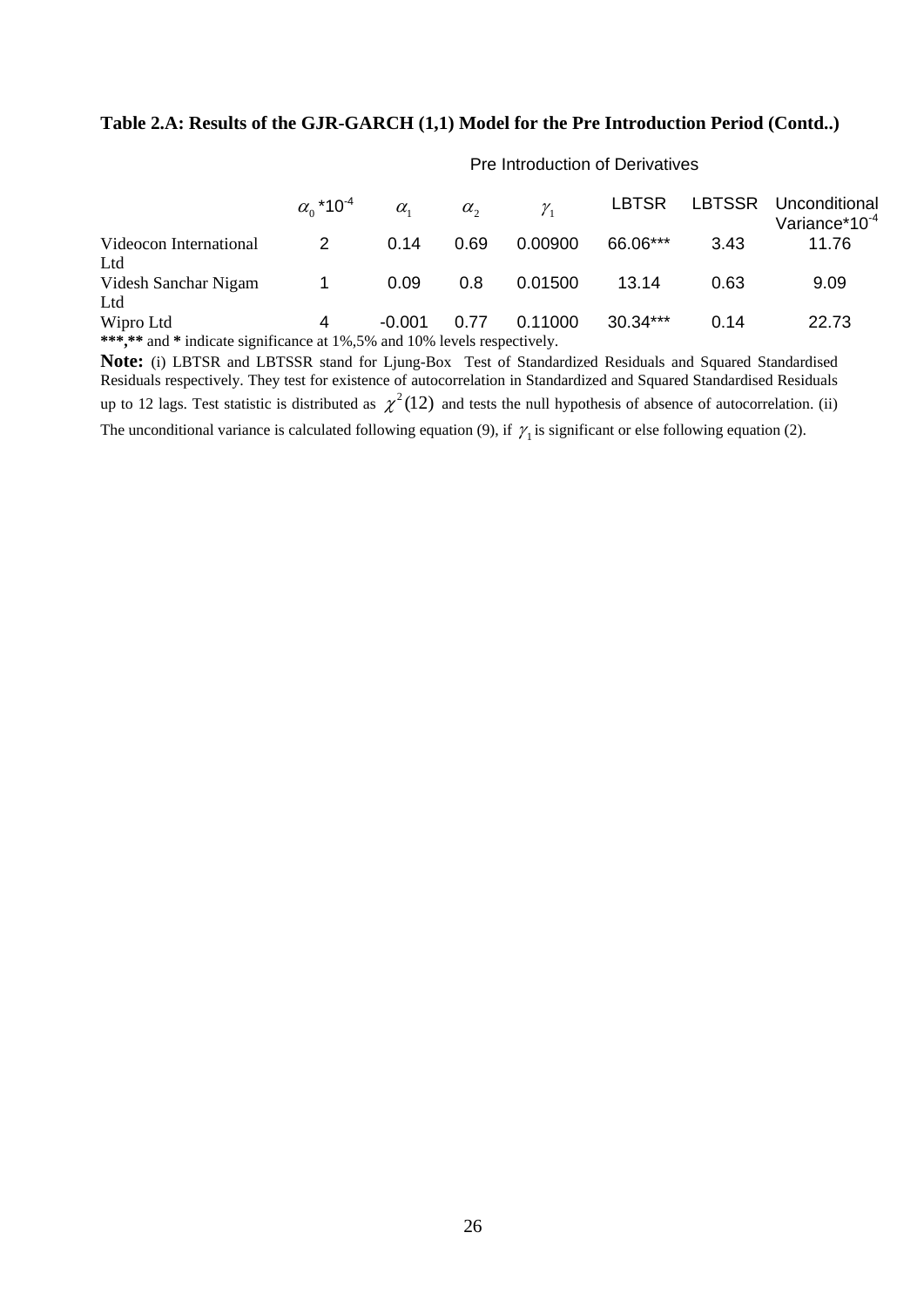|                                           | $\alpha_0$ *10 <sup>-4</sup> | $\alpha_{1}$ | $\alpha_{2}$ | $\gamma_{1}$ | LBTSR      | <b>LBTSSR</b> | Unconditional<br>Variance*10 <sup>-4</sup> |
|-------------------------------------------|------------------------------|--------------|--------------|--------------|------------|---------------|--------------------------------------------|
| ABB Ltd.                                  | $0.79***$                    | $0.17***$    | $0.62***$    | 0.08         | 12.95      | 5.12          | 3.76                                       |
| Aditya Birla Nuvo Ltd.                    | $0.5***$                     | $0.03*$      | $0.8***$     | $0.10***$    | 8.513      | 4.283         | 4.17                                       |
| Alok Industries Ltd                       | $0.79***$                    | $0.04*$      | $0.78***$    | $0.11***$    | 10.49      | 6.027         | 6.32                                       |
| Amtek Auto Ltd.                           | $2***$                       | $0.37***$    | $0.34***$    | 0.05         | 11.38      | 32.69***      | 6.90                                       |
| Arvind Mills Ltd.                         | $0.7***$                     | $0.11***$    | $0.78***$    | $0.05***$    | 16.13      | 8.845         | 8.24                                       |
| Ashok Leyland Ltd                         | $0.8***$                     | $0.04***$    | $0.75***$    | $0.14***$    | 16.79      | 12.89         | 5.71                                       |
| Associated Cement Co.<br>Ltd              | $0.15***$                    | $0.11***$    | $0.86***$    | 0.003        | 20.33*     | 13.31         | 5.00                                       |
| Aurobindo Pharma Ltd                      | $1***$                       | $0.15***$    | $0.54***$    | 0.05         | 8.97       | 6.979         | 3.23                                       |
| Bajaj Auto Ltd                            | $0.16***$                    | 0.02         | $0.77***$    | $0.20***$    | 24.63**    | 8.435         | 1.45                                       |
| <b>Ballarpur Industries Ltd</b>           | $1***$                       | 0.05         | $0.49***$    | $0.43***$    | 14.67      | 1.221         | 4.08                                       |
| Bharat Forge Co. Ltd                      | $0.4***$                     | $-0.01$      | $0.85***$    | $0.16***$    | 12.79      | 4.05          | 5.00                                       |
| <b>Bharat Petroleum Corp</b>              | $0.6***$                     | $0.08***$    | $0.80***$    | $0.05***$    | 17.43      | 4.079         | 6.32                                       |
| Bongaigaon Refinery Ltd                   | $0.8***$                     | $0.13***$    | $0.74***$    | $0.2***$     | $137.4***$ | 4.404         | 26.67                                      |
| <b>Century Textiles Ltd</b>               | $0.9***$                     | $0.08***$    | $0.74***$    | $0.19***$    | 6.425      | 7.071         | 10.59                                      |
| <b>CESC Ltd</b>                           | $1***$                       | $0.11***$    | $0.64***$    | $0.16***$    | 12.4       | 11.41         | 5.88                                       |
| <b>Chambal Fertilizers Ltd</b>            | $1.4***$                     | $-0.03*$     | $0.64***$    | $0.18***$    | 14.47      | 6.21          | 4.67                                       |
| Colgate Palmolive (I) Ltd                 | $0.3*$                       | $-0.0004$    | $0.93***$    | $0.04***$    | 7.197      | 2.301         | 5.95                                       |
| Dabur India Ltd                           | $0.24***$                    | $0.07***$    | $0.9***$     | $-0.02$      | 23.53      | 14.72         | 8.00                                       |
| Escorts India Ltd                         | $16***$                      | $0.11***$    | $0.69***$    | $0.18***$    | 15.56      | 6.565         | 145.45                                     |
| Essar Oil Ltd                             | $1.5***$                     | $0.20***$    | $0.38***$    | 0.69         | 4.977      | 3.923         | 3.57                                       |
| Federal Bank Ltd                          | $2***$                       | $0.79*$      | $0.46***$    | $0.24***$    | 30.97***   | 5.694         | $-5.41$                                    |
| Glaxosmithkline Pharma<br>Ltd.            | $0.5***$                     | $0.13***$    | $0.67***$    | $0.16***$    | 7.374      | 9.711         | 4.17                                       |
| <b>Grasim Industries Ltd</b>              | $3***$                       | $0.14***$    | $0.79***$    | 0.03         | 26.55***   | 9.58          | 42.86                                      |
| <b>Great Eastern Shipping</b><br>Co. Ltd. | $2***$                       | $-0.06***$   | $0.78***$    | $0.11***$    | 11.31      | 0.2373        | 8.89                                       |
| Gujarat Ambuja Cement<br>Ltd              | $0.13***$                    | $0.06***$    | $0.89***$    | $0.03***$    | 21.29**    | 7.435         | 3.71                                       |
| Gujarat Narmada Fert.<br>Co. Ltd.         | $1.4***$                     | $0.15***$    | $0.62***$    | 0.05         | 16.45      | 5.625         | 6.09                                       |
| <b>HDFC Bank Ltd</b>                      | $0.4***$                     | $0.15***$    | $0.78***$    | $0.05**$     | 18.44      | 16.51         | 8.89                                       |
| Hero Honda Motors Ltd                     | $0.6***$                     | $0.11***$    | $0.76***$    | 0.03         | 14.99      | 17.07         | 4.62                                       |

**Table 2.B: Results of the GJR-GARCH (1,1) Model for the Post Introduction Period** Name **Name Post Introduction of Derivatives**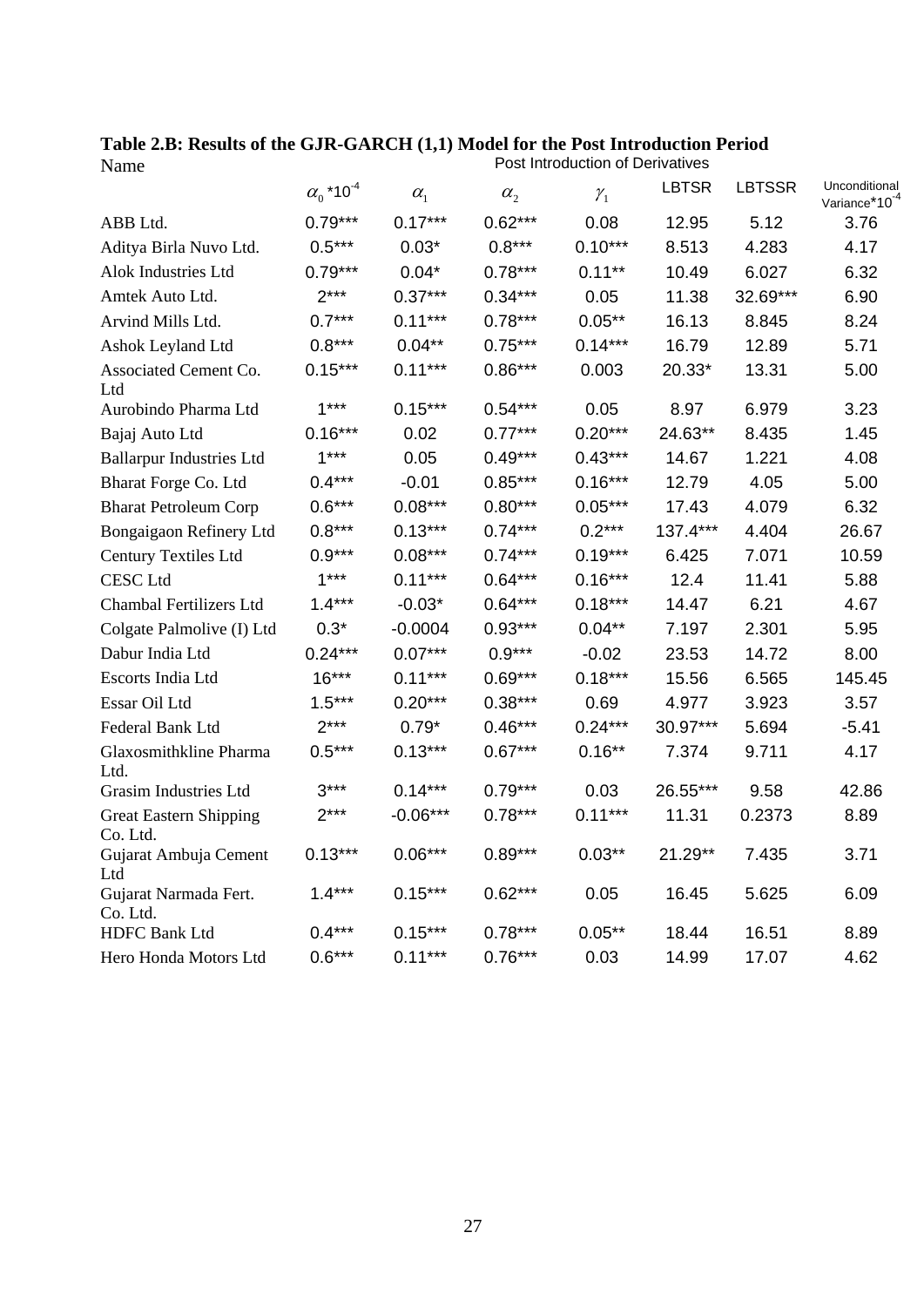|                                            | $\alpha_0$ *10 <sup>-4</sup> | $\alpha_{1}$ | $\alpha_{2}$ | $\mathcal{Y}_1$ | <b>LBTSR</b> | <b>LBTSSR</b> | Unconditional<br>Variance*10 <sup>-4</sup> |
|--------------------------------------------|------------------------------|--------------|--------------|-----------------|--------------|---------------|--------------------------------------------|
| Hindalco Industries Ltd                    | $0.13***$                    | $0.11***$    | $0.88***$    | $-0.029*$       | 18.34        | 16.56         | 5.31                                       |
| Hindustan Lever Ltd                        | $0.6***$                     | $0.06***$    | $0.75***$    | $0.069**$       | 13.33        | 1.205         | 3.75                                       |
| <b>Hindustan Pertoleum</b><br>Corp         | $0.4***$                     | $0.07***$    | $0.85***$    | $0.06***$       | 10.66        | 1.61          | 8.00                                       |
| <b>IDBI</b> Bank Limited                   | $2***$                       | 0.03         | $0.60***$    | $0.25***$       | 16.68        | 6.833         | 8.16                                       |
| <b>IFCI</b> Ltd                            | $5.7***$                     | $0.19***$    | $0.43***$    | $0.16**$        | 12.22        | 1.425         | 19.00                                      |
| India Cements Ltd                          | $3***$                       | $0.09**$     | $0.48***$    | $0.50***$       | 12.94        | 10.78         | 16.67                                      |
| Indian Hotels Co. Ltd                      | 0.285***                     | $0.08***$    | $0.8***$     | $0.13***$       | 5.253        | 19.02*        | 5.09                                       |
| Indian Oil Corporation<br>Ltd.             | $0.09***$                    | $0.05***$    | $0.9***$     | $0.08***$       | 29.86***     | 15.13         | 9.00                                       |
| <b>Indian Petrochemicals</b><br>Corp. Ltd. | $0.1***$                     | $0.20***$    | $0.84***$    | 0.02            | 17.99        | 0.8532        | $-2.50$                                    |
| <b>Infosys Technologies</b><br>Ltd         | $0.18***$                    | $0.06***$    | $0.86***$    | $0.11***$       | 16.78        | 2.866         | 7.20                                       |
| Ispat Industries Ltd                       | $12***$                      | $0.75*$      | 0.71         | 0.12            | 9.727        | 0.69          | $-26.09$                                   |
| <b>ITC</b> Ltd                             | $0.5***$                     | $0.08***$    | $0.73***$    | $0.91***$       | 9.792        | 6.761         | $-1.89$                                    |
| Larsen & Toubro Ltd                        | $0.4***$                     | $0.14***$    | $0.75***$    | 0.02            | 22.28**      | 8.56          | 3.64                                       |
| LIC Housing Finance Ltd                    | $0.6***$                     | $0.08***$    | $0.73***$    | $0.07*$         | 16.16        | 9.93          | 3.87                                       |
| Mahanagar Telephone<br>Nigam Ltd           | $0.7***$                     | $0.14***$    | $0.76***$    | $-0.004$        | 24.24**      | 12.39         | 7.00                                       |
| Maharashtra Seamless<br>Ltd                | $0.3***$                     | 0.01         | $0.87***$    | $0.104***$      | 16.57        | 12.84         | 4.41                                       |
| Mahindra & Mahindra<br>Ltd                 | $0.3***$                     | $0.08***$    | $0.84***$    | $0.06***$       | 27.44***     | 12.98         | 6.00                                       |
| Mastek Ltd                                 | $0.3***$                     | $0.19***$    | $0.91***$    | $-0.186***$     | 5.69         | 0.1482        | $-42.86$                                   |
| Mphasis BFL Limited                        | $1***$                       | $0.09**$     | $0.67***$    | $0.260***$      | 3.8          | 15.05         | 9.09                                       |
| <b>MRPL</b>                                | $1***$                       | $0.10***$    | $0.65***$    | $0.092**$       | 11.46        | 8.52          | 4.88                                       |
| Nagarjuna Fertilizers Ltd                  | $0.8***$                     | $0.14***$    | $0.8***$     | $-0.006$        | 10.03        | 3.714         | 13.33                                      |
| National Aluminium Co.<br>Ltd              | $7***$                       | $-0.0007$    | $0.09*$      | $0.46***$       | 4.07         | 0.028         | 10.28                                      |
| Nicolas Piramal India Ltd                  | $0.7***$                     | $-0.04**$    | $0.84***$    | $0.18***$       | 18.08        | 24.03**       | 6.36                                       |
| <b>NIIT Ltd</b>                            | $2***$                       | $0.99***$    | $0.41***$    | $-0.58***$      | 7.962        | 1.06          | $-18.18$                                   |
| Oil And Natural Gas<br>Corp.               | $0.1***$                     | $0.13***$    | $0.88***$    | $-0.053***$     | 17.26        | 14.37         | 3.77                                       |
| Orchid Chemicals Ltd                       | $1***$                       | $0.07**$     | $0.69***$    | $0.17***$       | 13.63        | $25.1***$     | 6.45                                       |
| Oriental Bank Of<br>Commerce               | $0.2***$                     | $0.15***$    | $0.86***$    | $-0.06***$      | 20.44*       | 13.11         | 10.00                                      |

**Table 2.B: Results of the GJR-GARCH (1,1) Model for the Post Introduction Period (Contd..)** Name **Name Post Introduction of Derivatives**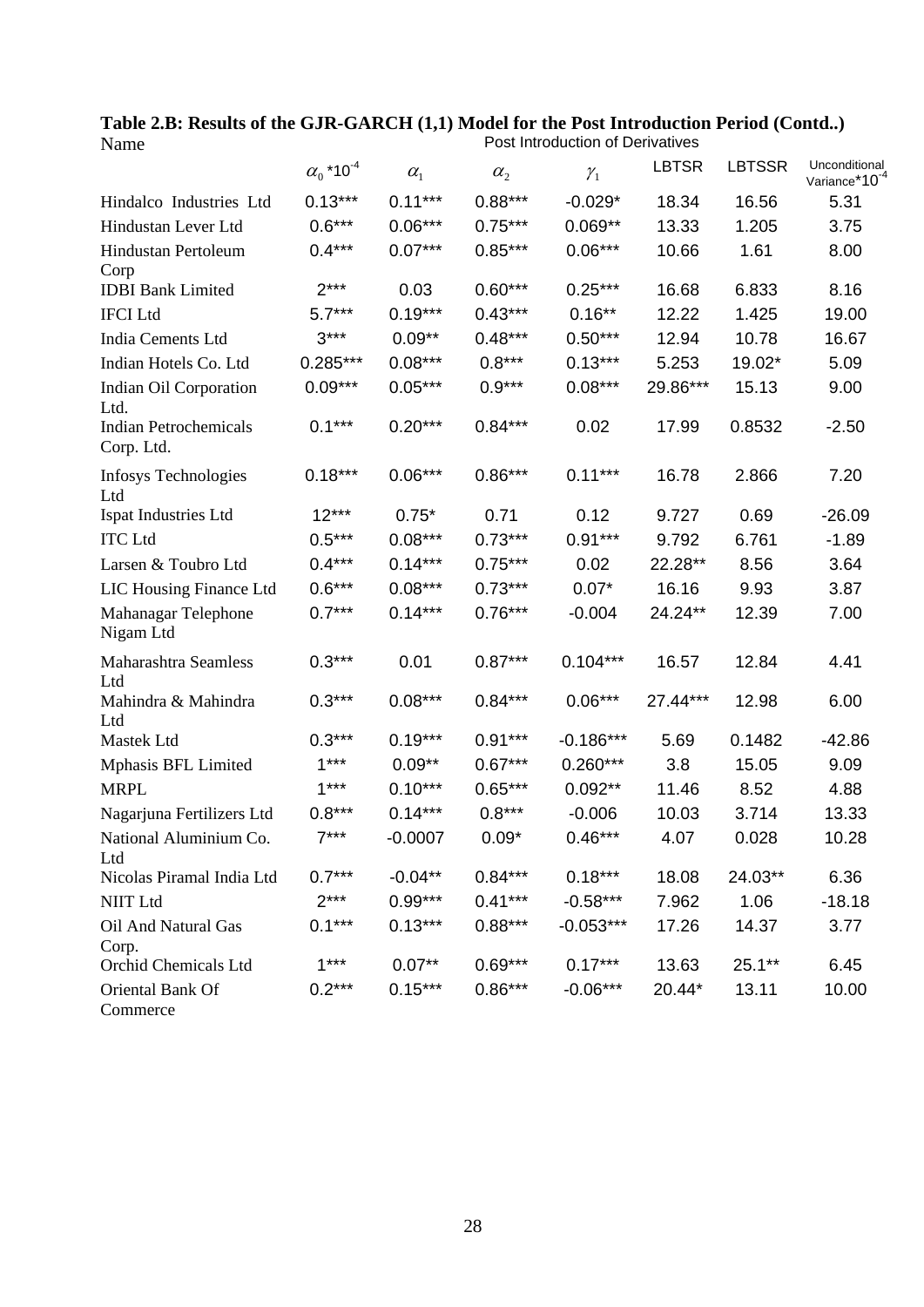|                                    | $\alpha_0$ *10 <sup>-4</sup> | $\alpha_{1}$ | $\alpha_{2}$ | $\gamma_1$  | <b>LBTSR</b> | <b>LBTSSR</b> | Unconditional<br>Variance*10 <sup>-4</sup> |
|------------------------------------|------------------------------|--------------|--------------|-------------|--------------|---------------|--------------------------------------------|
| Reliance Capital Ltd               | $2***$                       | $0.14***$    | $0.52***$    | $0.325***$  | 9.428        | 10.44         | 11.11                                      |
| Reliance Energy Ltd                | $0.5***$                     | $0.11***$    | $0.74***$    | $0.088***$  | 24.01**      | 15.09         | 4.72                                       |
| <b>Reliance Industries Ltd</b>     | $1***$                       | $0.35***$    | $0.34***$    | $-0.06**$   | 3.599        | 8.969         | 2.94                                       |
| <b>Satyam Computer</b><br>Services | $0.3***$                     | $0.07***$    | $0.86***$    | $0.07***$   | 10.2         | 8.886         | 8.57                                       |
| Shipping Corp Of India<br>Ltd.     | $0.4***$                     | $0.10***$    | $0.84***$    | 0.006       | 9.64         | 8.32          | 6.67                                       |
| Siemens Ltd                        | $0.7***$                     | $0.17***$    | $0.71***$    | 0.043       | 12.97        | 8.302         | 5.83                                       |
| <b>SRF</b> Ltd                     | $5***$                       | $0.44***$    | $0.25***$    | 0.081       | 20.44*       | 4.72          | 16.13                                      |
| <b>Tata Chemicals Ltd</b>          | $0.9***$                     | 0.03         | $0.6***$     | $0.24***$   | 11.13        | 7.68          | 3.60                                       |
| Tata Iron And Steel Co.<br>Ltd.    | $0.3***$                     | $0.07***$    | $0.83***$    | $0.9***$    | 21.86**      | 10.79         | $-0.86$                                    |
| Tata Power Co. Ltd                 | $0.4***$                     | $0.09***$    | $0.82***$    | 0.030       | 14.75        | 20.26*        | 4.44                                       |
| Tata Tea Ltd                       | $0.3***$                     | $0.10***$    | $0.84***$    | 0.011       | 12.59        | 8.585         | 5.00                                       |
| Tata Motor Ltd                     | $0.1***$                     | $0.07***$    | $0.89***$    | 0.015       | 14.12        | 16.47         | 2.50                                       |
| <b>Titan Industries Ltd</b>        | $2***$                       | $0.05***$    | $0.65***$    | $0.21***$   | 23.72**      | 6.34          | 10.26                                      |
| Videocon International<br>Ltd      | $6*$                         | $0.001***$   | $0.83***$    | $-0.166***$ | 2.581        | 0.025         | 23.44                                      |
| Videsh Sanchar Nigam<br>Ltd        | $0.4***$                     | $0.08***$    | $0.86***$    | 0.017       | 15.99        | 7.85          | 6.67                                       |
| Wipro Ltd                          | $0.8***$                     | $0.08***$    | $0.66***$    | $0.287***$  | 8.732        | 5.73          | 6.87                                       |

**Table 2(B): Results of the GJR-GARCH (1,1) Model for the Post Introduction Period (Contd..)** Name **Name Post Introduction of Derivatives** 

**\*\*\*,\*\*** and **\*** indicate significance at 1%,5% and 10% levels respectively.

**Note:** See notes to Table 2.A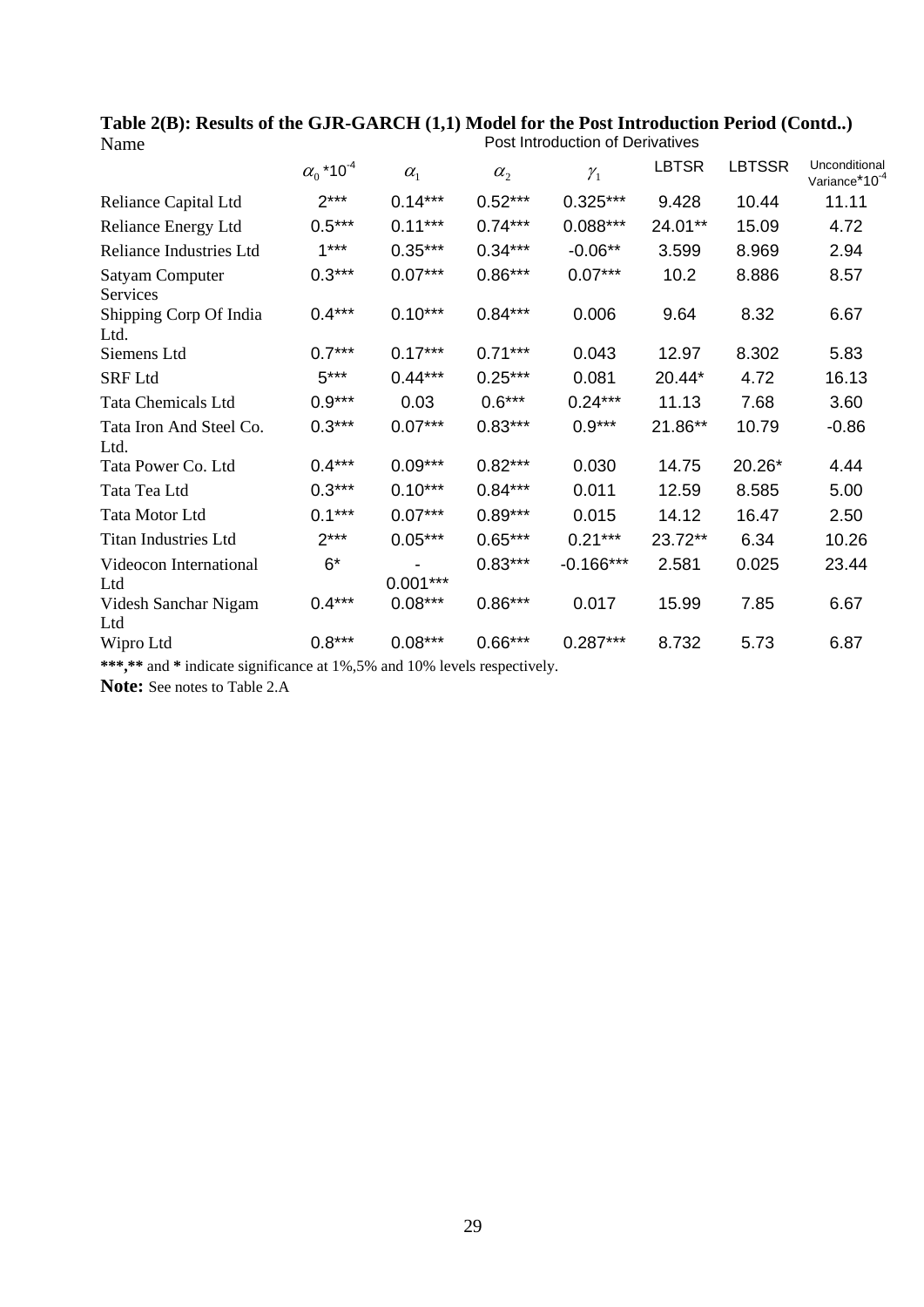**Table 2.C: Results of the GJR-GARCH (1,1) Model for the Full Period**  Name **Name Full** period

|                                           | $\alpha_{\scriptscriptstyle 0}^{}$ | $\alpha_{1}$ | $\alpha_{2}$ | $\mathcal{Y}_1$ | <b>LBTSR</b> | <b>LBTSSR</b> |
|-------------------------------------------|------------------------------------|--------------|--------------|-----------------|--------------|---------------|
| ABB Ltd.                                  | 083***                             | $0.22***$    | $0.64***$    | 0.026           | 43.06***     | 6.086         |
| Aditya Birla Nuvo Ltd.                    | 019***                             | $0.13***$    | $0.87***$    | $-0.039***$     | 47.88***     | 2.336         |
| <b>Alok Industries Ltd</b>                | $0.26***$                          | $0.07***$    | $0.90***$    | $0.026***$      | 14.56        | 109.2***      |
| Amtek Auto Ltd.                           | $0.02***$                          | $0.09***$    | $0.9***$     | $-0.006$        | 15.41        | 14.52         |
| Arvind Mills Ltd.                         | $0.7***$                           | $0.13***$    | $0.81***$    | $-0.004$        | 39.72***     | 18.19         |
| Ashok Leyland Ltd                         | $0.3***$                           | $0.09***$    | $0.87***$    | $0.034**$       | 35.68***     | 13.01         |
| Associated Cement Co.<br>Ltd              | $0.15***$                          | $0.10***$    | $0.86***$    | $0.04***$       | 29.4***      | 18.71*        |
| Aurobindo Pharma Ltd                      | $0.5***$                           | $0.17***$    | $0.79***$    | $0.055***$      | 64.1***      | 2.897         |
| Bajaj Auto Ltd                            | $0.04***$                          | $0.07***$    | $0.88***$    | $0.08***$       | 20.41*       | 14.64         |
| <b>Ballarpur Industries Ltd</b>           | $0.3***$                           | $0.11***$    | $0.86***$    | 0.0399***       | 26.65***     | 111.79        |
| Bharat Forge Co. Ltd                      | $0.1***$                           | $0.06***$    | $0.93***$    | $-0.004$        | 26.12***     | 26.2***       |
| <b>Bharat Petroleum Corp</b>              | $0.2***$                           | $0.07***$    | $0.88***$    | $0.04***$       | 15.14        | $18.6*$       |
| Bongaigaon Refinery Ltd                   | $0.7***$                           | $0.15***$    | $0.84***$    | $-0.023**$      | 18.08        | 9.13          |
| Century Textiles Ltd                      | $0.8***$                           | $0.12***$    | $0.81***$    | $0.02*$         | 47.09***     | 7.69          |
| <b>CESC</b> Ltd                           | $2***$                             | $0.14***$    | $0.68***$    | 0.007           | 21.79**      | 3.109         |
| Chambal Fertilizers Ltd                   | $0.3***$                           | $0.13***$    | $0.86***$    | $-0.078***$     | 14.19        | 3.916         |
| Colgate Palmolive (I) Ltd                 | $0.06***$                          | $0.07***$    | $0.93***$    | $-0.036***$     | 16.93        | 8.891         |
| Dabur India Ltd                           | 0.13                               | 0.08         | 0.91         | $-0.023**$      | 30.51        | 22.42**       |
| Escorts India Ltd                         | $0.6***$                           | $0.12***$    | $0.83***$    | $-0.0045$       | 43.78***     | 9.661         |
| Essar Oil Ltd                             | $0.6***$                           | $0.10***$    | $0.86***$    | 0.001           | 13.97        | 33.17***      |
| Federal Bank Ltd                          | $1***$                             | $0.15***$    | $0.696***$   | 0.0637***       | 56.35***     | 21.56**       |
| Glaxosmithkline Pharma<br>Ltd.            | $0.4***$                           | $0.1***$     | $0.807***$   | $4.4***$        | 12.3         | 6.235         |
| Grasim Industries Ltd                     | $0.12***$                          | $0.095***$   | $0.88***$    | $0.02**$        | $43.2***$    | $25.2**$      |
| <b>Great Eastern Shipping</b><br>Co. Ltd. | $1.3***$                           | $0.09***$    | $0.732***$   | 45.5**          | 16.67        | 0.4217        |
| Gujarat Ambuja Cement<br>Ltd              | $0.2***$                           | $0.08***$    | $0.874***$   | $0.04***$       | 25.13**      | 12.54         |
| Gujarat Narmada Fert.<br>Co. Ltd.         | $0.6***$                           | $0.11***$    | 0.8318***    | $-0.005$        | 20.18*       | 2.82          |
| <b>HDFC Bank Ltd</b>                      | $0.5***$                           | $0.15***$    | 0.7492***    | $0.08***$       | $21.9**$     | 14.91         |
| Hero Honda Motors Ltd                     | $0.8***$                           | $0.13***$    | $0.7612***$  | 0.01            | 15.39        | 113.9         |
| Hindalco Industries Ltd                   | $0.3***$                           | $0.12***$    | $0.8422***$  | $-0.026**$      | 32.14***     | 9.854         |
| Hindustan Lever Ltd                       | $0.4***$                           | $0.06***$    | $0.812***$   | $0.079***$      | 23.01**      | 7.768         |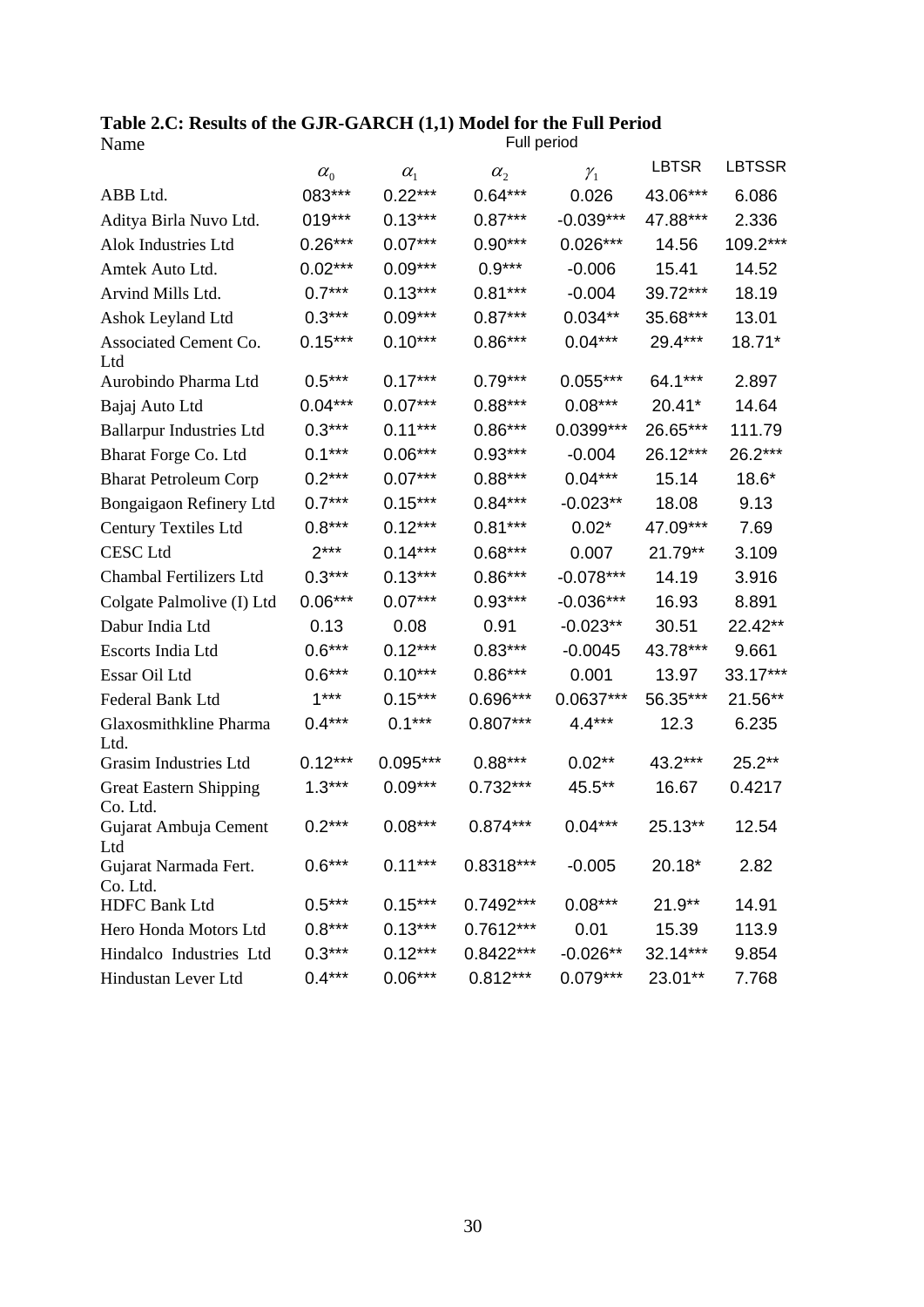|                                            | $\alpha_{0}$ | $\alpha_{1}$ | $\alpha_{2}$ | $\gamma_{1}$      | <b>LBTSR</b>       | <b>LBTSSR</b> |
|--------------------------------------------|--------------|--------------|--------------|-------------------|--------------------|---------------|
| <b>Hindustan Pertoleum</b><br>Corp. Ltd.   | $0.28***$    | $0.08***$    | $0.8732***$  | $0.05***$         | 22.15**            | 3.033         |
| <b>IDBI</b> Bank Limited                   | $1.3***$     | $0.15***$    | 0.7344***    | 0.004             | 26.58***           | 9.61          |
| <b>IFCI</b> Ltd                            | $1.1***$     | $0.13***$    | $0.817***$   | $-0.018$          | 14.97              | 7.79          |
| India Cements Ltd                          | $0.93***$    | $0.14***$    | $0.7722***$  | $0.04**$          | 25.08**            | 11.66         |
| Indian Hotels Co. Ltd                      | $0.4***$     | $0.08***$    | $0.809***$   | $0.05***$         | 27.59*             | 5.5786        |
| Indian Oil Corporation<br>Ltd.             | $0.3***$     | $0.14***$    | $0.807***$   | $0.020*$          | 37.09***           | 24.15**       |
| <b>Indian Petrochemicals</b><br>Corp. Ltd. | $0.2***$     | $0.21***$    | $0.835***$   | $-0.024*$         | 42.15***           | 1.917         |
| Infosys Technologies Ltd                   | $0.3***$     | $0.15***$    | $0.803***$   | $0.057***$        | 31.23***           | 5.61          |
| Ispat Industries Ltd                       | $3***$       | $0.10***$    | $0.79***$    | 0.017             | 21.58**            | 0.2573        |
| <b>ITC</b> Ltd                             | $0.2***$     | $0.07***$    | 0.8768***    | $0.037***$        | 6.174              | 9.051         |
| Larsen & Toubro Ltd                        | $0.2***$     | $0.1***$     | $0.864***$   | $0.023**$         | 42.47***           | 19.26*        |
| LIC Housing Finance Ltd                    | $0.5***$     | $0.13***$    | $0.806***$   | $-0.02*$          | 47.67***           | 8.96          |
| Mahanagar Telephone<br>Nigam Ltd           | $0.4***$     | $0.09***$    | $0.857***$   | $0.02**$          | 36.92***           | 10.69         |
| <b>Maharashtra Seamless</b><br>Ltd         | $0.3***$     | $0.17***$    | $0.809***$   | $-0.01$           | 9.934              | 9.208         |
| Mahindra & Mahindra<br>Ltd                 | $0.2***$     | $0.06***$    | $0.904***$   | $0.04***$         | 61.66***           | 22.98**       |
| Mastek Ltd                                 | $1***$       | $0.15***$    | $0.831***$   | $-0.03**$         | 46.32***           | 0.4181        |
| Mphasis BFL Limited                        | $0.5***$     | $0.13***$    | $0.811***$   | $0.06***$         | 46.56***           | $32.17***$    |
| <b>MRPL</b>                                | $0.9***$     | $0.1***$     | $0.816***$   | $0.48***$         | 42.74***           | 9.15          |
| Nagarjuna Fertilizers Ltd                  | $0.5***$     | $0.26***$    | 0.765***     | $-0.10***$        | 23.99**            | 18.02         |
| National Aluminium Co.<br>Ltd              | $5***$       | $0.10***$    | $0.483***$   | 0.02              | 14.37              | 0.05          |
| Nicolas Piramal India Ltd                  | $0.4***$     | $0.11***$    | $0.82***$    | 0.20              | 35.25***           | 11.31         |
| <b>NIIT Ltd</b>                            | $1***$       | $0.37***$    | $0.637***$   | $-0.07***$        | 25.9**             | 2.362         |
| Oil And Natural Gas<br>Corp.               | $0.04***$    | $0.16***$    | $0.919***$   | $-0.12***$        | 22.53**            | 0.184         |
| Orchid Chemicals Ltd                       | $0.9***$     | $0.14***$    | $0.77***$    | 0.01              | 48.82***           | 10.71         |
| Oriental Bank Of<br>Commerce               | $0.2***$     | $0.14***$    | $0.849***$   | $-0.02**$         | 29.43***           | $24.3***$     |
| Punjab Tractors Ltd                        | $1***$       | $0.29***$    | $0.369***$   | $0.15***$         | $30.14***$         | 15.33         |
| Reliance Capital Ltd                       | $1***$       | $0.14***$    | $0.746***$   | $0.4***$ 50.51*** |                    | 5.759         |
| Reliance Energy Ltd                        | $0.4***$     | $0.12***$    | $0.807***$   |                   | $0.029***$ 24.84** | 26.37***      |
| Reliance Industries Ltd                    | $0.9***$     | $0.24***$    | $0.5733***$  | $0.63***$         | $19.71*$           | 12.37         |

**Table 2.C: Results of the GJR-GARCH (1,1) Model for the Full Period (Contd..)**  Name Full period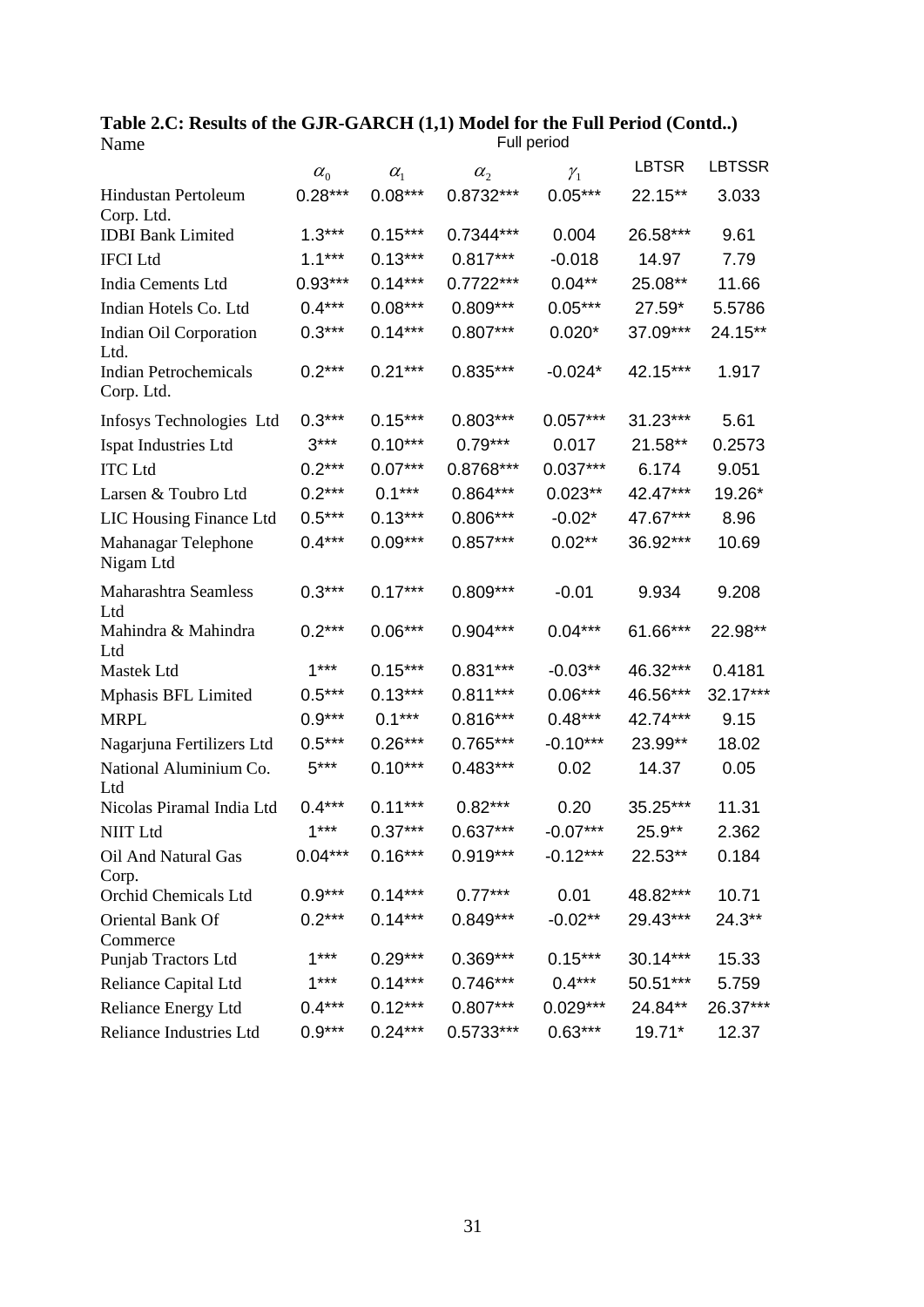|                                | $\alpha_{0}$ | $\alpha_{1}$ | $\alpha_{2}$ | $\mathcal{Y}_1$ | <b>LBTSR</b> | <b>LBTSSR</b> |
|--------------------------------|--------------|--------------|--------------|-----------------|--------------|---------------|
| Satyam Computer                | $0.2***$     | $0.09***$    | $0.877***$   | $0.04**$        | 16.77        | 14.26         |
| Services                       |              |              |              |                 |              |               |
| Shipping Corp Of India<br>Ltd. | $0.1***$     | $0.06***$    | 0.926***     | $0.03***$       | 4.09         | 0.338         |
| Siemens Ltd                    | $0.4***$     | $0.14***$    | $0.804***$   | $0.03**$        | 41.27***     | 19.22*        |
| <b>SRF Ltd</b>                 | $0.9***$     | $0.14***$    | $0.817***$   | $-0.04***$      | 9.55         | 9.73          |
| <b>Tata Chemicals Ltd</b>      | $0.3***$     | $0.12***$    | $0.833***$   | $-0.002$        | 37.48***     | 5.63          |
| Tata Iron And Steel Co.        | $0.4***$     | $0.09***$    | $0.837***$   | $0.04***$       | 28.66***     | 4.39          |
| Ltd.                           |              |              |              |                 |              |               |
| Tata Power Co. Ltd             | $0.2***$     | $0.09***$    | $0.873***$   | $0.02**$        | 28.68***     | 13.7          |
| Tata Tea Ltd                   | $0.2***$     | $0.07***$    | $0.874***$   | $0.06***$       | 44.45***     | 5.09          |
| Tata Motor Ltd                 | $0.2***$     | $0.06***$    | $0.897***$   | $0.03***$       | 25.06**      | 12.47         |
| Titan Industries Ltd           | $2***$       | $0.10***$    | $0.787***$   | $0.02*$         | 29.08***     | 14.86         |
| Videocon International<br>Ltd  | $10***$      | $0.1***$     | $0.269***$   | $0.09**$        | 15.19        | 0.024         |
| Videsh Sanchar Nigam<br>Ltd    | $0.9***$     | $0.08***$    | $0.823***$   | $0.03**$        | 16.34        | 0.6895        |
| Wipro Ltd                      | $3***$       | $0.08***$    | $0.669***$   | $0.10***$       | 28.71***     | 0.05          |

**Table 2.C: Results of the GJR-GARCH (1,1) Model for the Full Period (Contd..)**  Name Full period

**\*\*\*,\*\*** and **\*** indicate significance at 1%,5% and 10% levels respectively.

**Notes:** See notes to Table 2.A, unconditional variance is calculated only for the period before and after introduction of derivatives since in order to compare if there is a change due to introduction of derivatives. Hence, for the full period analysis the unconditional variance has not been computed.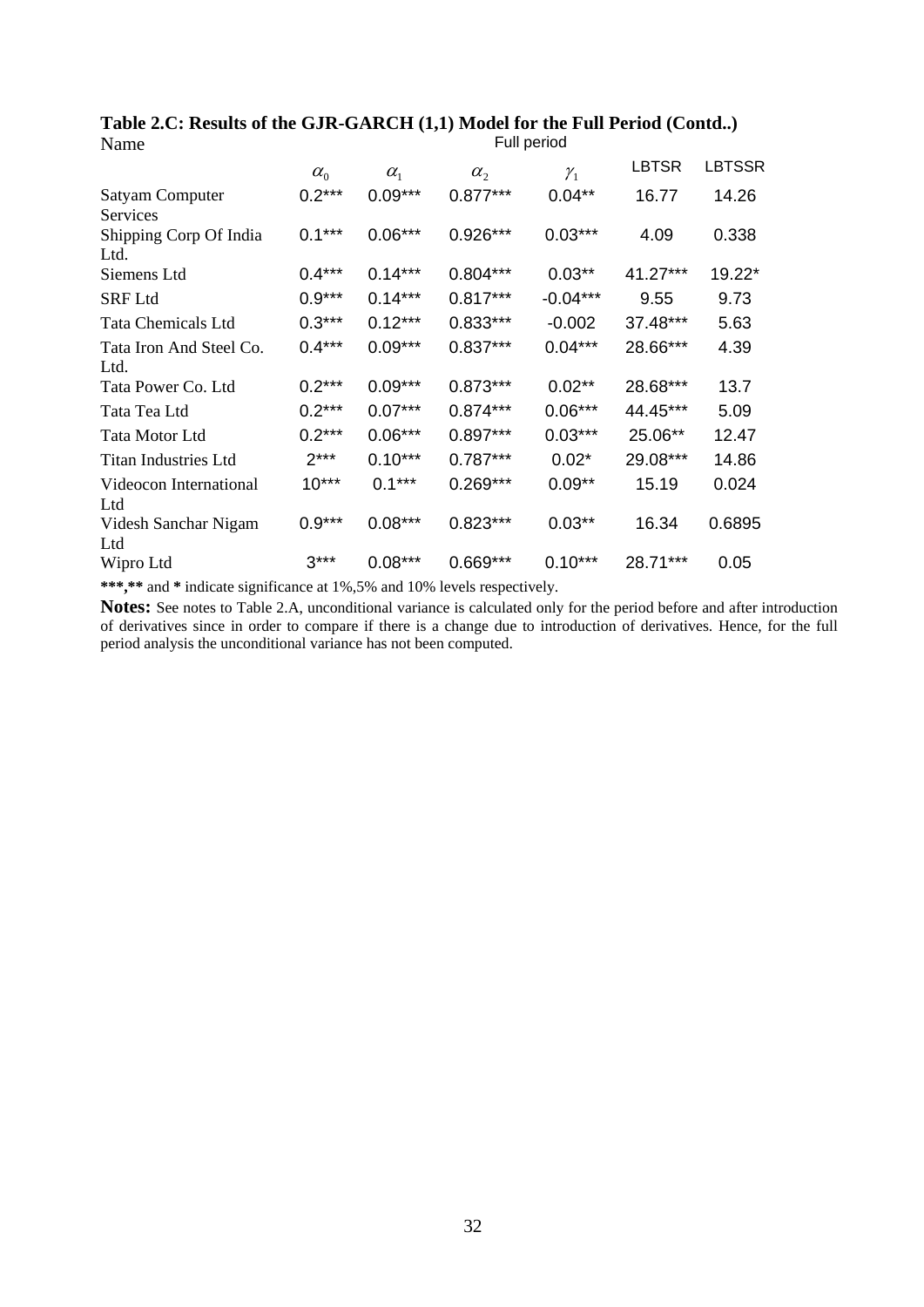## **Table 3: Estimates of Effect of Derivatives Trading on Spot Market Volatility**

| Name                                | RNifty                 | $\alpha_{0}$       | $\alpha_{1}$           | $\alpha_{2}$ | $\mathcal{Y}_1$ | $\gamma_2 \times$ 10 <sup>-4</sup> | LBTSR    | LBTSSR        |
|-------------------------------------|------------------------|--------------------|------------------------|--------------|-----------------|------------------------------------|----------|---------------|
| ABB Ltd.                            | $0.63***$              | $1.3***$           | $0.23***$              | $0.51***$    |                 | $-0.5***$                          | 22.01**  | 4.75          |
| Alok Industries Ltd                 | $0.90***$              | $0.31***$          | $0.07***$              | $0.90***$    | $0.028***$      | $-0.16***$                         | 10.89    | $113***$      |
| Amtek Auto Ltd.                     | $0.37***$              | $0.04***$          | $0.11***$              | $0.9***$     |                 | $0.07***$                          | 16.39    | 13.01         |
| Arvind Mills Ltd.                   | $1.07***$              | $0.9***$           | $0.15***$              | $0.78***$    | $-0.033**$      | $-0.4***$                          | 30.81*** | 6.133         |
| Ashok Leyland Ltd                   | $0.95***$              | $0.2***$           | $0.06***$              | $0.92***$    | $-0.005$        | $-0.13***$                         | 13.05    | 14.59         |
| Associated Cement Co. Ltd           | $0.38***$              | $0.67***$          | $0.09***$              | $0.81***$    | $0.076***$      | $-0.4***$                          | 55.64*** | 10.57         |
| Aditya                              | $0.68***$              | $0.2***$           | $0.12***$              | $0.89***$    | $-0.07***$      | $-0.03***$                         | 35.54*** | 1.60          |
| Aurobindo Pharma Ltd                | $0.80***$              | $0.5***$           | $0.16***$              | $0.79***$    | $0.039**$       | $0.17***$                          | 34.7***  | 1.572         |
| Bajaj Auto Ltd                      | $1***$                 | $0.5***$           | $0.24***$              | $0.67***$    | $-1.13$         | $-0.5***$                          | 55.99*** | 14.28         |
| <b>Ballarpur Industries Ltd</b>     | $0.90***$              | $1.25***$          | $0.18***$              | $0.68***$    | $0.027**$       | $-0.66***$                         | 6.459    | 5.045         |
| Bharat Forge Co. Ltd                | $0.81***$              | $0.08***$          | $0.05***$              | $0.94***$    |                 | $-0.03***$                         | 10.17    | 28.41         |
| <b>Bharat Petroleum Corp</b>        | $0.73***$              | $0.3***$           | $0.11***$              | $0.85***$    | 0.002           | $-0.06**$                          | 16.88    | 9.75          |
| Bongaigaon Refinery Ltd             | $0.95***$              | $3***$             | $0.21***$              | $0.65***$    | $-0.083***$     | $-2***$                            | 3.732    | 8.62          |
| Century Textiles Ltd                | $0.01***$              | $0.8***$           | $0.1***$               | $0.82***$    | 0.001           | $-0.4***$                          | 18.72*   | 8.15          |
| <b>CESC</b> Ltd                     | $0.88***$              | $2.8***$           | $0.14***$              | $0.62***$    |                 | $-1.6***$                          | 13.64    | 7.41          |
| Chambal Fertilizers Ltd             | $0.53***$              | $0.322***$         | $0.11***$              | $0.88***$    | $-0.103***$     | $-0.046***$                        | 14.73    | 2.826         |
| Colgate Palmolive (I) Ltd           | $0.60***$              | $0.2***$           | $0.13***$              | $0.84***$    | $-0.085***$     | $0.15***$                          | 18.3     | 8.17          |
| Dabur India Ltd                     | $0.71***$              | $0.12***$          | $0.07***$              | $0.93***$    | $-0.041***$     | $-0.006$                           | 20.16*   | 14.2          |
| Escorts India Ltd                   | $1.1***$               | $0.3***$           | $0.09***$              | $0.88***$    | $-0.02*$        | $0.046*$                           | 28.17*** | 15.6          |
| Essar Oil Ltd                       | $0.98***$              | $1.18***$          | $0.12***$              | $0.81***$    |                 | $-0.48***$                         | 8.42     | 31.18***      |
| Federal Bank Ltd                    | $1.05***$              | $1.2***$           | $0.15***$              | $0.72***$    | $-0.022$        | $-0.47***$                         | 33.43*** | 23.48**       |
| Glaxosmithkline Pharma Ltd.         | $0.62***$              | $0.8***$           | $0.16***$              | $0.66***$    | 0.03            | $-0.3***$                          | 12.22    | 11.51         |
| Grasim Industries Ltd               | $0.80***$              | $0.09***$          | $0.05***$              | $0.94***$    | $-0.009$        | $-0.05***$                         | 16.91    | 14.91         |
| Great Eastern Shipping Co.          | $0.83***$              | $0.6***$           | $0.07***$              | $0.85***$    | $-0.020*$       | $0.2***$                           | 9.1      | 0.547         |
| Gujarat Ambuja Cement Ltd           | $0.36***$              | $0.23***$          | $0.08***$              | $0.86***$    | $0.057***$      | 0.012                              | 38.22*** | 11.47         |
| Gujarat Narmada Fert. Co.           | $0.93***$              | $0.2***$           | $0.05***$              | $0.92***$    |                 | $0.05***$                          | 16.82    | 2.88          |
| <b>HDFC</b> Bank                    | $0.81***$              | $0.6***$           | $0.15***$              | $0.74***$    | $-0.005$        | $-0.2***$                          | 27.3***  | 13.94         |
| Hero Honda Motors Ltd               | $0.34***$              | $2***$             | $0.18***$              | $0.58***$    |                 | $-0.6***$                          | 10.82    | 20.69*        |
| Hindalco Industries Ltd             | $0.72***$              | $0.5***$           | $0.11***$              | $0.81***$    | $-0.038***$     | $-0.2***$                          | 18.65*   | 5.78          |
| Hindustan Lever Ltd                 | $0.78***$              | $0.2***$           | $0.06***$              | $0.87***$    | $0.027**$       | $-0.04***$                         | 17.55    | 7.52          |
|                                     |                        |                    |                        | $0.86***$    | $0.054***$      |                                    |          |               |
| Hindustan Pertoleum Corp            | $0.78***$<br>$0.94***$ | $0.2***$<br>$2***$ | $0.09***$<br>$0.17***$ |              |                 | $0.04*$                            | 22.35**  | 3.06<br>12.65 |
| <b>IDBI</b> Bank Limited            |                        |                    |                        | $0.65***$    |                 | $-0.3***$                          | 16.51    |               |
| <b>IFCI</b> Ltd                     | $1.03***$              | $0.98***$          | $0.17***$              | $0.77***$    |                 | $0.4***$                           | 14.21    | 5.31          |
| India Cements Ltd                   | $1.13***$              | $0.98***$          | $0.13***$              | $0.77***$    | $0.03*$         | $-0.25***$                         | 11.01    | 12.45         |
| Indian Hotels Co. Ltd               | $0.65***$              | $0.5***$           | $0.09***$              | $0.77***$    | $0.056***$      | $-0.2***$                          | 21.43**  | 6.7           |
| Indian Oil Corporation Ltd.         | $0.6***$               | $0.4***$           | $0.16***$              | $0.79***$    |                 | $-0.09***$                         | 22.14**  | 23.44**       |
| Indian Petrochemicals Corp.<br>Ltd. | $1.18***$              | $0.9***$           | $0.14***$              | $0.72***$    | $0.044**$       | $-0.5***$                          | 15.16    | 10.49         |
| Infosys Technologies Ltd            | $1***$                 | $0.5***$           | $0.12***$              | $0.82***$    | $0.032*$        | $-0.3***$                          | 36.21*** | $1.18***$     |
| Ispat Industries Ltd                | $0.84***$              | $0.66***$          | $0.08***$              | $0.89***$    |                 | $0.95***$                          | 19.35*   | 0.503         |
| <b>ITC</b> Ltd                      | $0.85***$              | $0.6***$           | $0.13***$              | $0.77***$    | $-0.029*$       | $-0.3***$                          | 12.13    | 6.09          |
| Larsen & Toubro Ltd                 | $1.08***$              | $0.32***$          | $0.16***$              | $0.8***$     | $-0.039**$      | $-0.098***$                        | 13.39    | 16.07         |
| LIC Housing Finance Ltd             | $0.75***$              | $0.4***$           | $0.13***$              | $0.84***$    | $-0.07***$      | $-1.5***$                          | 35.94*** | 9.61          |
| Mahanagar Telephone Nigam<br>Ltd    | $1.05***$              | $0.4***$           | $0.10***$              | $0.84***$    | $-0.026**$      | $-0.064**$                         | 24.08**  | 5.44          |
| Maharashtra Seamless Ltd            | $0.40***$              | $0.4***$           | $0.14***$              | $0.81***$    |                 | $-0.0129$                          | 9.533    | 7.82          |
| Mahindra & Mahindra Ltd             | $1.03***$              | $0.6***$           | $0.1***$               | $0.84***$    | $-0.019*$       | $-0.35***$                         | 22.46**  | 14.46         |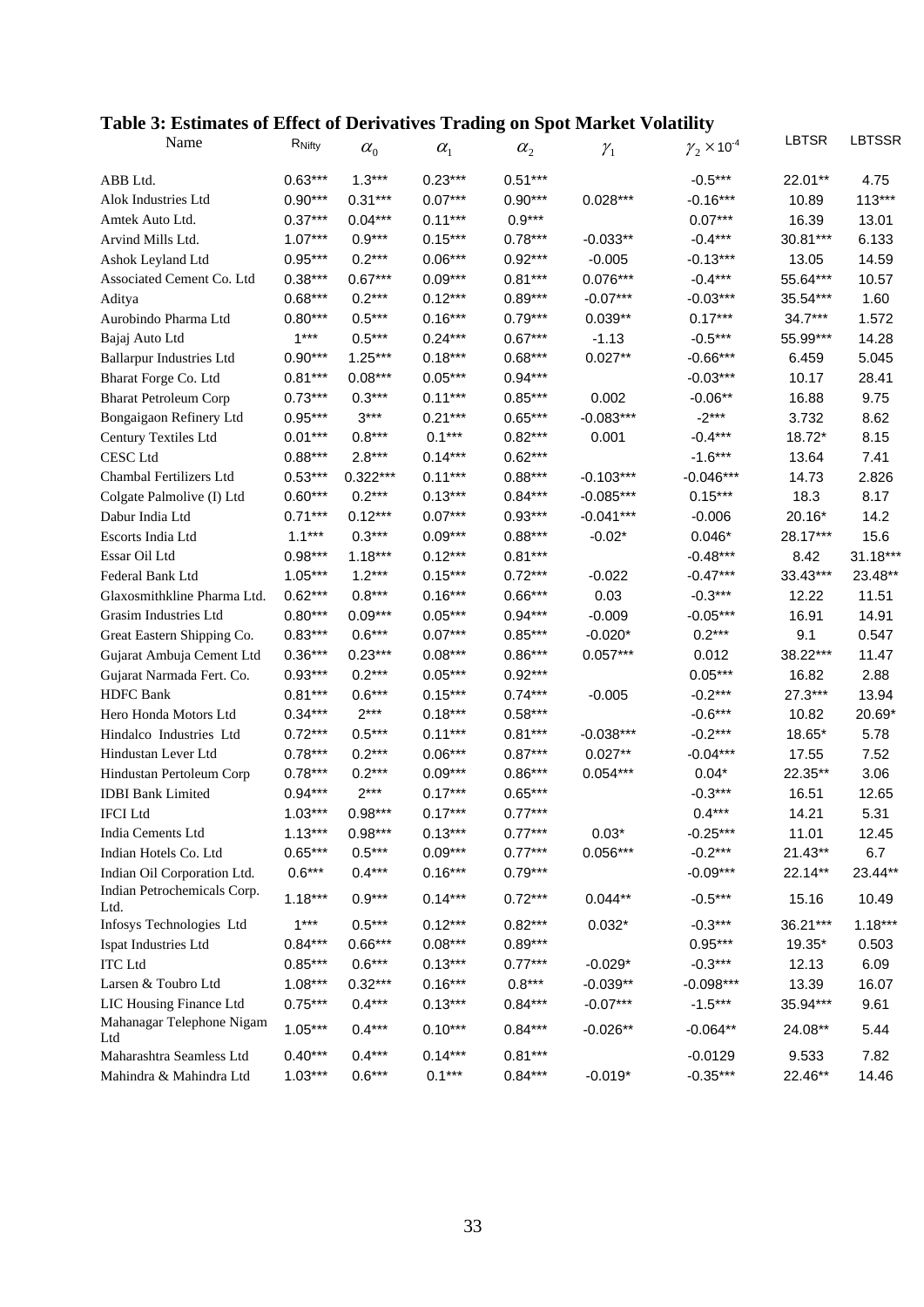| Table 3: Estimates of Effect of Derivatives Trading on Spot Market Volatility (Contd) |  |  |
|---------------------------------------------------------------------------------------|--|--|
|                                                                                       |  |  |

| Name                                             | $R_{Nifty}$ | $\alpha_{0}$                      | $\alpha_{1}$          | $\alpha_{2}$ | $\gamma_1$  | $\gamma_2 \times 10^{-4}$ | <b>LBTSR</b> | <b>LBTSSR</b> |
|--------------------------------------------------|-------------|-----------------------------------|-----------------------|--------------|-------------|---------------------------|--------------|---------------|
| <b>Mastek Ltd</b>                                | $0.43***$   | $1***$                            | $0.15***$             | $0.81***$    | 0.006       | $0.4***$                  | 29.42***     | 0.442         |
| Mphasis BFL Limited                              | $0.88***$   | $0.5***$                          | $0.12***$             | $0.83***$    | $0.393**$   | $-0.19***$                | 28.05***     | 23.68**       |
| <b>MRPL</b>                                      | $0.96***$   | $0.9***$                          | $0.09***$             | $0.81***$    | $0.062***$  | $-0.4***$                 | 20.45*       | 9.07          |
| Nagarjuna Fertilizers Ltd                        | $0.69***$   | $0.4***$                          | $0.17***$             | $0.83***$    | $-0.111***$ | $0.21***$                 | 12.44        | 13.83         |
| National Aluminium Co. Ltd                       | $0.32***$   | $4***$                            | $0.11***$             | $0.57***$    |             | $0.5***$                  | 11.51        | $0.06***$     |
| Nicolas Piramal India Ltd                        | $0.62***$   | $0.3***$                          | $0.10***$             | $0.83***$    |             | $0.07**$                  | 26.04***     | 17.23         |
| <b>NIIT</b> Ltd                                  | $0.32***$   | $1***$                            | $0.38***$             | $0.64***$    | $-0.1***$   | $-0.2**$                  | 16.29        | 3.46          |
| Oil And Natural Gas Corp.                        | $0.23***$   | $0.2***$                          | $0.18***$             | $0.91***$    | $-0.149***$ | $-0.2***$                 | 16.75        | 0.15          |
| Orchid Chemicals Ltd                             | $1***$      | $0.77***$                         | $0.13***$             | $0.78***$    |             | $-0.38***$                | $31.42***$   | 12.55         |
| <b>Oriental Bank Of Commerce</b>                 | $0.84***$   | $30***$                           | $0.14***$             | $0.8***$     |             | $0.04*$                   | 16.78        | 11.29         |
| Punjab Tractors Ltd                              | $0.31***$   | $1.5***$                          | $0.27***$             | $0.43***$    | $0.126***$  | $-0.3***$                 | 19.48*       | 18.04         |
| Ranbaxy Labs Ltd                                 | $0.59***$   | $0.3***$                          | $0.10***$             | $0.83***$    | $0.022*$    | $-0.05**$                 | 28.52***     | 10.6          |
| Reliance Capital Ltd                             | $1.37***$   | $0.1***$                          | $0.10***$             | $0.85***$    | $0.20**$    | $0.08***$                 | 29.33***     | 10.04         |
| <b>Reliance Energy Ltd</b>                       | $0.58***$   | $1***$                            | $0.20***$             | $0.65***$    | $-0.016$    | $-0.18***$                | 16.68        | 11.06         |
| Reliance Industries Ltd                          | $1.07***$   | $1.1***$                          | $0.30***$             | $0.44***$    | $-0.103***$ | $-0.59***$                | 12.25        | 48.16***      |
| <b>Satyam Computer Services</b>                  | $1.35***$   | $1***$                            | $0.10***$             | $0.79***$    | $0.0491***$ | $-0.77***$                | 12.18        | 14.95         |
| Shipping Corp Of India Ltd.                      | $0.11***$   | $0.9***$                          | $0.05***$             | $0.9***$     | $0.023***$  | $-0.7***$                 | 3.84         | 0.300         |
| Siemens Ltd                                      | $0.78***$   | $0.4***$                          | $0.09***$             | $0.84***$    | 0.006       | $-0.05**$                 | 19.36*       | 8.31          |
| <b>SRF</b> Ltd                                   | $0.87***$   | $0.3***$                          | $0.06***$             | $0.92***$    | $-0.0002$   | $-0.003$                  | 8.232        | 22.66**       |
| Tata Chemicals Ltd                               | $0.85***$   | $0.4***$                          | $0.1***$              | $0.82***$    |             | $-0.2***$                 | 24.05**      | 4.19          |
| Tata Motor Co. Ltd.                              | $1.16***$   | $0.17***$                         | $0.05***$             | $0.92***$    | 0.003       | $-0.09***$                | 9.73         | 11.32         |
| Tata Iron And Steel Co. Ltd.                     | $1.13***$   | $0.5***$                          | $0.12***$             | $0.79***$    | 0.013       | $-0.17***$                | 11.75        | 8.66          |
| Tata Power Co. Ltd                               | $0.92***$   | $0.3***$                          | $0.1***$              | $0.86***$    | $-0.004$    | $-0.14***$                | 22.07**      | 6.48          |
| Tata Tea Ltd                                     | $0.91***$   | $0.44***$                         | $0.09***$             | $0.81***$    | $0.075***$  | $-0.23***$                | 25.29**      | 8.22          |
| Titan Industries Ltd                             | $0.98***$   | $1.4***$                          | $0.11***$             | $0.76***$    | 0.019       | $-0.4***$                 | 10.13        | 15.08         |
| Videocon International Ltd                       | $1.17***$   | $2***$                            | $0.14***$             | $0.66***$    | 0.012       | $4***$                    | 14.03        | 0.045         |
| Videsh Sanchar Nigam Ltd                         | $0.83***$   | $1***$                            | $0.1***$              | $0.82***$    | $-0.042***$ | $-0.5***$                 | 10.71        | 0.76          |
| Wipro Ltd<br>is a de format suas substance et su | $0.54***$   | $5***$<br>$\sim$ 10/ $\approx$ 0/ | $0.06***$<br>1.100/11 | $0.61***$    | $0.194***$  | $-4***$                   | 12.37        | 0.11          |

**\*\*\*,\*\*** and **\*** indicate significance at 1%,5% and 10% levels respectively.

**Notes:** (i) R<sub>nifty</sub> stands for log returns on NSE nifty, (ii)  $\gamma_1$ , if significant, indicates asymmetric response. Again  $\gamma_1$  to be strictly positive to justify the 'leverage story' (Black, 1976). (iii)  $\gamma_2$  is the coefficient of the dummy variable representing the introduction of derivative trading. A negative  $\gamma_2$  indicates a reduction in variance post introduction of derivatives and a positive  $\gamma_2$  indicates vice versa. (iv) LBTSR and LBTSSR stand for Ljung-Box Test of Standardized Residuals and Squared Standardised Residuals respectively. They test for existence of autocorrelation in Standardized and Squared Standardised Residuals up to 12 lags. Test statistic is distributed as  $\chi^2(12)$  and tests the null hypothesis of absence of autocorrelation.